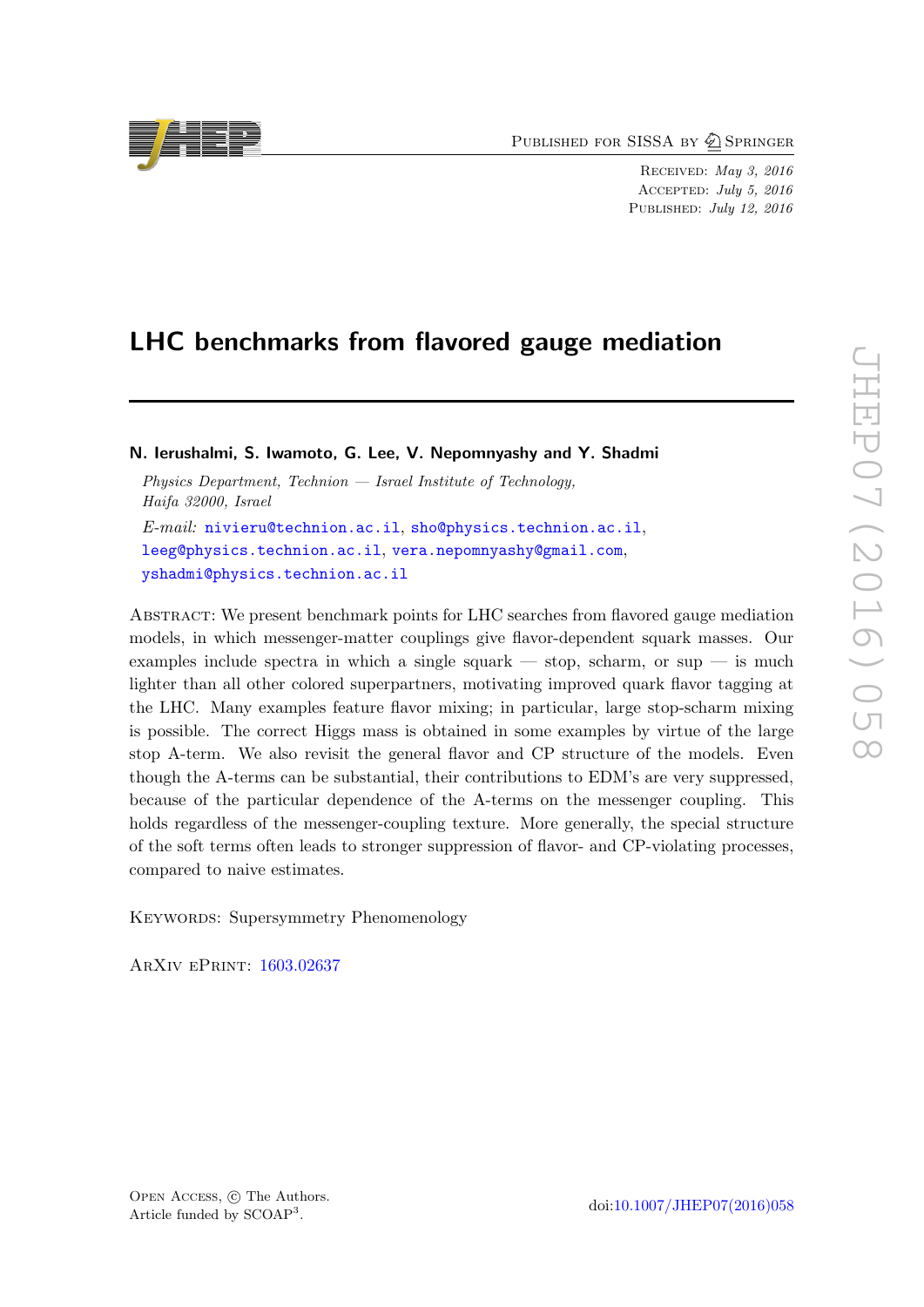## Contents

| 1 Introduction                                                    | $\mathbf{1}$            |  |
|-------------------------------------------------------------------|-------------------------|--|
| 2 General structure: flavor and CP                                | $\overline{\mathbf{4}}$ |  |
| 3 MFV-like models: split top squark with and without charm mixing | 8                       |  |
| 4 Non-MFV models                                                  | 12                      |  |
| 4.1 Large $(y_u)_{11}$ : light up squark                          | 13                      |  |
| 4.2 Large $(y_u)_{22}$ : light charm squark                       | 14                      |  |
| 4.3 Large $(y_u)_{32}$ : light top and/or charm squark            | 16                      |  |
| 5 Conclusions                                                     | 21                      |  |
| A FGM superpotential and symmetries                               | $\overline{22}$         |  |
| <b>B</b> Soft terms                                               |                         |  |
| C Higgs mass validation                                           | 25                      |  |
| D Calculation of flavor-violating parameters                      | 25                      |  |

## <span id="page-1-0"></span>1 Introduction

Flavored gauge mediation (FGM) models [\[1\]](#page-26-0) extend minimal gauge mediation [\[2,](#page-26-1) [3\]](#page-26-2) by introducing superpotential couplings between the messenger and matter superfields [\[4](#page-26-3)[–8\]](#page-27-0). Generically, such couplings lead to flavor-dependent sfermion spectra. They also generate A-terms at the messenger-scale, allowing for a 125 GeV Higgs with relatively light squarks  $[9-21]$  $[9-21]$ . The main observation of  $[1]$  is that any concrete mechanism for generating the standard model (SM) Yukawas also governs the textures of the messenger-matter couplings, and can therefore give spectra consistent with low-energy bounds. The messenger coupling is either similar in structure to the corresponding SM Yukawa texture, resulting in minimal flavor violation (MFV)-like models in which only the third-generation sfermion masses are affected (with the possiblility of large mixings between different generations of sfermions), or it has an altogether different structure, leading to large effects in the firstand second-generation sfermions. Flavor constraints on MFV-like models were analyzed in detail in [\[22,](#page-27-3) [23\]](#page-27-4). Non-MFV models were explored in [\[24\]](#page-28-0), and shown to give unusual squark spectra, featuring for example a single up or charm squark much lighter than the remaining squarks, and/or large stop-scharm mixing, with important implications for LHC supersymmetry searches [\[25](#page-28-1)[–27\]](#page-28-2). Flavor effects in different extensions of gauge mediated supersymmetry breaking (GMSB) models were also considered in [\[28–](#page-28-3)[31\]](#page-28-4).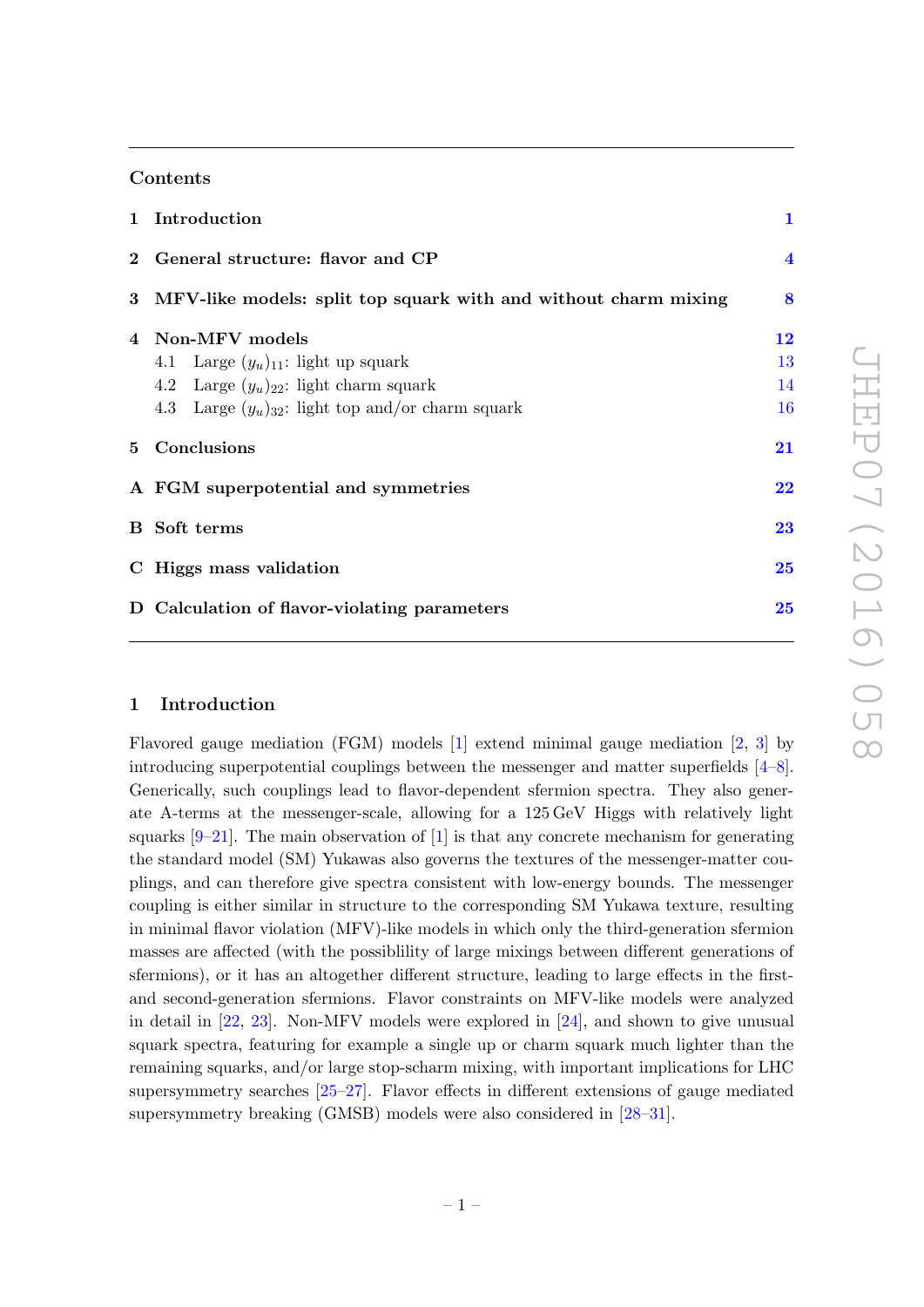Our main goal in this paper is to extend the qualitative analysis of [\[24\]](#page-28-0), and to provide interesting FGM benchmarks for the LHC run II. We derive several representative examples by starting with specific flavor models at the high scale, and including RGE effects above and below the messenger scale. We find that even MFV-like models have a rich structure which allows for large stop hierarchies and a large stop mixing. Examples of this type were also discussed recently in [\[32\]](#page-28-5). Our examples typically feature the gluino and most squarks at or above 2 TeV, with one or two squarks at or below 1 TeV. Flavor mixing generically occurs in parts of the spectra. Many of these examples, including all the MFV-like models and some of the non-MFV models, also give the correct Higgs mass.

Regardless of the texture of the messenger-matter coupling, the fact that the soft terms are all determined by a single new coupling matrix (in addition to the gauge and SM Yukawa couplings) leads to several remarkable features in the flavor and CP structure of the models. First, the A-terms do not generate electric dipole moments (EDMs) at leading order because they only depend on the absolute value squared of the messenger coupling [\[23\]](#page-27-4). Thus, the lack of a supersymmetric CP problem, one of the nicest features of GMSB, is not spoiled in these models. This holds more generally for other extensions of GMSB that introduce a single dominant messenger-SM-SM coupling. Second, this special structure also results in extra protection against flavor-non-diagonal CP violation. In particular, if there is a single non-zero entry in the messenger coupling matrix, it does not introduce any new CP-violating phase, and the only CP violation originates from the SM Yukawas. In the LL sector, the only source of CP violation is therefore the CKM matrix, and CP- and flavor-violating processes in the first and second generations are very small. Finally, in models with a vanishing (or small) down-type messenger coupling, the new contributions to the R-down squark masses involve two powers of the SM down Yukawa, so these masses are barely modified from their GMSB values. The constraints on the combination of LL and RR flavor parameters in the down sector, which are particularly stringent, are therefore automatically met.

An important ingredient in FGM models is a mechanism for generating the SM Yukawas. As we review in section [2,](#page-4-0) since the SM Yukawas have a hierarchical structure, the messenger-matter couplings are generically hierarchical too, with at most a single entry being  $\mathcal{O}(1)$ . The existence and location of this entry in the messenger-matter coupling matrix depends on the details of the model. As a concrete example, we assume that fermion masses are governed by a horizontal U(1) symmetry, broken by a spurion  $\lambda \sim 0.2$ of charge −1. The fermion masses are then proportional to different powers of the spurion  $\lambda$ , with the powers determined by the flavor charges of the matter and Higgs fields. Once the messenger flavor charge is specified, the messenger-matter coupling is completely determined too. There are then three possibilities:

1. The messenger charge is the same as the Higgs charge. Then the texture of the messenger-coupling matrix  $y_U$  is identical to the Yukawa texture  $Y_U$ , and only its 3–3 entry is order one. This leads to the MFV-like models of [\[1,](#page-26-0) [16\]](#page-27-5). Since the only large effects are in the third generation, the models are consistent with low-energy constraints.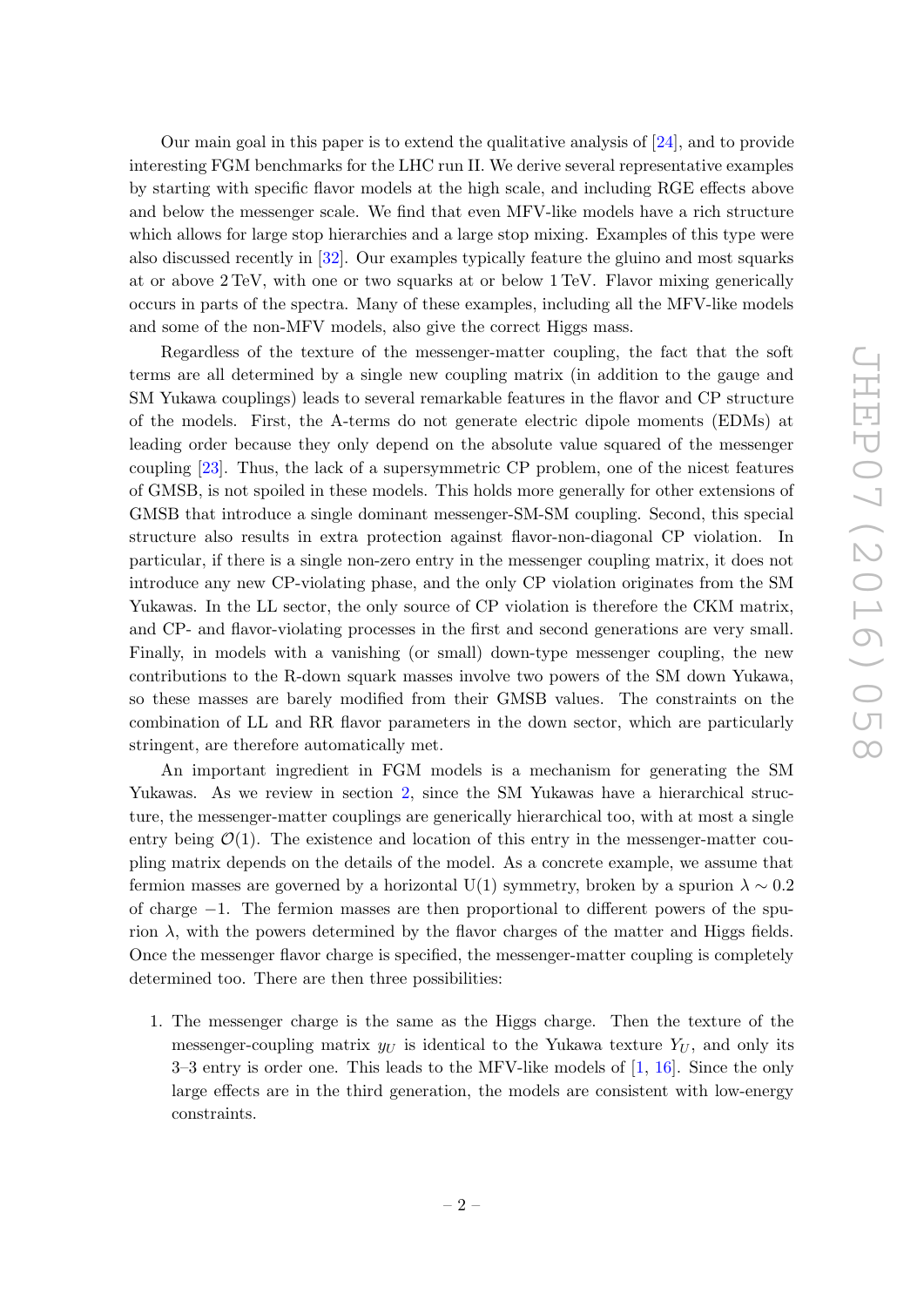- 2. The messenger charge is larger than the Higgs charge. Then the messenger couplings have larger suppressions compared to the Yukawa couplings,  $y_{Ui} < Y_{Ui}$ . Since the messenger couplings enter squared in the soft terms, their effects on the masses are very small, and again, the models are consistent with flavor bounds. Note that, even though the mass splittings are small in this case, flavor mixing can be large. The reason is that the dominant contribution to sfermion masses is the gauge-mediated contribution, which is proportional to the identity. The mixing is therefore solely determined by the corrections to the GMSB contribution [\[1,](#page-26-0) [33\]](#page-28-6).
- 3. The messenger charge is smaller than the Higgs charge. Then one of the messenger couplings involving the first or second generation can be  $\mathcal{O}(1)$ , giving a large mass splitting to the squarks of the respective generation. This requires precise down alignment in order to satisfy flavor constraints.

In the examples below, we choose different messenger charges, thus sampling different entries of the messenger coupling matrix, and covering most of the FGM parameter space. In each case, one can get a viable spectrum consistent with flavor constraints.

Note that, by construction, all the models exhibit some degree of supersymmetric alignment [\[16\]](#page-27-5): the sfermion mass matrices and the SM Yukawa matrices are simultaneously diagonal up to corrections of order  $\lambda \sim 0.2$ . This alignment is sufficient to satisfy flavor constraints in models of types (1) and (2). The non-MFV models further require zero  $1-2$  L-down mixing. We refer to this alignment as *supersymmetric alignment* [\[16,](#page-27-5) [24\]](#page-28-0) because the supersymmetric messenger couplings, rather than the supersymmetry-breaking parameters [\[34\]](#page-28-7), are controlled by the flavor symmetry. As a result, the flavor symmetry is manifest at the (possibly) low messenger scale. A generic feature of these models is  $O(\lambda)$ mixing in the first and second generation L-squarks, either in the up sector only [\[35\]](#page-28-8), or, in models of type (1) and (2), in both the up and down sector.

We present several examples with non-trivial squark spectra Our benchmark points (BPs) have negligible messenger-lepton couplings, so the slepton masses remain degenerate as in GMSB. The NLSP in these examples is either a bino or an R-stau. The latter possibility can be realized even in models with a single messenger pair, since the splitting in the squark masses due to the new messenger coupling feeds into the slepton masses through the hypercharge RGE contribution [\[9,](#page-27-1) [16\]](#page-27-5). As usual in GMSB models, the NLSP lifetime depends on the gravitino mass, which in turn depends on the underlying supersymmetrybreaking scale. In the examples we show, this uncertainty translates into a wide range of bino or R-slepton lifetimes, underscoring the importance of searches for intermediate non-prompt decays (see also [\[36\]](#page-28-9) for a recent discussion).

Since our main focus is squark flavor, we also show examples in which the Higgs has a mass below 125 GeV, requiring an additional modification of the model to raise it, such as the addition of an NMSSM singlet. Such modifications will have little effect on the sfermion flavor structure. The large Higgs mass in our models is driven by the large stop LR mixing, and in some examples, by the large stop masses. To get a handle on the uncertainty in the calculated Higgs mass, we computed it using both SOFTSUSY [\[37\]](#page-28-10) and FeynHiggs [\[38–](#page-28-11) [42\]](#page-29-0). We collect the comparisons between the two codes in appendix [C.](#page-25-0) Furthermore, the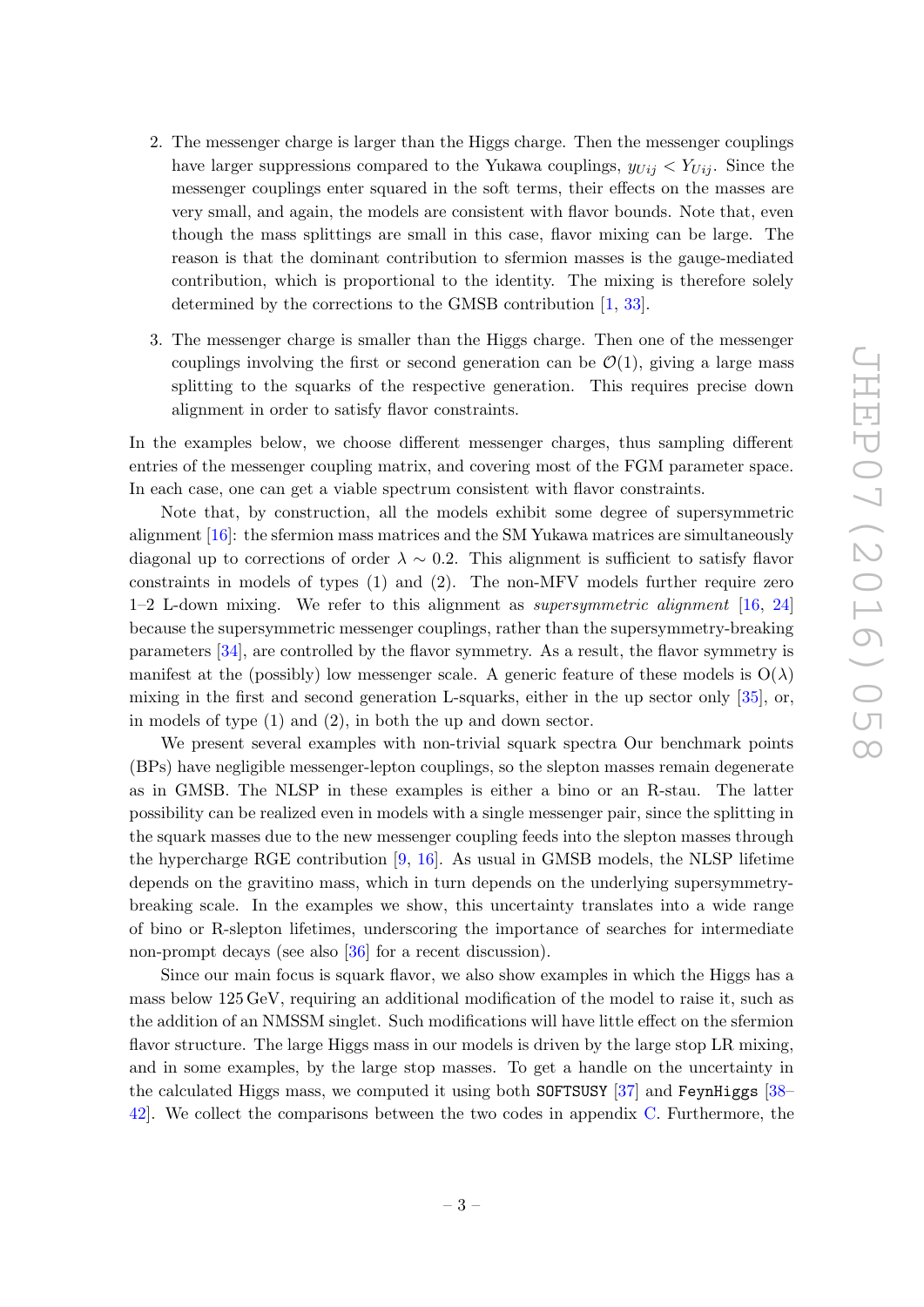large stop-scharm mixing and the large 3–2 entry of the up A-term featured in some of the models may modify the Higgs mass by a few GeV [\[43](#page-29-1)[–46\]](#page-29-2). Thus, the large Higgs mass values we obtain in the models should mainly be viewed as an indication that the models can accommodate a correct Higgs mass.

This paper is organized as follows. In section [2](#page-4-0) we discuss the general flavor and CP structure of the models. In section [3](#page-8-0) we present several examples of MFV-like models, and the resulting low energy spectra. Non-MFV examples are presented in section [4.](#page-12-0) We conclude with some remarks in section [5.](#page-21-0) Appendix [A](#page-22-0) reviews some basics of FGM models, including possible symmetries yielding the FGM superpotential, and the issue of superpotential and Kähler mixing. Our conventions for the soft terms, as well as the full expressions for the soft terms in the presence of up-type messenger couplings, are collected in appendix [B.](#page-23-0) In appendix [C](#page-25-0) we compare the values of the Higgs mass as computed by SOFTSUSY and FeynHiggs. The values of the flavor-violating  $\delta$ 's for our different examples are collected in appendix [D.](#page-25-1)

#### <span id="page-4-0"></span>2 General structure: flavor and CP

We consider models with the superpotential  $[1, 5]$  $[1, 5]$  $[1, 5]$ 

<span id="page-4-1"></span>
$$
W = \sum_{I=1}^{N_5} X(T_I \bar{T}_I + D_I \bar{D}_I) + \bar{D}_1 q y_U u^c + D_2 q y_D d^c + D_2 l y_L e^c
$$
  
+ 
$$
H_U q Y_U u^c + H_D q Y_D d^c + H_D l Y_L e^c.
$$
 (2.1)

Here X parameterizes the supersymmetry breaking with  $\langle X \rangle = M + F \theta^2$ ,  $(T_I, \bar{T}_I)$  and  $(D_I, \bar{D}_I)$  are respectively SU(3) triplet and SU(2) doublet messenger pairs, and  $N_5$  is the number of messenger pairs.  $Y_{U,D,L}$  are the SM Yukawa coupling matrices, and  $y_{U,D,L}$  are the analogous  $3\times3$  flavor-space matrices of messenger-matter couplings; hereafter we use instead the complex conjugates of these couplings,

$$
Y_{u,d,l} = (Y_{U,D,L})^*, \qquad y_{u,d,l} = (y_{U,D,L})^*, \tag{2.2}
$$

for easier comparison with the SM flavor constraints. Our main focus below is on examples with  $y_d = y_l = 0$ , but in this section we discuss some general features of the models with both  $y_u$  and  $y_d$  present. The form of the superpotential  $(2.1)$  can be enforced by various choices of global symmetries, as we review in appendix [A.](#page-22-0) The expressions for the soft terms, for  $y_d = y_l = 0$ , are collected in appendix [B.](#page-23-0) For simplicity, we denote  $\bar{D} \equiv \bar{D}_1$ .

The new couplings generate one-loop A-terms at the messenger scale as well as new contributions to the sfermion soft masses. Unlike the GMSB contributions, these are generically flavor dependent, and contain new sources of CP violation. In table [1,](#page-5-0) we summarize the mass insertion approximation (MIA) estimates for the most stringently constrainted squark flavor parameters from [\[24,](#page-28-0) [47\]](#page-29-3). Working in terms of the physical masses and mixings, we define [\[48\]](#page-29-4)

$$
\left(\delta_{ij}^q\right)_{\rm MM} = \frac{\Delta \tilde{m}_{ji}^2}{\tilde{m}_q^2} \left(K_M^q\right)_{ij} \left(K_M^q\right)_{jj}^*,\tag{2.3}
$$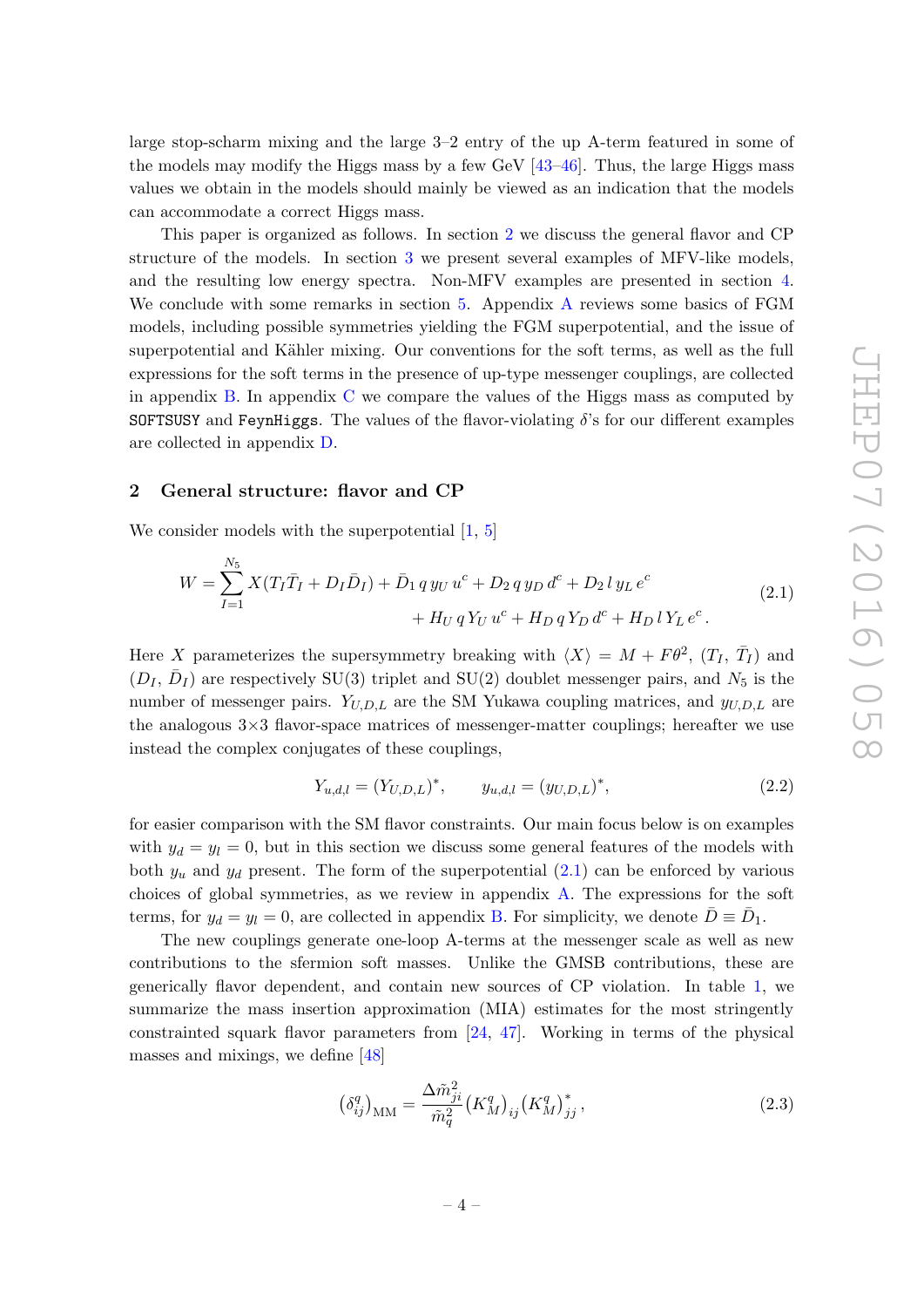|                  |      | $q\quad ij \mid  (\delta_{ij}^q)_{\rm MM} $ | $\sqrt{{\rm Im}[(\delta_{ij}^q)_{\rm MM}^2]}$ | $\sqrt{\text{Im}[(\delta_{ij}^q)_{LL}(\delta_{ij}^q)_{RR}]}$ |
|------------------|------|---------------------------------------------|-----------------------------------------------|--------------------------------------------------------------|
| d.               | 12   | 0.07                                        | 0.01                                          | 0.0005                                                       |
| $\boldsymbol{u}$ | - 12 | 0.1                                         | 0.05                                          | 0.003                                                        |
| d.               | 23   | 0.6                                         | 0.2                                           | 0.07                                                         |

<span id="page-5-0"></span>**Table 1.** Bounds on  $(\delta_{ij}^q)_{\text{MM}}$  for 1 TeV common squark and gluino masses. For higher squark masses the bounds scale approximately as  $\tilde{m}_q$ , with a weaker dependence on the gluino mass.

where  $\Delta \tilde{m}_{ji}^2 = m_{\tilde{q}_j}^2 - m_{\tilde{q}_i}^2$  is the squared-mass difference of the relevant squarks,  $\tilde{m}_q^2 =$ 1  $\frac{1}{3}\sum_{\alpha=1}^3 m_{\tilde{q}_\alpha}^2$  is the average squark squared-mass, and  $(K_M^q)_{ij}$  is the mixing appearing in the quark-squark-gluino coupling. In the models considered below, there is a single dominant source of flavor violation, so the MIA gives a reasonable estimate. As is well known, this approximation breaks down with  $\mathcal{O}(1)$  mass differences (see for example [\[35,](#page-28-8) [49\]](#page-29-5) for recent analyses). In some of the examples below, the relative mass splitting is very small, so the MIA is reliable. In the others, with  $\mathcal{O}(1)$  mass differences, the mixings are very small, so that even though the MIA does not give a good estimate, flavor constraints are satisfied thanks to the small mixings.

The flavor textures of the soft terms are not arbitrary in these models. Rather, they are given by specific combinations of the messenger couplings and the SM Yukawas, which can be determined by a spurion analysis, treating the matrices  $Y_u$ ,  $y_u$ , etc. as spurions of the  $SU(3)^5$  flavor symmetry [\[1\]](#page-26-0). Furthermore, any power of the messenger coupling appearing in the soft terms, say  $y_u$ , must be accompanied by the same power of  $y_u^{\dagger}$  [\[23\]](#page-27-4). To see this, one can invoke a global U(1) under which only the messenger field  $\bar{D}_1$  is charged.  $y_u$  is the only spurion breaking this  $U(1)$ . Since the soft terms are singlets of this symmetry,  $y_u$  must appear with  $y_u^{\dagger}$ . This special structure ameliorates some of the constraints on the models, especially in the presence of a single new coupling, as we now discuss.

First, the models do not suffer from the flavor-diagonal supersymmetric CP problem. Indeed, one of the virtues of GMSB models is that they do not introduce large quark and lepton EDMs. In minimal GMSB, the A-terms are only generated from the gaugino mass through the RGE, so there is no relative phase between them. Naively, this seems to be spoiled in FGM models (and more generally in models with messenger-matter or messenger-Higgs couplings), since the messenger-matter couplings generate A-terms at the messenger scale. However, to leading order, these A-terms are real [\[23\]](#page-27-4). For example, consider the  $y_u$ contribution to  $A_d$  at one-loop order. It is determined by the spurion analysis described above as

$$
A_d^* \propto y_u y_u^\dagger Y_d. \tag{2.4}
$$

To discuss the resulting EDMs, we rotate the squark superfields into the quark mass basis, in which the SM Yukawa matrices are diagonal. In this basis, the A-term is given by

$$
V_{dL} A_d^* V_{dR}^\dagger \propto V_{dL} y_u y_u^\dagger V_{dL}^\dagger Y_d^{\text{diag}},\tag{2.5}
$$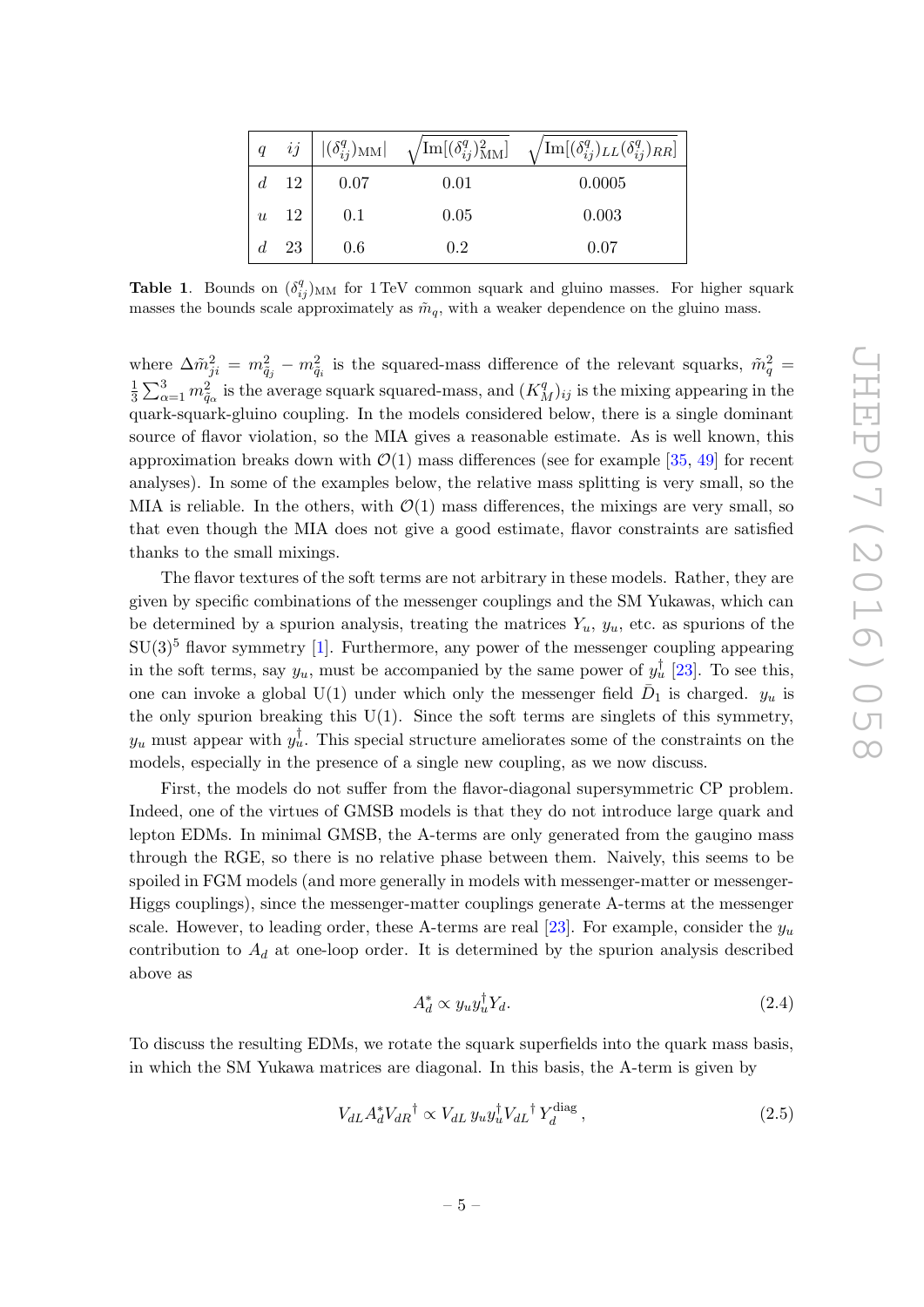where  $V_{dL}$ ,  $V_{dR}$  ( $V_{uL}$ ,  $V_{uR}$ ) are the matrices that bidiagonalize the down and up SM Yukawa matrices,

$$
Y_u^{\text{diag}} = V_{uL} Y_u V_{uR}^\dagger, \quad Y_d^{\text{diag}} = V_{dL} Y_d V_{dR}^\dagger,\tag{2.6}
$$

such that the CKM matrix is given by  $V_{\text{CKM}} = V_{uL} V_{dL}^{\dagger}$ . Since  $V_{dL} y_u y_u^{\dagger} V_{dL}^{\dagger}$  is hermitian,

$$
(V_{dL}A_d^*V_{uR}^{\dagger})_{11} \propto (V_{dL}y_{u}y_{u}^{\dagger}V_{dL}^{\dagger})_{11}(Y_d^{\text{diag}})_{11}
$$
 (2.7)

has no complex phase and does not generate an EDM. Similarly, the  $y_u$  contribution to  $A_u$  is restricted to be of the form

$$
(y_u y_u^{\dagger}) Y_u , \qquad Y_u(y_u^{\dagger} y_u) , \qquad (2.8)
$$

and thus  $(A_u)_{11}$  evaluated in the fermion mass basis is real. We can repeat this discussion for the contributions from  $y_d$ . The same reasoning also applies to any model with a messenger-SM-SM coupling. A non-zero EDM can, in principle, be generated at higher orders in the messenger loops, coming either from higher-loop corrections to the A-terms, or from multiple insertions of  $\delta_{LR}$ ,  $\delta_{LL}$ ,  $\delta_{RR}$ , but these are very small.<sup>[1](#page-6-0)</sup>

We now turn to flavor violation. As noted above, the combination of flavor violation in the L- and R-down squarks is tightly constrained by experiment. These constraints are alleviated in our models for  $y_d = 0$ , which can be achieved by a choice of global symmetries (see appendix  $\vec{A}$ ). With no down-type messenger couplings, the new contribution to the RR down squark mass matrix eq. [\(B.16\)](#page-24-0), is suppressed by two powers of the down Yukawa. In the fermion mass basis, this mass matrix is given by

<span id="page-6-1"></span>
$$
V_{dR}(\delta \tilde{m}_{dR}^2) V_{dR}^{\dagger} \,. \tag{2.9}
$$

Thus for example, its 1–2 entry is

$$
\left(V_{dR}(\delta\tilde{m}_{dR}^2)V_{dR}^\dagger\right)_{12} \sim \frac{m_d m_s}{\langle H_D \rangle^2} (V_{dL} y_u y_u^\dagger V_{dL}^\dagger)_{12} \sim 10^{-8} \tan^2\beta (V_{dL} y_u y_u^\dagger V_{dL}^\dagger)_{12} , \quad (2.10)
$$

where  $m_d$  (m<sub>s</sub>) is the down (strange) quark mass and  $\langle H_D \rangle$  is the vacuum expectation value of  $H_D$ . This is negligible even for an arbitrary  $\mathcal{O}(1)$  matrix  $y_u$ , so that the R down squarks are nearly degenerate.

The remaining LL and RR mass matrices involve various combinations of  $y_u$  and the SM Yukawas. First, consider terms that only involve  $y_u$ . In the fermion mass basis, these have the form

$$
\tilde{m}_{d_L}^2 \supset (V_{dL} W_{uL}^{\dagger}) \left[ (y_u^{\text{diag}} y_u^{\text{diag}\dagger}) + \# (y_u^{\text{diag}} y_u^{\text{diag}\dagger})^2 \right] (V_{dL} W_{uL}^{\dagger})^{\dagger}, \tag{2.11}
$$

$$
\tilde{m}_{U_L}^2 \supset (V_{uL}W_{uL}^\dagger) \left[ (y_u^{\text{diag}} y_u^{\text{diag}^\dagger}) + \# (y_u^{\text{diag}} y_u^{\text{diag}^\dagger})^2 \right] (V_{uL}W_{uL}^\dagger)^\dagger \tag{2.12}
$$

$$
\tilde{m}_{U_R}^2 \supset (V_{uR} W_{uR}^{\dagger}) \left[ (y_u^{\text{diag}^{\dagger}} y_u^{\text{diag}}) + \# (y_u^{\text{diag}^{\dagger}} y_u^{\text{diag}})^2 \right] (V_{uR} W_{uR}^{\dagger})^{\dagger}, \tag{2.13}
$$

<span id="page-6-0"></span><sup>1</sup>Many of the possible structures are actually real. In fact, with  $y_d = 0$ , no imaginary part can be generated if  $y_u$  is rank 1.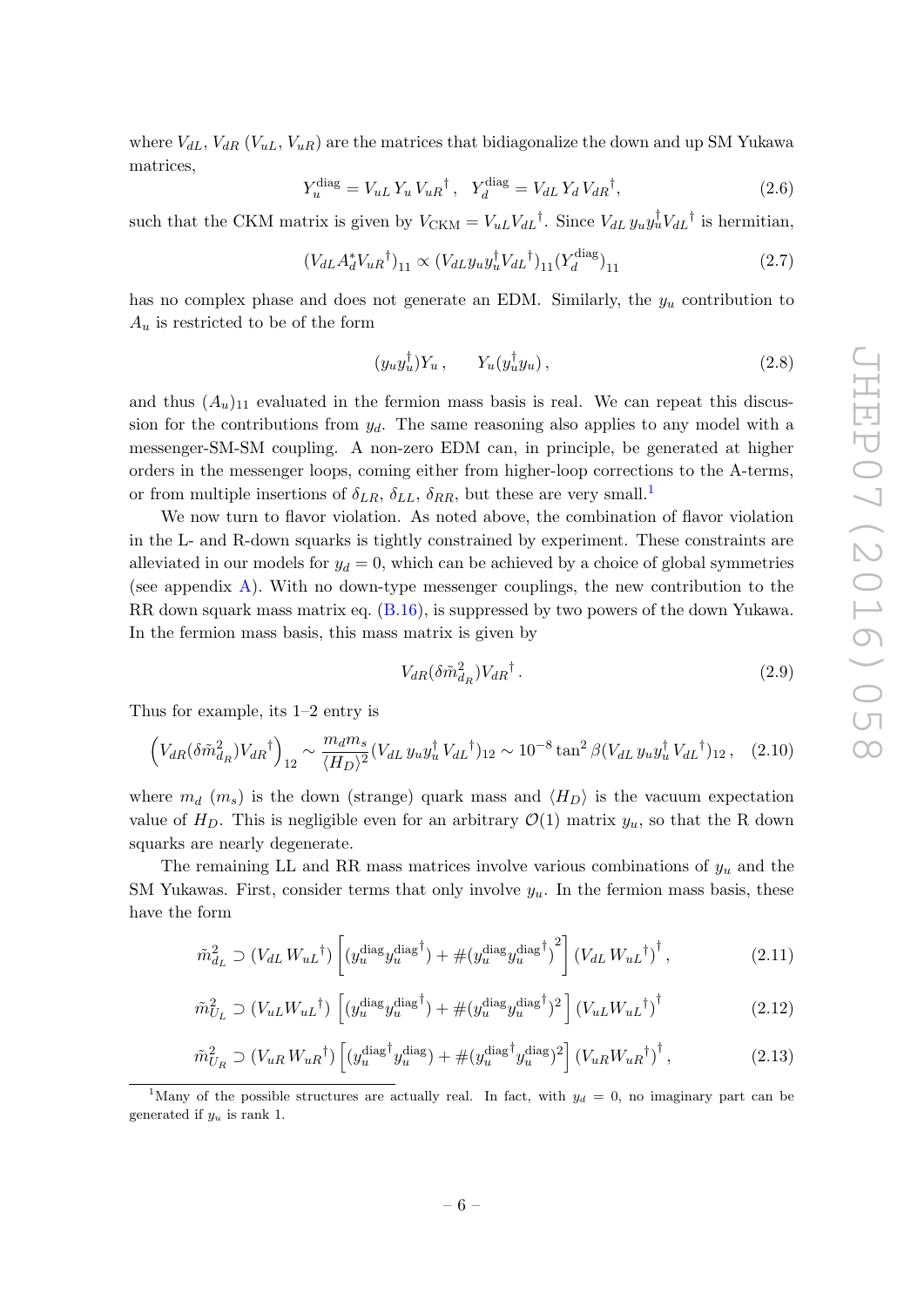where the  $\#$  are real numbers, and we define

$$
y_u^{\text{diag}} \equiv W_{uL} \, y_u \, W_{uR}{}^{\dagger} \tag{2.14}
$$

with  $y_u^{\text{diag}}$  diagonal. Clearly, flavor mixings are determined by the misalignment between  $y_u$  and the relevant Yukawa matrix. The most stringent constraint is on  $(\delta_{12}^d)_{LL}$ . In the following, we will consider two types of models.

• In MFV-like models,  $(y_u)_{ij}$  and  $(Y_u)_{ij}$  are the same up to order-one numbers, for any i, j. Then the only large entry of  $y_u$  is the 33 entry, with

$$
y_u^{\text{diag}} y_u^{\text{diag}^\dagger} \sim \text{diag}(0, \lambda^4, 1),\tag{2.15}
$$

where  $\lambda \sim 0.2$ . Also, without accidental cancellations or enhancements,  $(W_{uL}V_{dL}^{\dagger})_{ij}$ is expected to be the same order as  $(V_{\text{CKM}})_{ij}$ . Then  $(\delta_{12}^d)_{LL} \sim \lambda^5$ , which is at the level of experimental constraints, and  $(\delta_{23}^d)_{LL} \sim \lambda^2$ , which is below current sensitivity. The MFV-like models are thus consistent with flavor bounds on the down sector.

As for the up sector, in MFV-like models the 1–2 up block is approximately degenerate, and this degeneracy is sufficient for satisfying all flavor constraints. Furthermore, generically in these models  $V_{uL} \sim W_{uL}$  and  $W_{uR} \sim V_{uR}$ , so that

$$
(V_{uL}W_{uL}^{\dagger}) \sim V_{uL} , \quad (V_{uR}W_{uR}^{\dagger}) \sim V_{uR} . \tag{2.16}
$$

• In other models,  $y_u$  has  $\mathcal{O}(1)$  entries in the first or second row or column. Then  $y_u^{\text{diag}}y_u^{\text{diag}}$ <sup>†</sup> has  $\mathcal{O}(1)$  entries in its 1–2 block, and precise alignment of the down squark and quark matrices is required for  $(V_{dL} W_{uL}^{\dagger})_{12}$  to be small. We therefore construct models in which the down Yukawa is approximately diagonal, and  $y_uy_u^{\dagger}$  is approximately diagonal as well. Then,  $V_{dL}$ ,  $W_{uL}$ , and  $W_{uR}$  are close to the identity matrix, and flavor mixing arises predominantly from the SM mixing matrices  $V_{uL} \sim V_{CKM}$ and  $V_{uR}$ . New sources of CP-violating phases are therefore suppressed.

Both types of models will be realized below using a horizontal symmetry that also generates the SM fermion masses. As a result, in each case, only a single entry of  $y_u$  is  $\mathcal{O}(1)$ . This leads to a further suppression of the imaginary parts of  $(\delta_{ij})_{MM}$ , since the  $\mathcal{O}(1)$  entry only enters in its absolute value squared.

As mentioned above, the soft mass matrices also contain certain combinations of  $y_u$ and the SM Yukawas. It is easy to verify that these do not introduce any new qualitative features in the models considered below. In the MFV-like models of section [3,](#page-8-0)  $y_u \sim Y_u$ , so the discussion above still holds. In particular, the texture of  $y_u$  is unaltered when rotating to the up mass basis. In the non-MFV models of sections [4.1](#page-13-0) and [4.2,](#page-14-0) these mixed terms are subdominant because there is no large overlap between  $y_u$  and  $Y_u$ . Such overlap is present in the models of section [4.3,](#page-16-0) but as we will see, flavor constraints are met in these models roughly as discussed above. We stress that, for the numerical examples we present in section [3](#page-8-0) and section [4,](#page-12-0) the full expressions of the soft terms are taken into account.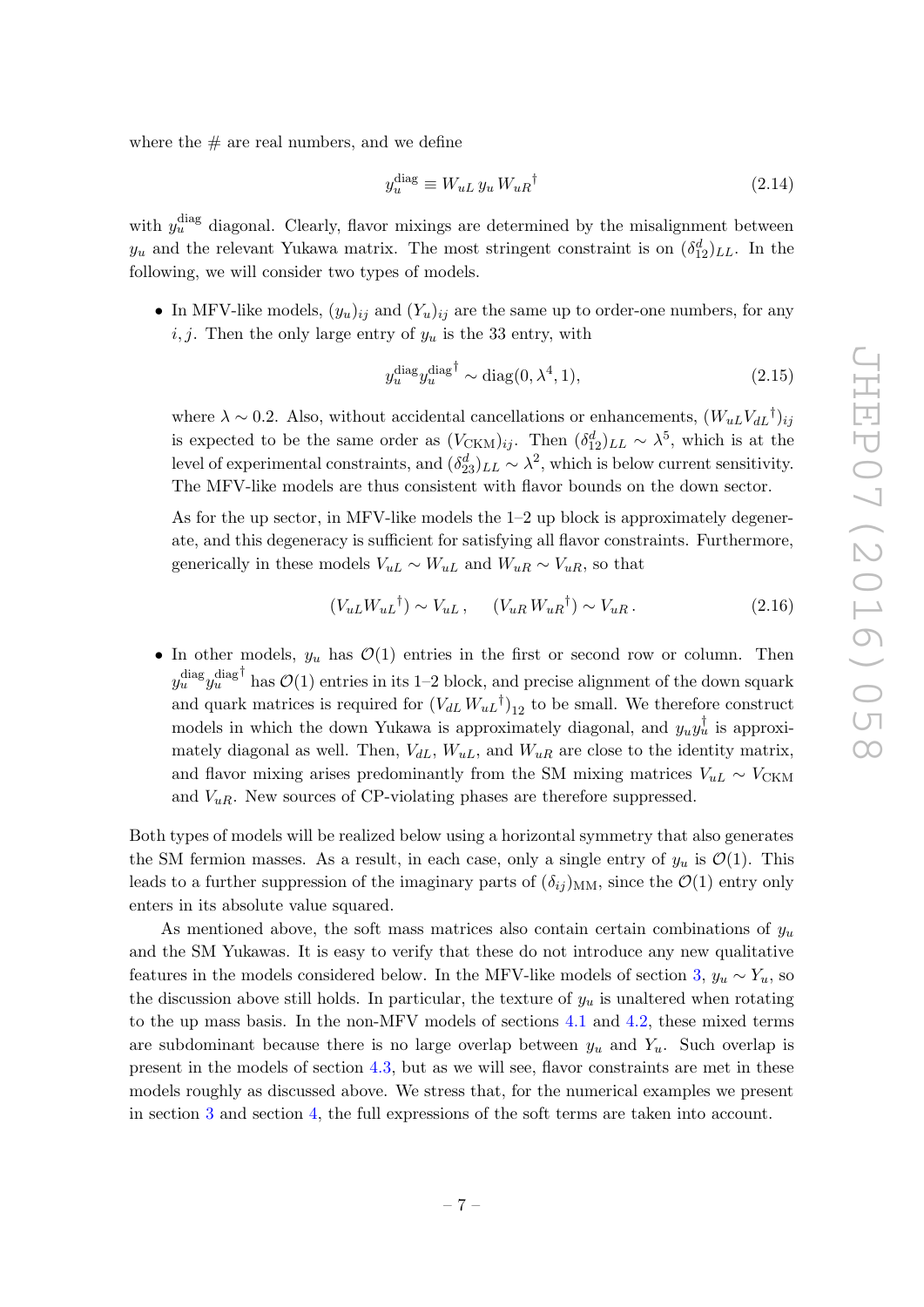#### <span id="page-8-0"></span>3 MFV-like models: split top squark with and without charm mixing

As discussed above, models in which  $(y_u)_{ij}$  and  $(Y_u)_{ij}$  are the same up to  $\mathcal{O}(1)$  numbers are consistent with flavor experiments. This possibility is realized in models in which the fermion masses are explained by a horizontal symmetry, if the messenger  $\bar{D}$  has the same flavor charge as  $H_U$ . We thus consider a U(1) horizontal symmetry with a spurion  $\lambda$  of charge −1, and matter field charges

$$
Q_1(5)
$$
,  $Q_2(4)$ ,  $Q_3(2)$ ,  $u_1(1)$ ,  $u_2(-1)$ ,  $u_3(-2)$ ,  $d_1(1)$ ,  $d_2(0)$ ,  $d_3(0)$ , (3.1)

with the Higgses and  $\bar{D}$  messenger neutral. The Yukawa matrices are then

$$
y_u \sim Y_u \sim \begin{pmatrix} \lambda^6 & \lambda^4 & \lambda^3 \\ \lambda^5 & \lambda^3 & \lambda^2 \\ \lambda^3 & \lambda & 1 \end{pmatrix}, \qquad \qquad Y_d \sim \begin{pmatrix} \lambda^6 & \lambda^5 & \lambda^5 \\ \lambda^5 & \lambda^4 & \lambda^4 \\ \lambda^3 & \lambda^2 & \lambda^2 \end{pmatrix}, \qquad (3.2)
$$

where, as explained above,  $\sim$  means that the matrices are given up to  $\mathcal{O}(1)$  coefficients. These lead to the fermion mixing matrices,

$$
V_{uL} \sim \begin{pmatrix} 1 & \lambda & \lambda^3 \\ \lambda & 1 & \lambda^2 \\ \lambda^3 & \lambda^2 & 1 \end{pmatrix}, \qquad V_{uR} \sim \begin{pmatrix} 1 & \lambda^2 & \lambda^3 \\ \lambda^2 & 1 & \lambda \\ \lambda^3 & \lambda & 1 \end{pmatrix},
$$

$$
V_{dL} \sim \begin{pmatrix} 1 & \lambda & \lambda^3 \\ \lambda & 1 & \lambda^2 \\ \lambda^3 & \lambda^2 & 1 \end{pmatrix}, \qquad V_{dR} \sim \begin{pmatrix} 1 & \lambda & \lambda \\ \lambda & 1 & 1 \\ \lambda & 1 & 1 \end{pmatrix}, \qquad (3.3)
$$

with  $V_{dL} \sim V_{uL} \sim V_{CKM}$ ,

$$
V_{\text{CKM}} = V_{uL} V_{dL}^{\dagger} \sim \begin{pmatrix} 1 & \lambda & \lambda^3 \\ \lambda & 1 & \lambda^2 \\ \lambda^3 & \lambda^2 & 1 \end{pmatrix} . \tag{3.4}
$$

The corrections to the squark soft mass terms have the structure

$$
\delta \tilde{m}_q^2 \sim \begin{pmatrix} \lambda^6 & \lambda^5 & \lambda^3 \\ \lambda^5 & \lambda^4 & \lambda^2 \\ \lambda^3 & \lambda^2 & 1 \end{pmatrix}, \qquad \delta \tilde{m}_{uR}^2 \sim \begin{pmatrix} \lambda^6 & \lambda^4 & \lambda^3 \\ \lambda^4 & \lambda^2 & \lambda \\ \lambda^3 & \lambda & 1 \end{pmatrix}, \qquad (3.5)
$$

while

$$
A_u^* \sim \begin{pmatrix} \lambda^6 & \lambda^4 & \lambda^3 \\ \lambda^5 & \lambda^3 & \lambda^2 \\ \lambda^3 & \lambda & 1 \end{pmatrix},
$$
 (3.6)

so a large stop A-term is possible.

Although the above expressions are modified by RGE effects, they provide first estimates of the flavor-violating terms in the models. As discussed in the previous section, the down-RR entries are negligible in these models. The remaining entries are shown in table [2.](#page-9-0)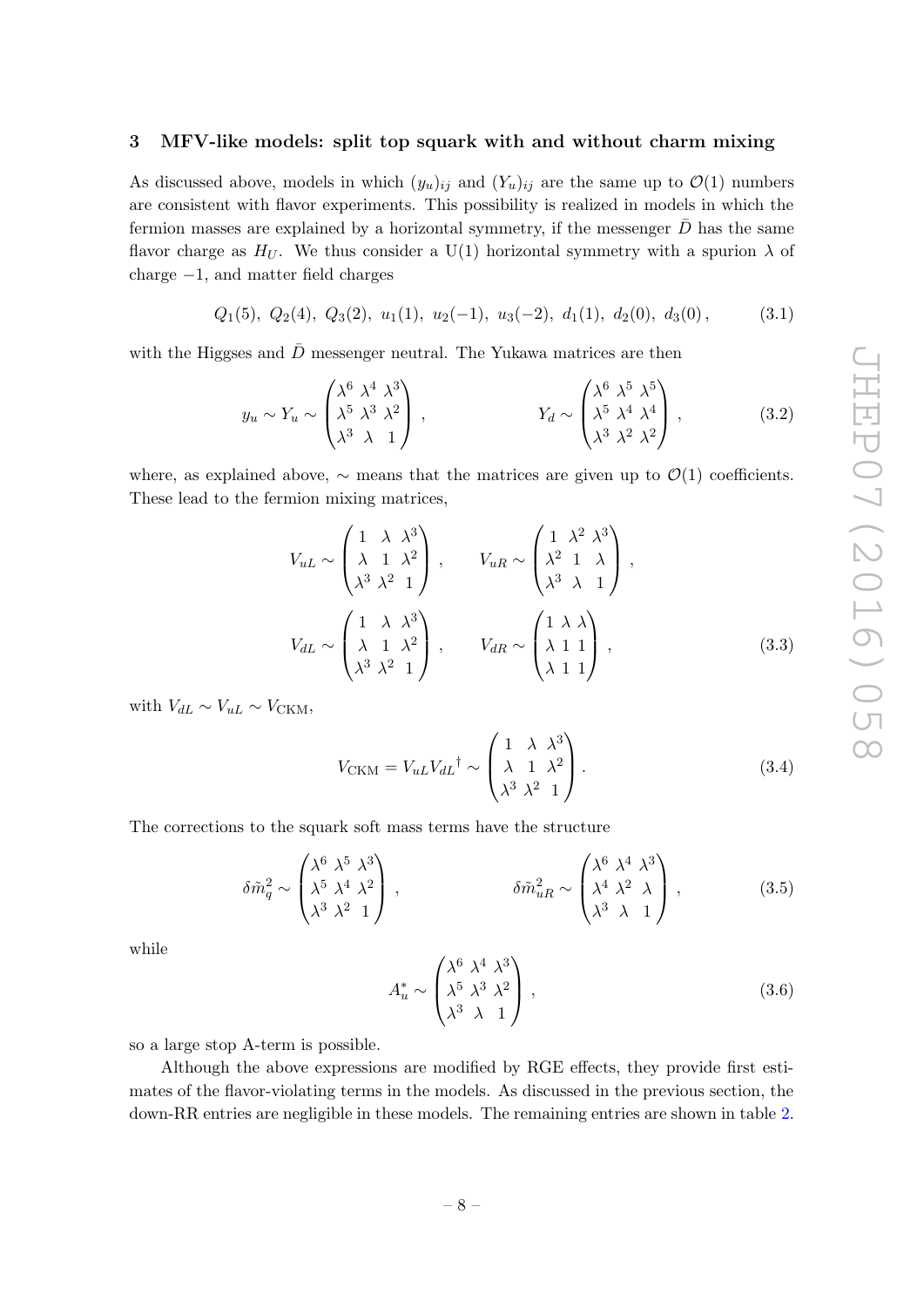|                                        |             |             | $\left  q-ij \right   (\delta_{ij}^q)_{LL}  \quad  (\delta_{ij}^q)_{RR}  \quad \sqrt{ (\delta_{ij}^q)_{LL}   (\delta_{ij}^q)_{RR} }$ |
|----------------------------------------|-------------|-------------|--------------------------------------------------------------------------------------------------------------------------------------|
| $\vert$ d $\vert$ 12 $\vert$           |             |             |                                                                                                                                      |
| $ u \t12$                              | $\lambda^5$ | $\lambda^4$ | $\lambda^{9/2}$                                                                                                                      |
| $\begin{vmatrix} d & 23 \end{vmatrix}$ |             |             |                                                                                                                                      |

<span id="page-9-0"></span>**Table 2.** Parametric estimates of  $(\delta_{ij}^q)_{MM}$  in MFV-like models. Omitted entries are negligible.



<span id="page-9-1"></span>**Figure 1.**  $(y_u)_{33}$  at the messenger scale M as a function of its value at the flavor scale  $\Lambda$ , for  $(y_u)_{32}(\Lambda) = 0.2.$ 

With no CP violating phases, all of these are significantly below the experimental bounds. In the presence of CP violation, the product  $(\delta_{ij}^q)_{LL}(\delta_{ij}^q)_{RR}$  is of order the bound quoted in table [1.](#page-5-0) However, in the following examples, this product is also below the bound even for  $\mathcal{O}(1)$  phases, mainly because the typical gluino and average squark masses are higher than 1 TeV.

In both  $\delta \tilde{m}_q^2$  and  $\delta \tilde{m}_{uR}^2$ , the dominant contribution is the 3–3 entry. The second important contribution is  $(\delta \tilde{m}_{uR}^2)_{32}$ . These contributions come from  $(y_u)_{33}$  and  $(y_u)_{32}$ , so the squark spectra are particularly sensitive to the  $\mathcal{O}(1)$  coefficients of these two entries. If the flavor scale,  $\Lambda$ , is much higher than the the messenger scale  $M$ , these couplings may be significantly modified by the running. In figure [1,](#page-9-1) we show  $(y_u)_{33}(M)$  as a function of  $(y_u)_{33}(\Lambda)$  for a given value of  $(y_u)_{32}(\Lambda) = 0.2$  and  $\Lambda = 10^{16}$  GeV. The value of  $(y_u)_{33}$  is clearly decreased by the running. In particular, large boundary values of  $(y_u)_{33}(\Lambda)$ , say above 2, flow to  $(y_u)_{33} \sim 1$  at the messenger scale. A milder decrease, with no IR fixed point behavior, is seen in the running of  $(y_u)_{32}$ , which we display in figure [2.](#page-10-0)

In the following, we discuss two concrete examples of MFV-like models; one with a low messenger scale,  $M = 9.0 \times 10^5$  GeV, and the other with a high messenger scale,  $M = 10^{12}$  GeV. The models are obtained by choosing specific  $\mathcal{O}(1)$  coefficients of the entries of  $y_u$  at the flavor scale  $\Lambda = 10^{15}$  GeV. The various couplings are then evolved to the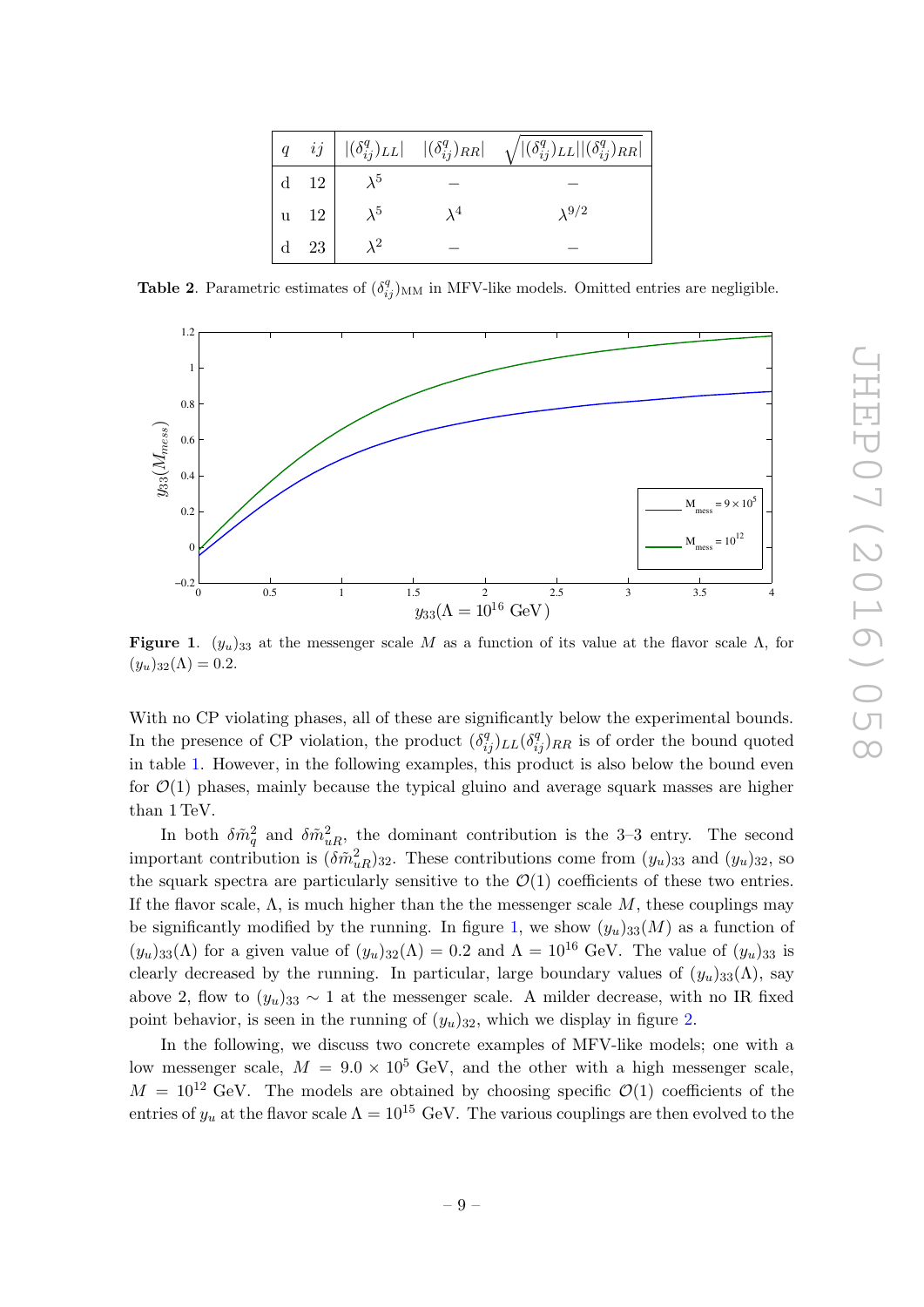

**Figure 2.**  $(y_u)_{32}$  at the messenger scale as a function of  $(y_u)_{32}$  at the  $\Lambda$  scale, for  $(y_u)_{33}(\Lambda) = 1$ .

<span id="page-10-0"></span>

<span id="page-10-1"></span>Figure 3. Spectrum for BP MFV-t with large  $(y_u)_{33}(\Lambda = 10^{15} \text{ GeV}) = 2.9$  and scales  $M =$  $9 \times 10^5$  GeV,  $F/M = 2.7 \times 10^5$  GeV. Mixings are shown for sfermion and gaugino mass eigenstates. In this model, we find  $\mu = 2870 \,\text{GeV}$  and  $(A_u)_{33} = -1920 \,\text{GeV}$ .

messenger scale  $M$ , where the soft masses are calculated and fed as input to SOFTSUSY [\[37\]](#page-28-10), which is used to obtain the low-energy spectra.

The first BP "MFV-t", where "t" represents the stop-like lightest squark, is obtained with the scales  $M = 9.0 \times 10^5$  GeV and  $F/M = 2.7 \times 10^5$  GeV, and is shown in figure [3.](#page-10-1) At the messenger scale,  $(y_u)_{33}(M) = 0.8$ . The Higgs mass is 125 GeV, the R-stop is at  $\sim 840 \text{ GeV}$ , and the L-stop and L-sbottom are near 2.1 TeV. The remaining squarks have masses between 2.5 to 2.8 TeV, and the gluino is at 2 TeV. The NLSP is the bino, which decays promptly with  $c\tau_{\tilde{B}} > 0.09$  mm if the F term of X is the dominant F-term in the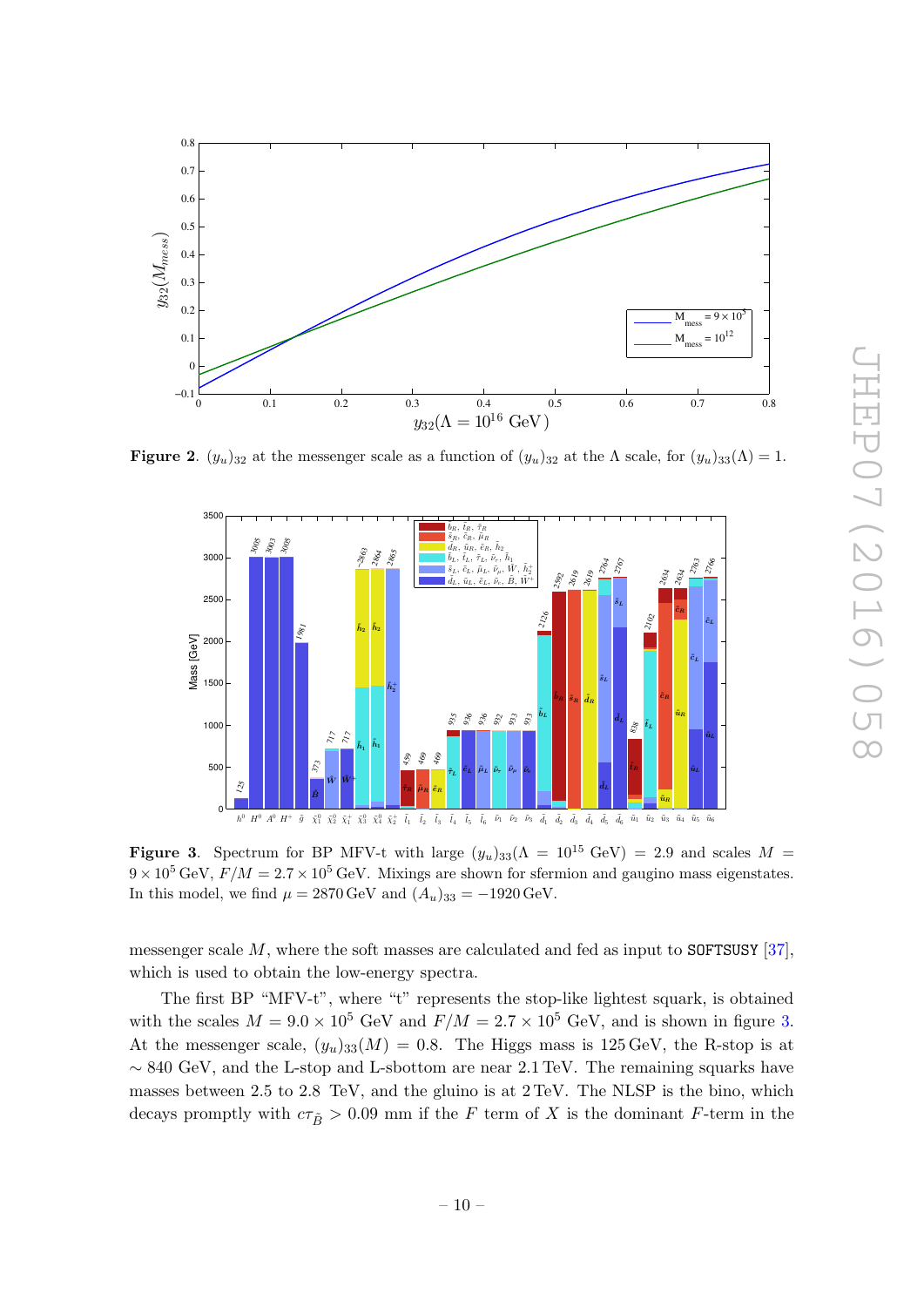

<span id="page-11-0"></span>Figure 4. Spectrum for BP MFV32 with large  $(y_u)_{32}(\Lambda = 10^{15} \text{ GeV}) = 0.63$  and scales  $M =$  $10^{12}$  GeV,  $F/M = 2.71 \times 10^5$  GeV. Mixings are shown for sfermion and gaugino mass eigenstates. In this model, we find  $\mu = 4150 \,\text{GeV}$  and  $(A_u)_{33} = -2390 \,\text{GeV}$ .

theory. Thus, the correct Higgs mass is obtained with squarks that are still within the reach of the LHC.

From the point of view of mass hierarchies, this spectrum is not unusual, with the first- and second-generation squarks approximately degenerate; however, the L-squark mass eigenstates are mixtures of up-charm or down-strange states, with the size of the mixing of order of the Cabbibo mixing. Such mixings are completely generic whenever the squarks are not exactly degenerate because of the fermion Cabbibo mixing. Note that substantial 1–2 mixing can arise even when the mass splittings are small, since the leading contribution to the first- and second-generation squark masses is the flavor-diagonal GMSB contribution [\[33\]](#page-28-6). It would be interesting to explore whether this mixing leads to observable effects at the LHC as charm tagging is improved.

As noted above, the only potentially dangerous source of flavor violation in our examples involves the product of the imaginary parts of the LL and RR 1–2 entries in the up sector. We list these (for this example and the following examples) in appendix [D.](#page-25-1) For the spectrum of figure [3,](#page-10-1) the bounds of table [1](#page-5-0) should be rescaled by  $\sim$  2. The model is thus viable even with  $\mathcal{O}(1)$  phases.

In this example, the stop-scharm mixing is quite small. As discussed above, this mixing is sensitive to the  $\mathcal{O}(1)$  coefficients of the 3-2 entries of  $Y_u$  and  $y_u$ . The next benchmark point, "MFV-ct", features a large stop-scharm mixing at a higher messenger scale  $M = 10^{12}$  GeV, while keeping  $F/M = 2.7 \times 10^5$  GeV fixed. At the messenger scale,  $(y_u)_{32} = 0.56$ , and  $(y_u)_{33} = 1$ . The resulting spectrum is shown in figure [4.](#page-11-0) Here, the Higgs mass is 125 GeV. Again, the stop LR mixing,  $|X_t| \sim 2.8 \,\text{TeV}$  gives a large contribution to this mass. The lightest squark, at 1340 GeV, is an admixture of the R-stop and R-scharm.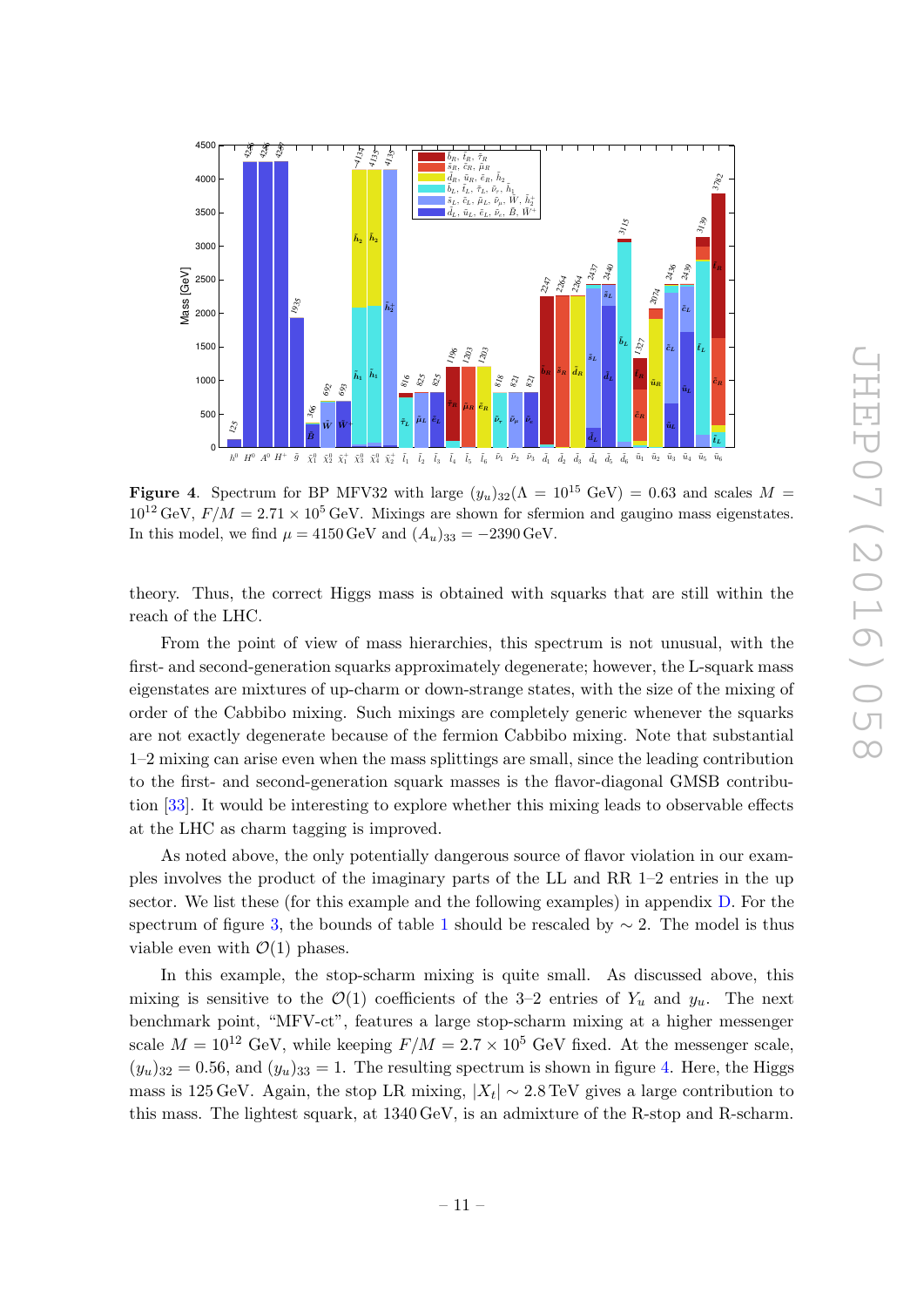The L-stop and L-sbottom are heavy at  $\sim 3.1$  TeV, while other squarks are between 2.2– 2.5 TeV. Due to the high messenger scale, the bino NLSP is long-lived with a lifetime of  $\tau_{\tilde{B}} \sim 0.3$  s, and does not decay inside the detector. Note that because of the large stopscharm mixing, the lightest squark can decay through either a third- or a second-generation quark, thus reducing the sensitivity of stop searches [\[26\]](#page-28-12).

These examples will be probed by the standard LHC supersymmetry searches, including pair-production of gluinos, squarks, electroweakinos, and stops. Generally, searches for gluinos using simplified decay chains  $\tilde{g} \to qq\tilde{\chi}^1_0$  have bounds of about 2.3 TeV at the highluminosity LHC [\[50,](#page-29-6) [51\]](#page-29-7); in the FGM scenarios, these bounds are weakened by the more complicated cascade decays. Searches for stop pair-production are particularly relevant for figure [3](#page-10-1) because of the small stop mass  $[52, 53]$  $[52, 53]$  $[52, 53]$ . If the bino decays to a Z and a gravitino, and both the  $W$  from the top decay and the  $Z$  decay hadronically, the multi-jet plus missing energy searches are also useful [\[54,](#page-29-10) [55\]](#page-29-11). In the spectrum of figure [4,](#page-11-0) the lightest squark decays into either a second- or third-generation quark and the signal strengths of stop searches and jet plus missing energy squark searches are both reduced. Finally, searches for direct production of electroweakinos are also relevant for bino and wino masses in this range [\[56,](#page-29-12) [57\]](#page-29-13).

#### <span id="page-12-0"></span>4 Non-MFV models

We now turn to examples with large mass splittings between the first- and secondgeneration squarks. As explained in section [1,](#page-1-0) this requires an alignment of the down quark and squark mass matrices. To achieve this, we use a  $U(1) \times U(1)$  horizontal symmetry. We consider three types of examples that realize unusual squark mass hierarchies [\[24\]](#page-28-0). These examples differ only in the horizontal charges of the messenger fields. The Higgs Yukawa coupling textures are thus the same in the three models, but the matter-messenger coupling matrices are different. Our main focus here is the masses and mixings of the firstand second-generation squarks. Thus, we do not insist on a 125 GeV Higgs. In models with a lower Higgs mass, as is the case in our first example, some additional mechanism is required to raise the Higgs mass, such as the addition of the NMSSM singlet [\[5\]](#page-27-6).

We choose the quark  $U(1) \times U(1)$  charges to be,

$$
Q_1(3,0), \t Q_2(0,2), \t Q_3(0,0),
$$
  
\n $u_1(-3,6), \t u_2(1,0), \t u_3(0,0),$   
\n $d_1(-1,4), \t d_2(4,-2), \t d_3(0,2).$  (4.1)

We assume that each U(1) is broken by a spurion of charge  $-1$  and size  $\lambda \sim 0.2$ . These charges give rise to the following structures for the SM Yukawas, up to  $\mathcal{O}(1)$  coefficients

$$
Y_u \sim \begin{pmatrix} \lambda^6 & \lambda^4 & \lambda^3 \\ 0 & \lambda^3 & \lambda^2 \\ 0 & \lambda & 1 \end{pmatrix}, \qquad \qquad Y_d \sim \begin{pmatrix} \lambda^6 & 0 & \lambda^5 \\ 0 & \lambda^4 & \lambda^4 \\ 0 & 0 & \lambda^2 \end{pmatrix} . \tag{4.2}
$$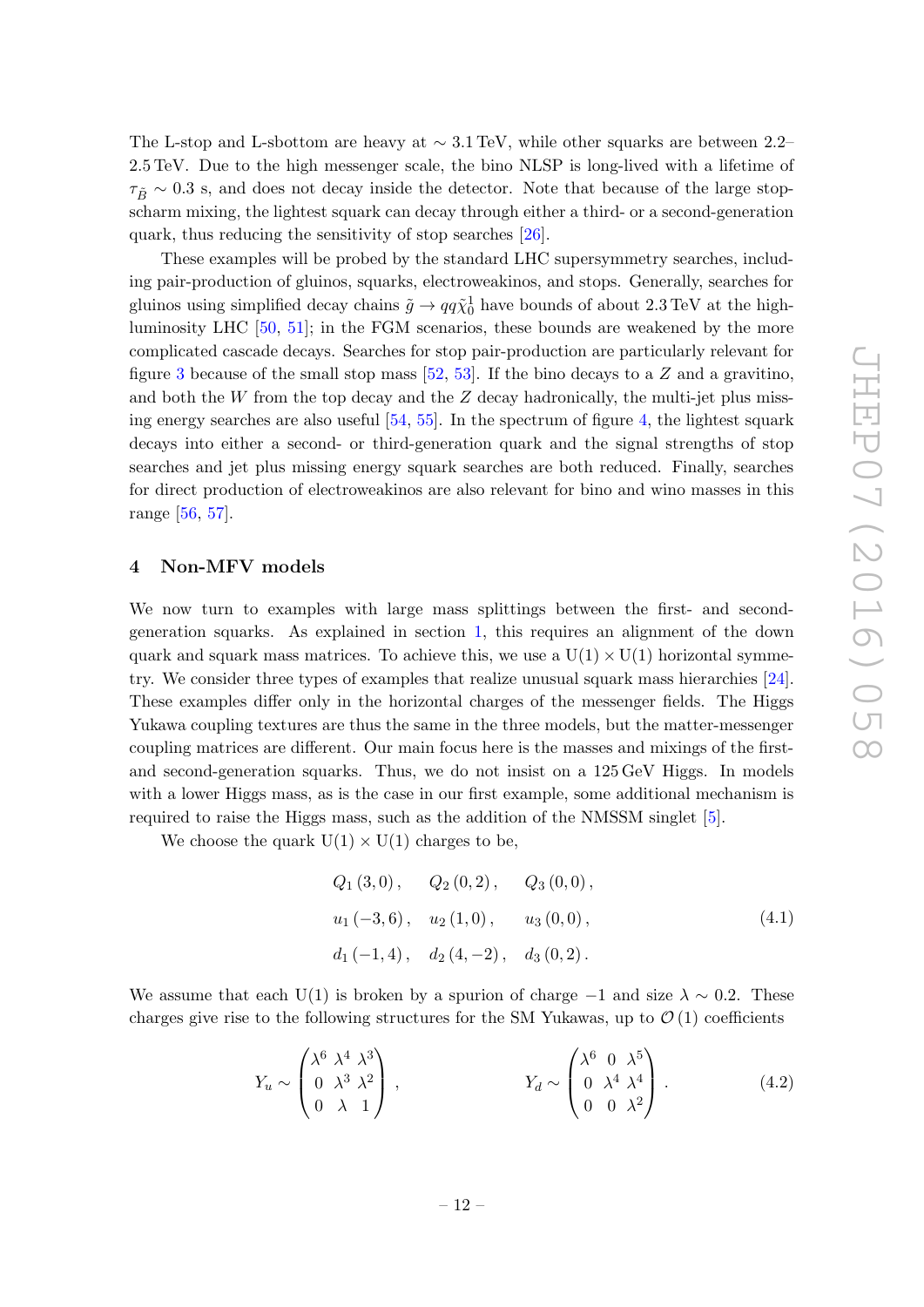This particular structure for  $Y_d$  was shown in [\[58\]](#page-30-0) to be the only pattern that can provide alignment in models with horizontal abelian symmetries.<sup>[2](#page-13-1)</sup> The diagonalizing matrices are then

$$
V_{uL} \sim \begin{pmatrix} 1 & \lambda & \lambda^3 \\ \lambda & 1 & \lambda^2 \\ \lambda^3 & \lambda^2 & 1 \end{pmatrix}, \qquad V_{uR} \sim \begin{pmatrix} 1 & \lambda^4 & \lambda^5 \\ \lambda^4 & 1 & \lambda \\ \lambda^9 & \lambda & 1 \end{pmatrix},
$$

$$
V_{dL} \sim \begin{pmatrix} 1 & \lambda^5 & \lambda^3 \\ \lambda^5 & 1 & \lambda^2 \\ \lambda^3 & \lambda^2 & 1 \end{pmatrix}, \qquad V_{dR} \sim \begin{pmatrix} 1 & \lambda^7 & \lambda^7 \\ \lambda^7 & 1 & \lambda^4 \\ \lambda^7 & \lambda^4 & 1 \end{pmatrix}, \qquad (4.3)
$$

which give the correct CKM texture. In the following subsections, the single  $\mathcal{O}(1)$  entry in  $y_u$  will be denoted by y.

#### <span id="page-13-0"></span>4.1 Large  $(y_u)_{11}$ : light up squark

For our first example, we take the messenger field to carry a horizontal charge of

$$
\bar{D}\left(0,-6\right). \tag{4.4}
$$

The messenger-Yukawa matrix is therefore

$$
y_u \sim \begin{pmatrix} y & 0 & 0 \\ 0 & 0 & 0 \\ 0 & 0 & 0 \end{pmatrix} . \tag{4.5}
$$

The squark mass matrices are schematically given by eq. [\(2.11\)](#page-6-1), with  $W_{uL} \sim W_{uR} \sim$  $1_{3\times3}$ ; the only source of mixing is the fermion masses. In particular, to a good approximation, the only 1–2 mixing is in the L-up sector, as is generically the case with alignment in the down sector, and the only 2–3 mixing is in the R-up sector; both are  $\mathcal{O}(\lambda)$ . The new coupling mainly affects the up and down squark masses, and can increase or decrease them depending on the value of  $F/M^2$ . The one-loop contributions are negative, while the two-loop contributions can have either sign. Since there is no large A-term, the Higgs mass requires extra ingredients, unless the stops are heavy.

Since y is  $\mathcal{O}(1)$ , the dominant source of flavor violation is  $(\delta_{12}^u)_{LL} \sim O(\lambda)$ , which can be consistent with flavor bounds for certain choices of the model parameters. However, this estimate applies only to the absolute value of  $(\delta_{12}^u)_{LL}$ . The contribution to CP-violating processes is further suppressed, since y only enters the soft masses as  $|y|^2$ . CP violation therefore originates solely from the SM Yukawas,

Im 
$$
(\delta_{12}^u)_{LL} \sim \text{Im}(V_{uL} y_u^{\text{diag}} y_u^{\text{diag}^\dagger} V_{uL}^\dagger)_{12} = |y|^2 (V_{uL})_{11} \text{Im}(V_{uL}^*)_{21} \sim \lambda^5
$$
, (4.6)

since  $V_{uR} \sim V_{CKM}$  in the 1–2 block. The imaginary part of  $(\delta_{12}^u)_{RR}$  also originates from the SM Yukawas, but in this case, its source is  $V_{uR}$ ,

$$
\underline{\text{Im}\,(\delta_{12}^u)_{RR} \sim \text{Im}(V_{uR} y_u^{\text{diag}\dagger} y_u^{\text{diag}} V_{uR}^{\dagger})_{12}} = |y|^2 (V_{uR})_{11} \text{Im}(V_{uR}^*)_{21}. \tag{4.7}
$$

<span id="page-13-1"></span><sup>&</sup>lt;sup>2</sup>This choice of charges is different from the choice of [\[24\]](#page-28-0), which gave a zero  $V_{td}$ . While the main results of [\[24\]](#page-28-0) still hold, some details of the models are modified with this choice.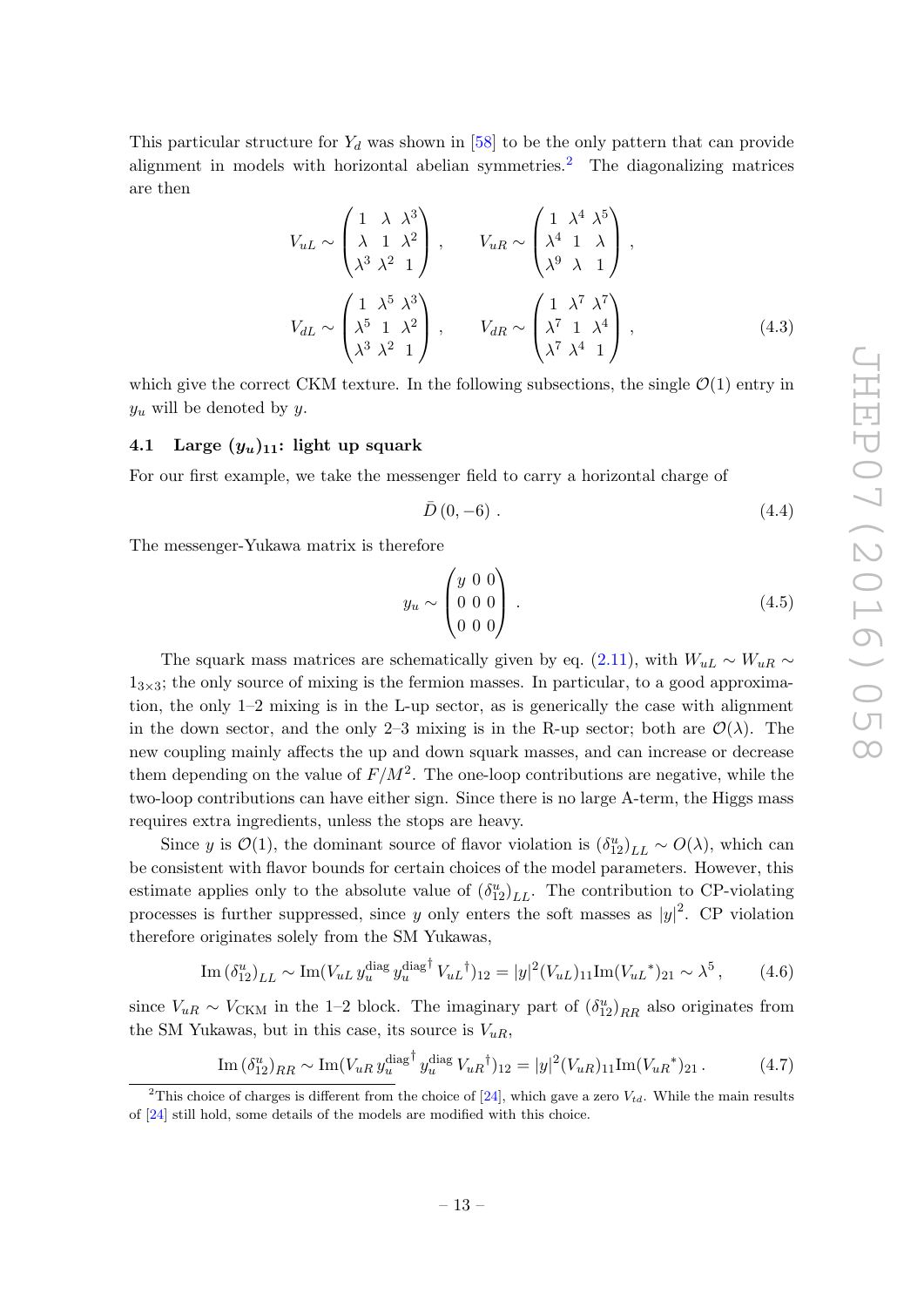

<span id="page-14-1"></span>Figure 5. Spectrum for BP U11 with  $N = 2$ , large  $(y_u)_{11}(\Lambda = 10^{16} \text{ GeV}) = 0.4$ , and scales  $M = 6.0 \times 10^5 \,\text{GeV}, F/M = 1.49 \times 10^5 \,\text{GeV}.$  Mixings are shown for sfermion and gaugino mass eigenstates. In this model, we find  $\mu = 885 \,\text{GeV}$  and  $(A_u)_{33} = -532 \,\text{GeV}$ .

Thus,  $|(\delta_{12}^u)_{RR}| \sim \lambda^4$ , and is very small. Still,  $\sqrt{\text{Im}((\delta_{12}^u)_{LL}(\delta_{12}^u)_{RR})}$  may be above the bound of table [1](#page-5-0) by a factor of a few, and viable models may require some suppression of the phases in the 1–2 block of  $V_{uR}$ . In the examples below, the required suppression is ∼ 0.4.

Figure [5](#page-14-1) shows the spectrum of a BP, "U11", with  $N_5 = 2$ . Here the gluino is at 2.1 TeV. The R-up squark is at 810 GeV, while all other squarks have masses between 1.8–2.3 TeV. Thus, there is a single light squark in the spectrum. The large squark mass splitting gives a negative (positive) contribution to the  $R(L)$ -slepton masses through the running [\[5,](#page-27-6) [11,](#page-27-7) [16\]](#page-27-5) resulting in an R-stau NLSP with a decay length of  $c\tau_{\tilde{\tau}} \geq 5.0$  mm, where the lower value is attained if the dominant source of supersymmetry breaking is the F-term of X. For a larger value of this parameter, the stau can become long-lived and detectable in searches for long-lived charged particles [\[59,](#page-30-1) [60\]](#page-30-2).

#### <span id="page-14-0"></span>4.2 Large  $(y_u)_{22}$ : light charm squark

This example is qualitatively similar, with the large effects occurring in the secondgeneration squarks. We take the  $\bar{D}$  messenger charges to be,

$$
\bar{D}\left(-1,-2\right),\tag{4.8}
$$

so that

$$
y_u \sim \begin{pmatrix} 0 & 0 & 0 \\ 0 & y & 0 \\ 0 & 0 & 0 \end{pmatrix} . \tag{4.9}
$$

The main effects are therefore on the charm and strange squark masses, and these can have either sign.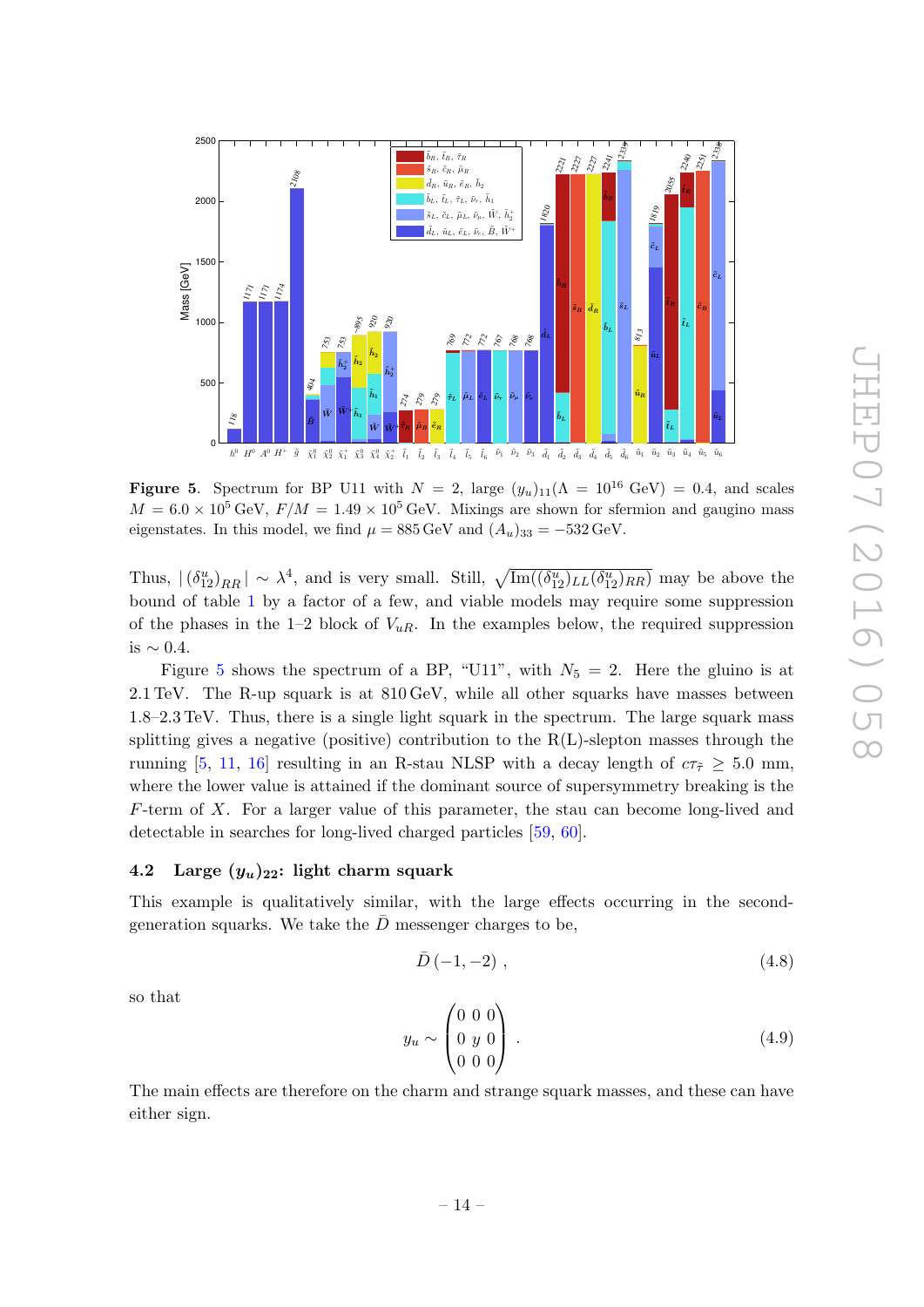

<span id="page-15-0"></span>Figure 6. Spectrum for BP U22L with  $N_5 = 2$ ,  $M = 5.7 \times 10^5$  GeV,  $F/M = 1.46 \times 10^5$  GeV, and  $(y_u)_{22}(\Lambda = 10^{16} \text{ GeV}) = 0.7$ . Mixings are shown for sfermion and gaugino mass eigenstates In this model, we find  $\mu = 869 \text{ GeV}$  and  $A_u^{33} = -521 \text{ GeV}$ .

We note that the horizontal charges also allow a small  $O(\lambda^3)$  mixing between  $H_U$  and  $\bar{D}$  from the Kähler and superpotential, changing the Yukawa structure to (see appendix [A\)](#page-22-0)

$$
y_u \to \begin{pmatrix} \sim 0 & \lambda^7 & \lambda^6 \\ 0 & y & \lambda^5 \\ 0 & \lambda^4 & \lambda^3 \end{pmatrix} . \tag{4.10}
$$

These corrections are small, and proportional to the SM Yukawas. Therefore the squarkquark mixings are again given by the SM flavor mixing matrices, with  $W_{uL} = W_{uR} \sim 1_{3 \times 3}$ , as in the previous example.

We show two examples in which the new contributions to the charm squark are negative, resulting in a single charm squark that is much lighter than the remaining squarks. The flavor-violating  $\delta$ 's in these examples are similar to those of the previous example. In figure [6](#page-15-0) we display the spectrum for BP "U22L" obtained for a messenger scale  $M = 5.7 \times 10^5$  GeV and  $N_5 = 2$ . The R-scharm is at 870 GeV, the remaining squarks have masses above  $1.8 \text{ TeV}$ , and the gluino mass is around  $2 \text{ TeV}$ . Here and in the next BP U22, the large squark mass splitting feeds into the RGE's of the sleptons and creates a large splitting between the R- and L-sleptons, so that the R-stau is the NLSP, while the L-sleptons are all heavier than the winos. The stau NLSP decays to a tau and gravitino, with a lower bound on the decay length of  $c\tau_{\tilde{\tau}} \geq 0.05$  mm; for much longer lifetimes, both examples would be excluded by long-lived stau searches. The R-sleptons have approximately degenerate masses of  $\sim 270 \,\text{GeV}$ , which currently lie above searches using direct production [\[61,](#page-30-3) [62\]](#page-30-4). SUSY searches with multilepton final states can also be useful to look for cascade decays of the R-up squark [\[63\]](#page-30-5). In contrast to minimal GMSB spectra, the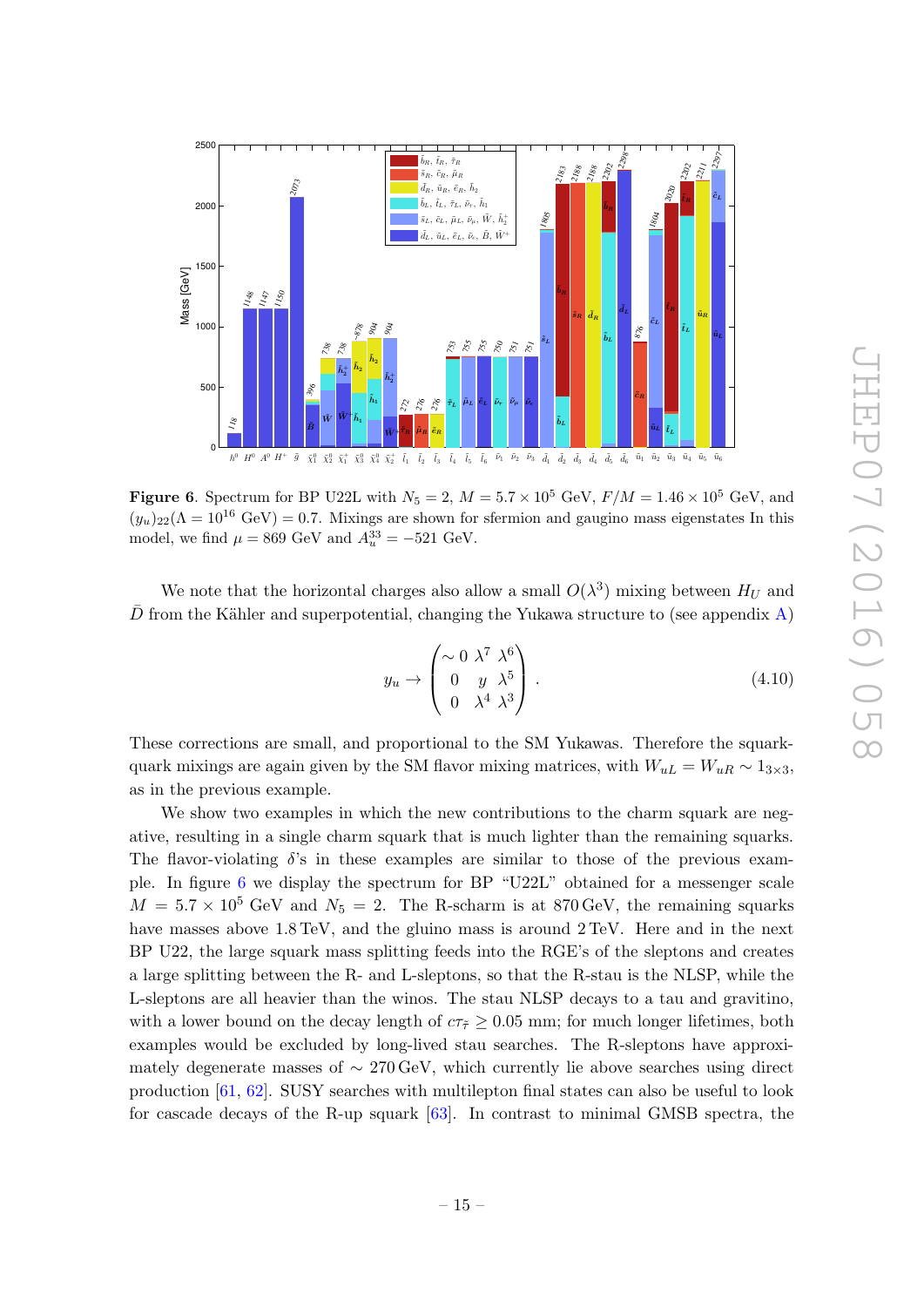

<span id="page-16-1"></span>Figure 7. Spectrum for BP U22 with large  $(y_u)_{22}(\Lambda = 10^{16} \text{ GeV}) = 0.73$  and scales  $M = 10^7 \text{ GeV}$ ,  $F/M = 8.6 \times 10^5$  GeV. Mixings are shown for sfermion and gaugino mass eigenstates. In this model, we find  $\mu = 3280 \,\text{GeV}$  and  $(A_u)_{33} = -1540 \,\text{GeV}$ .

quarks are almost exclusively of charm flavor, so charm tagging will play an important role in these cases [\[64\]](#page-30-6).

The second BP "U22" demonstrates that a large Higgs mass can be obtained in these models from very heavy stops, while a single squark may still be within LHC reach. The stops in this example are at 7 TeV. Since only a single squark flavor is significantly affected by the messenger coupling, most of the remaining squarks are around 7 TeV too, with the exception of the R-scharm at 1.4 TeV. The spectrum is shown in figure [7,](#page-16-1) for  $M = 10^7$  GeV,  $y(\Lambda = 10^{16} \text{ GeV}) = 0.73$ , and  $F/M = 8.6 \times 10^5 \text{ GeV}$ .

This spectrum has a long-lived NLSP stau with  $c\tau_{\tilde{\tau}} \geq 0.4$  mm, which is mainly produced at the LHC in the cascade decay of  $\tilde{u}_1$ . Therefore, we expect two long-lived charged particles accompanying two quarks.

## <span id="page-16-0"></span>4.3 Large  $(y_u)_{32}$ : light top and/or charm squark

As a final example, we consider models with a large 3–2 entry in the messenger coupling matrix. This leads to a large stop A-term, which allows for a 125 GeV Higgs with superpartners accessible at the LHC. At the same time, there are large modification of the L-stop, L-sbottom and R-scharm masses, and in some examples, a large stop-scharm mixing.

To obtain a large  $(y_u)_{32}$  we take the messenger horizontal charges to be

$$
\bar{D}\left(-1,0\right),\tag{4.11}
$$

which yields the messenger Yukawa matrix

$$
y_u \sim \begin{pmatrix} 0 & \lambda^3 & \lambda^2 \\ 0 & \lambda^2 & 0 \\ 0 & y & 0 \end{pmatrix} . \tag{4.12}
$$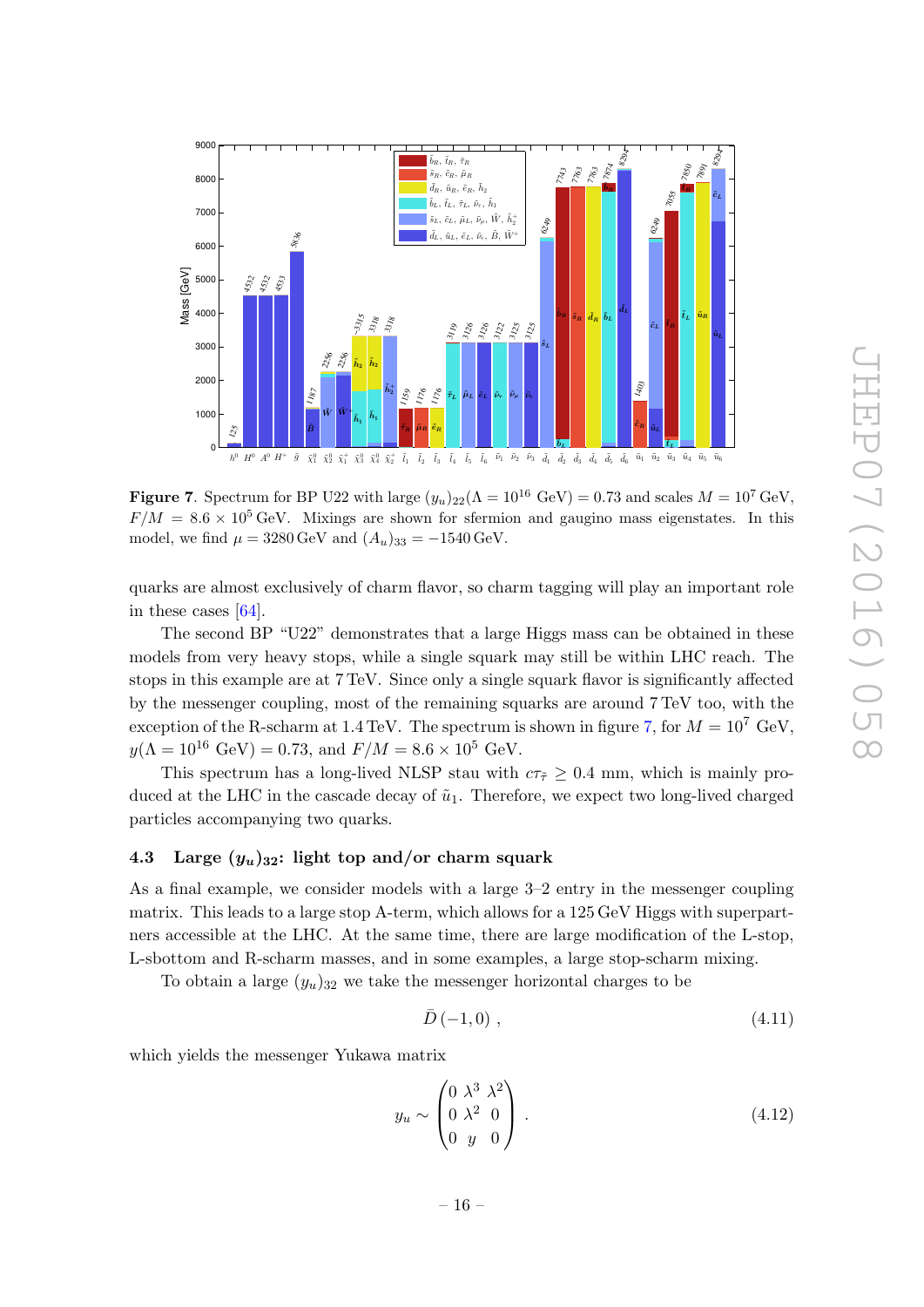As above, y is an  $\mathcal{O}(1)$  coefficient which we display explicitly since it is the dominant entry in the  $y_u$  matrix.

As discussed in appendix [A,](#page-22-0) these charges also allow a  $\lambda XDH_U$  term in the superpotential, and a  $\lambda \bar{D}^{\dagger} H_U$  term in the Kähler potential. Therefore, the Yukawa matrices may in principle be modified as  $Y_u \to Y_u + \lambda y_u$  and  $y_u \to y_u + \lambda Y_u$ . This only affects the texture of  $y_u$ , with

$$
y_u \to \begin{pmatrix} \lambda^7 & \lambda^3 & \lambda^2 \\ 0 & \lambda^2 & \lambda^3 \\ 0 & y & \lambda \end{pmatrix} . \tag{4.13}
$$

Since the messenger coupling has an  $\mathcal{O}(1)$  3–2 entry, mixed terms involving both  $y_u$ and the SM Yukawas are important in these models. Examining the structure of the soft terms in eq.  $(B.16)$ , one gets,

$$
\delta \tilde{m}_q^2 \sim -\frac{1}{(4\pi)^2} \frac{1}{6} \begin{pmatrix} \lambda^4 & \lambda^5 & y\lambda^3\\ \lambda^5 & \lambda^4 & y\lambda^2\\ y\lambda^3 & y\lambda^2 & |y|^2 \end{pmatrix} \frac{F^4}{M^6}
$$
\n(4.14)

$$
+\left.\frac{1}{(4\pi)^4}\begin{pmatrix} (3|y|^2+2-G)\lambda^4 & (6|y|^2+3y+2-G)\lambda^5 & (6y^3+5y-Gy)\lambda^3 \\ (6|y|^2+3y+2-G)\lambda^5 & (6|y|^2-G)\lambda^4 & (6y^3-Gy)\lambda^2 \\ (6y^3+5y-Gy)\lambda^3 & (6y^3-Gy)\lambda^2 & (6|y|^4-G|y|^2) \end{pmatrix}\right|\frac{F}{M}\bigg|^2,
$$

$$
\delta \tilde{m}_{u_R}^2 \sim -\frac{1}{(4\pi)^2} \frac{1}{3} \begin{pmatrix} 0 & 0 & 0 \\ 0 & |y|^2 & -y\lambda^3 \\ 0 & -y\lambda^3 & \lambda^4 \end{pmatrix} \frac{F^4}{M^6} + \frac{1}{(4\pi)^4} \begin{pmatrix} 0 & 0 & 0 \\ 0 & (2 - 2G)|y|^2 + 12|y|^4 & 4|y|^2\lambda \\ 0 & 4|y|^2\lambda & -2|y|^2 \end{pmatrix} \left| \frac{F}{M} \right|^2, \tag{4.15}
$$

$$
\delta \tilde{m}_{d_R}^2 \sim -\frac{1}{(4\pi)^2} 2 \begin{pmatrix} 0 & 0 & 0 \\ 0 & 0 & 0 \\ 0 & 0 & |y|^2 \lambda^4 \end{pmatrix} \left| \frac{F}{M} \right|^2 , \qquad (4.16)
$$

$$
A_u \sim -\frac{1}{(4\pi)^2} \begin{pmatrix} 0 \ (y+2|y|^2) \lambda^4 \ y \lambda^3 \\ 0 \ (y+2|y|^2) \lambda^3 \ y \lambda^2 \\ 0 \ 3|y|^2 \lambda \ |y|^2 \end{pmatrix} \frac{F}{M},\tag{4.17}
$$

$$
A_d \sim -\frac{1}{(4\pi)^2} \begin{pmatrix} 0 & 0 & y\lambda^5 \\ 0 & 0 & y\lambda^4 \\ 0 & 0 & |y|^2 \lambda^2 \end{pmatrix} \frac{F}{M},
$$
\n(4.18)

where we neglected  $\mathcal{O}(\lambda^6)$  terms. Here  $G = \frac{16}{3}$  $\frac{16}{3}g_3^2 + 3g_2^2 + \frac{13}{15}g_1^2$  is between 5 and 10, depending on the messenger scale. Recall that, in addition to  $G$  and the explicit numerical factors that appear above, there are other unknown numerical factors coming from the Yukawa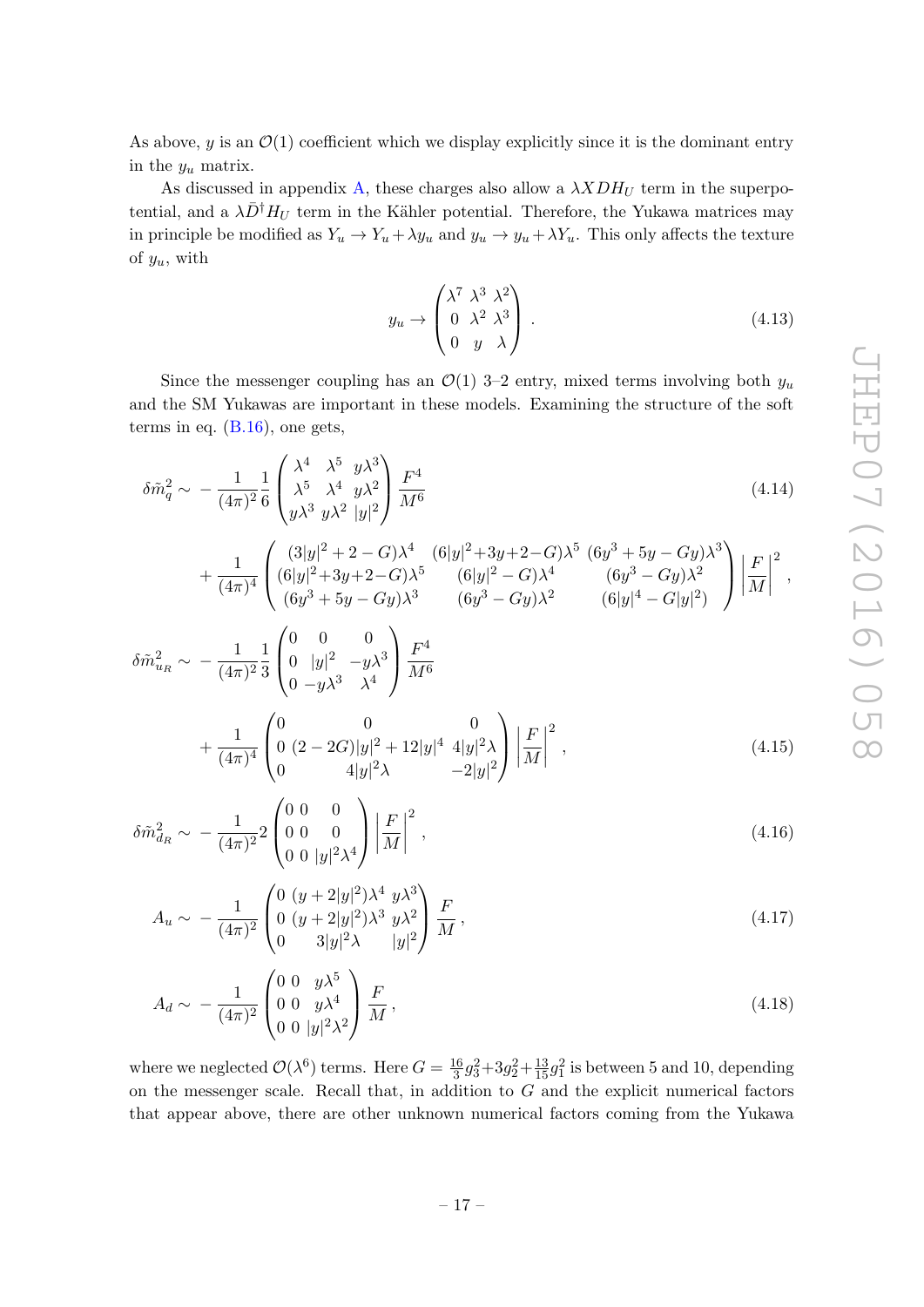|  |                                        |                              |             | $\Big\  \begin{array}{cc} q & ij \end{array} \Big\  \begin{array}{cc}  (\delta_{ij}^q)_{LL}  &  (\delta_{ij}^q)_{RR}  & \sqrt{ (\delta_{ij}^q)_{LL}   (\delta_{ij}^q)_{RR} } \end{array}$ |
|--|----------------------------------------|------------------------------|-------------|-------------------------------------------------------------------------------------------------------------------------------------------------------------------------------------------|
|  |                                        | $d \quad 12 \quad \lambda^5$ |             |                                                                                                                                                                                           |
|  | $\begin{vmatrix} u & 12 \end{vmatrix}$ | $\lambda^5$                  | $\lambda^4$ | $\lambda^{4.5}$                                                                                                                                                                           |
|  |                                        | $d \quad 23 \quad \lambda^2$ | $\lambda^8$ | $\lambda^5$                                                                                                                                                                               |

<span id="page-18-0"></span>**Table 3.** Parametric estimates of  $(\delta_{ij}^q)_{MM}$  in non-MFV models with large  $(y_u)_{32}$ . Omitted entries are negligible.

couplings themselves. The quark-squark gluino mixings are then given by,

$$
K_u^L \sim \begin{pmatrix} 1 & \lambda & \lambda^3 \\ \lambda & 1 & \lambda^2 \\ \lambda^3 & \lambda^2 & 1 \end{pmatrix}, \qquad K_u^R \sim \begin{pmatrix} 1 & \lambda^4 & \lambda^5 \\ \lambda^4 & 1 & \lambda \\ 0 & \lambda & 1 \end{pmatrix},
$$
\n
$$
K_d^L \sim \begin{pmatrix} 1 & \lambda & \lambda^3 \\ \lambda & 1 & \lambda^2 \\ \lambda^3 & \lambda^2 & 1 \end{pmatrix}, \qquad K_d^R \sim \begin{pmatrix} 1 & \lambda^3 & \lambda^7 \\ \lambda^3 & 1 & \lambda^4 \\ \lambda^7 & \lambda^4 & 1 \end{pmatrix}, \tag{4.19}
$$

These models then have the following general features:

- 1. A large negative contribution to the R-stop mass  $(\tilde{m}_{u_R}^2)_{33}$ .
- 2. Large contributions to the R-scharm mass,  $(\tilde{m}_{u_R}^2)_{22}$ . Here the one-loop contribution is negative, and the two-loop contribution can have either sign.
- 3. Large contributions to the L-stop and L-sbottom masses,  $(\tilde{m}_q^2)_{33}$ . Here the one-loop contribution is negative, while the two-loop contribution can have either sign.
- 4. An  $\mathcal{O}(\lambda)$  R stop-scharm mixing,  $(\tilde{m}_{u_R}^2)_{32}$ .
- 5. A large stop A-term  $(A_u)_{33}$ .

The parametric estimates for the relevant flavor-violating quantities in these models are collected in table [3.](#page-18-0) These are clearly compatible with current experimental bounds. In particular,  $(\delta_{12}^q)_{LL}$  is small mainly because of the  $\mathcal{O}(\lambda^4)$  mass splitting in the L-squarks (accompanied by an  $\mathcal{O}(\lambda)$  mixing). In contrast, there is an  $\mathcal{O}(1)$  mass splitting between the R-charm and R-up squarks, but the mixing between them is  $\mathcal{O}(\lambda^4)$ .

As in the MFV-like models, since the messenger couplings to the third generation are large here, the running between the flavor scale  $\Lambda$  and the messenger scale M can modify both the messenger couplings and the SM Yukawa couplings. In figure [8](#page-19-0) we show  $(Y_u)_{33}(M)$  and  $(y_u)_{32}(M)$  as a function of  $(y_u)_{32}(\Lambda) = y$ , for various values of  $(Y_u)_{33}(\Lambda)$ . As it decreases in the running,  $(Y_u)_{33}$  requires a large boundary value at  $\Lambda$ . Furthermore, for a wide range of boundary values at  $\Lambda$ ,  $(y_u)_{32}$  flows to values near 1 at the messenger scale. Thus the size of the new messenger coupling is limited by the running.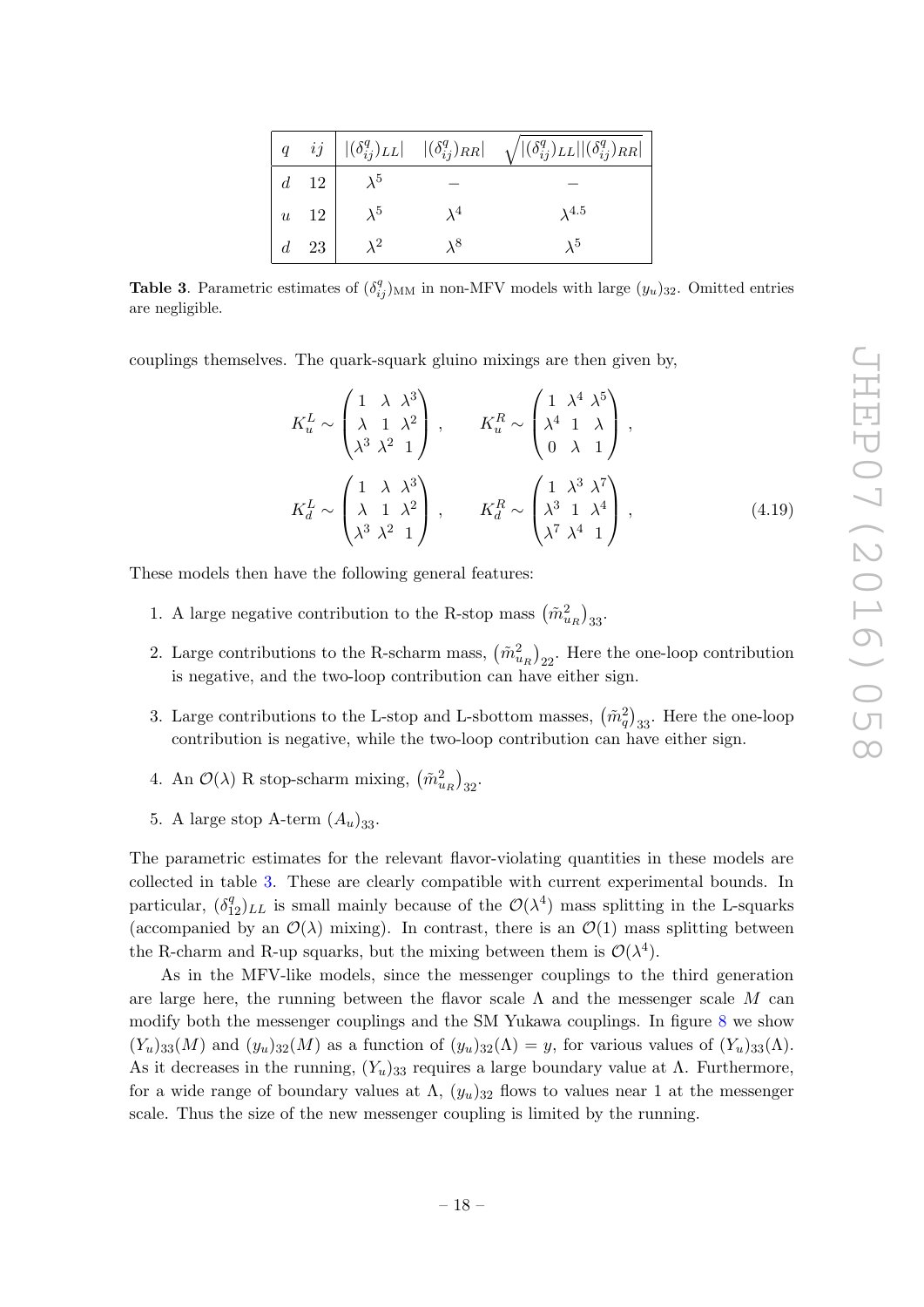

<span id="page-19-0"></span>Figure 8.  $(y_u)_{32}$  and  $(Y_u)_{33}$  at the messenger scale  $M = 10^6$  GeV as functions of  $(y_u)_{32}(\Lambda) = y$ for various  $\mathcal{O}(1)$  values of  $(Y_u)_{33}(\Lambda)$ .

Three spectra of benchmark points using this model are shown in figures [9](#page-20-0)[–11.](#page-21-1) All of these have a Higgs mass of 125–126 GeV, partly driven by the large stop mixing, which in turn comes from the large stop A-term coupled with, in some cases, a negative contribution to the stop soft masses from  $(y_u)_{32}$ . We have taken the flavor scale  $\Lambda = 10^{16} \text{ GeV}$  in these examples.

The first BP "U32-c" features a very heavy spectrum, with a single squark below the TeV scale. Specifically, the R-scharm is at 815 GeV, the stops and L-sbottom are between 2.7–3 TeV, and all other colored superpartners are above 4 TeV. This spectrum, shown in figure [9](#page-20-0) is obtained for  $M = 3.0 \times 10^6$  GeV,  $(y_u)_{32}(\Lambda) = 0.89$ ,  $F/M = 5.25 \times 10^5$  GeV, where the one- and two-loop contributions are comparable. The NLSP is the stau; it promptly decays to a tau and gravitino with the lower bound  $c\tau_{\tilde{\tau}} > 5$  mm.

In the next spectrum for BP "U32-t", shown in figure [10,](#page-20-1) the two-loop contribution is dominant for the parameter choices  $M = 10^7$  GeV,  $F/M = 3.52 \times 10^5$  GeV, and  $(y_u)_{32}(\Lambda) = 1.57$ . The gluino is at 2.5 TeV and all squarks, with the exception of the R-stop, are between 3–4 TeV. Due to the negative contribution from  $(y_u)_{32}$ , the mass of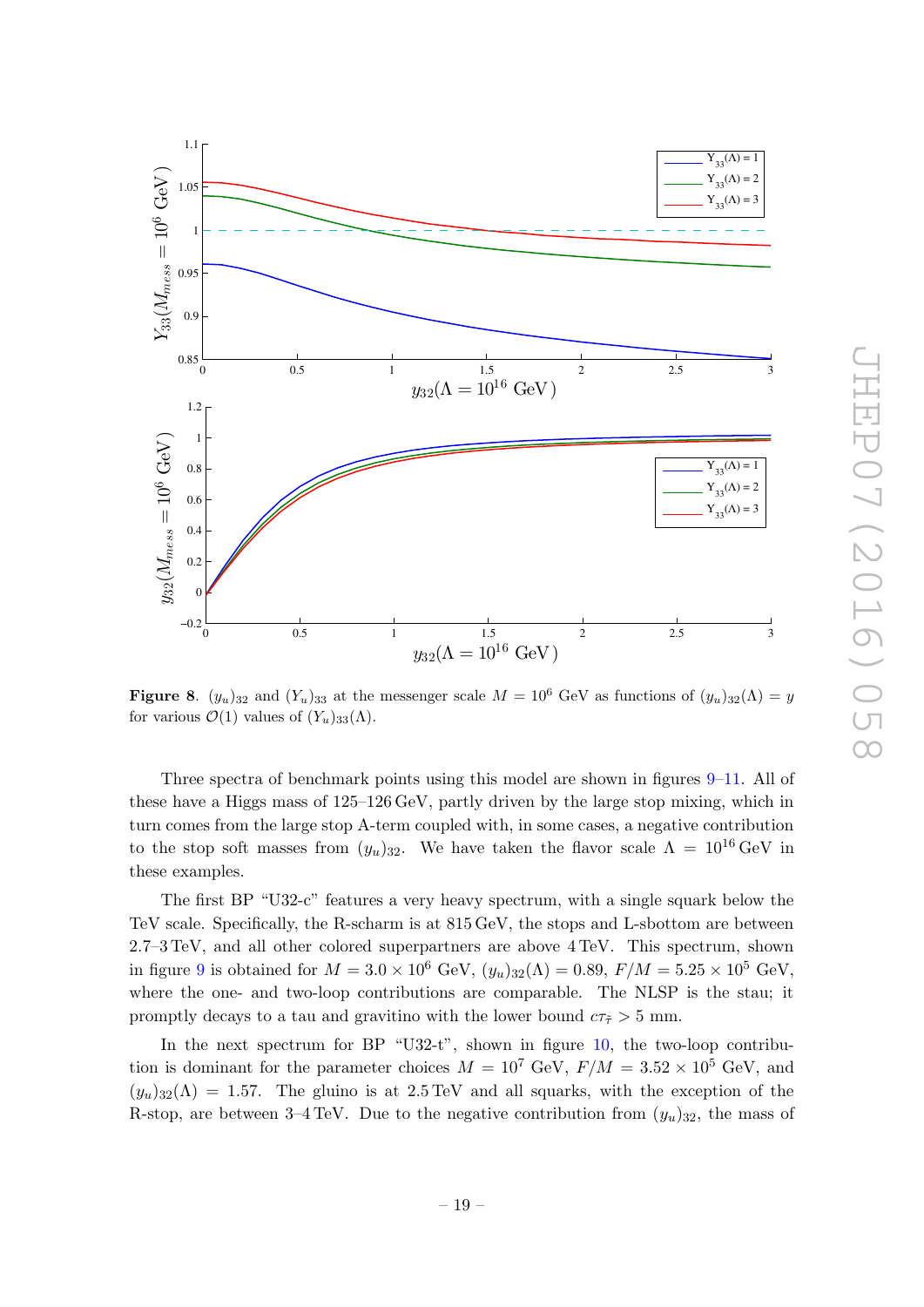

<span id="page-20-0"></span>Figure 9. Spectrum for BP U32-c with large  $(y_u)_{32}(\Lambda = 10^{16} \text{ GeV}) = 0.89$  and scales  $M =$  $3.0\times10^6$  GeV,  $F/M = 5.25\times10^5$  GeV. Mixings are shown for sfermion and gaugino mass eigenstates. In this model, we find  $\mu = 4580 \,\text{GeV}$  and  $(A_u)_{33} = -2880 \,\text{GeV}$ .



<span id="page-20-1"></span>**Figure 10.** Spectrum for BP U32-t with  $M = 10^7$  GeV,  $F/M = 3.52 \times 10^5$  GeV, and  $y_u^{32}(\Lambda =$  $10^{16}$  GeV) = 1.57. Mixings are shown for sfermion and gaugino mass eigenstates. In this model, we find  $\mu = 3580 \text{ GeV}$  and  $A_u^{33} = -2360 \text{ GeV}$ .

the R-stop is much lower at 1.1 TeV. The NLSP in this model is the bino, with a lower bound on the decay length of  $c\tau_{\tilde{B}} > 4$  mm.

Finally, the last BP "U32-ct", shown in figure [11,](#page-21-1) has a lighter spectrum, but features a mixed scharm-stop as the lightest squark around 1.3 TeV, making stop searches relying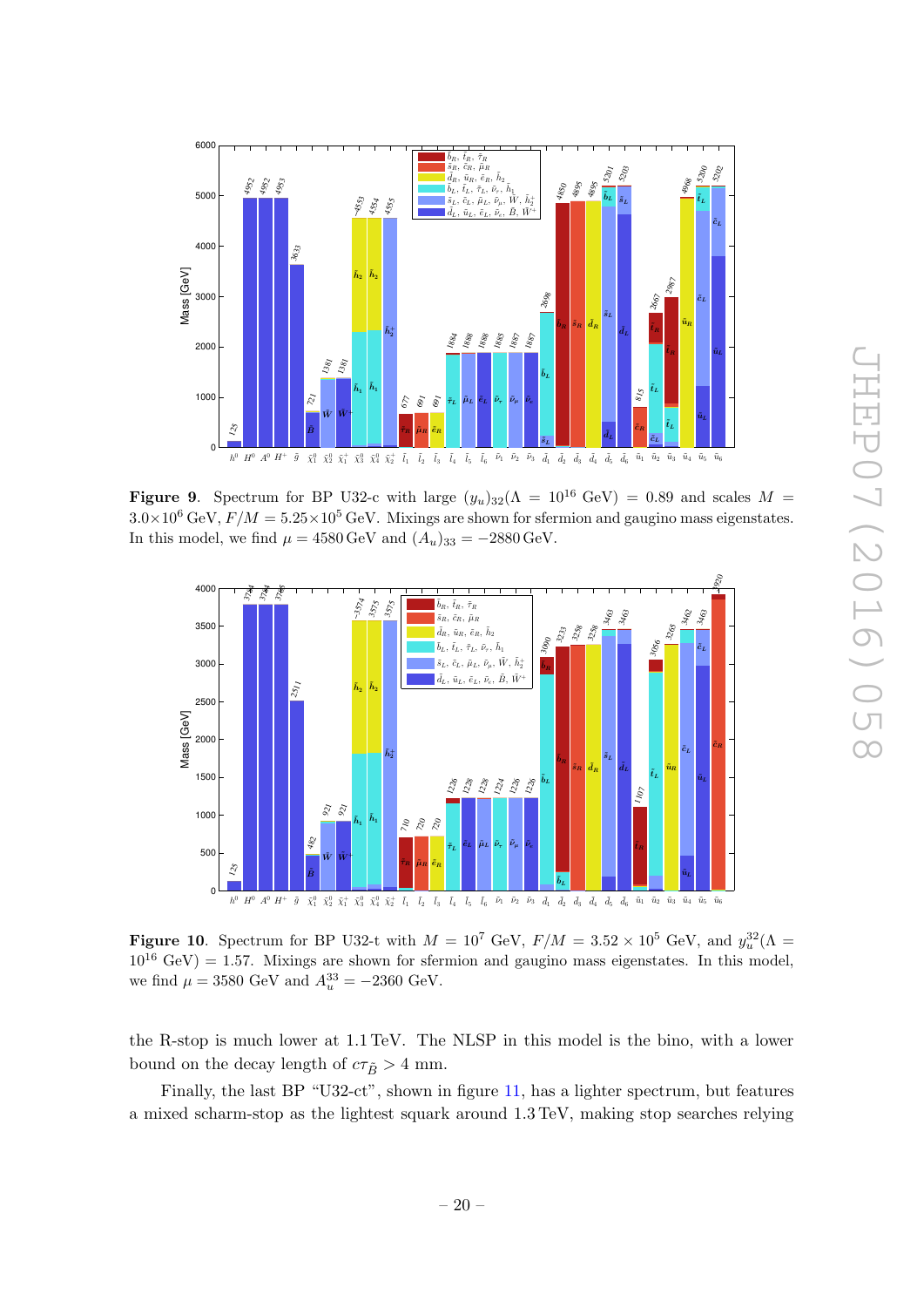

<span id="page-21-1"></span>**Figure 11.** Spectrum for BP U32-ct with large  $(y_u)_{32}(\Lambda = 10^{16} \text{ GeV}) = 1.21, (y_u)_{33}(\Lambda = 10^{16} \text{ GeV})$  $10^{16} \text{ GeV}$  = 0.6 and scales  $M = 3.0 \times 10^{6} \text{ GeV}$ ,  $F/M = 2.66 \times 10^{5} \text{ GeV}$ . Mixings are shown for sfermion and gaugino mass eigenstates. In this model, we find  $\mu = 2450 \,\text{GeV}$  and  $(A_u)_{33} = -1460 \,\text{GeV}.$ 

on decays to third-generation quarks even more challenging. The lower bound on the decay length of the bino NLSP is  $c\tau_{\tilde{B}} > 0.04$  mm.

The lightest squark and NLSP of these models will largely determine their collider signatures. In terms of relevant searches, each of these examples has overlap with previous examples: figure [9](#page-20-0) with figure [7](#page-16-1) (light R-scharm and R-stau NLSP), figure [10](#page-20-1) with figure [3](#page-10-1) (light R-stop and bino NLSP), and figure [11](#page-21-1) with figure [4](#page-11-0) (light mixed R stop-scharm and bino NLSP). The NLSP lifetimes for figures 9–10 are longer due to the larger values of F. Comparing the flavour bounds in the 1–2 up sector listed in table [5,](#page-26-4) we see that the constraints from observables in D mesons can be used to distinguish these pairs of spectra.

Note that the models discussed in this subsection have a non-trivial A-term structure, with a potentially large  $(A_u)_{32}$ . Furthermore, some of the examples have a large stopscharm mixing. Both of these features may affect the calculation of the Higgs mass by a few GeV [\[43–](#page-29-1)[46\]](#page-29-2). These effects are not taken into account in SOFTSUSY.

## <span id="page-21-0"></span>5 Conclusions

We presented examples of flavored gauge mediation with interesting and unusual squark spectra that are nonetheless consistent with low-energy constraints.

These examples are derived from fully calculable models. Specifically, the soft terms are generated by messenger-field loops, and the size of the different superpotential couplings — both the SM Yukawas and the messenger Yukawas — are determined by a flavor symmetry. In many cases, the structure of the soft terms leads to stronger suppression of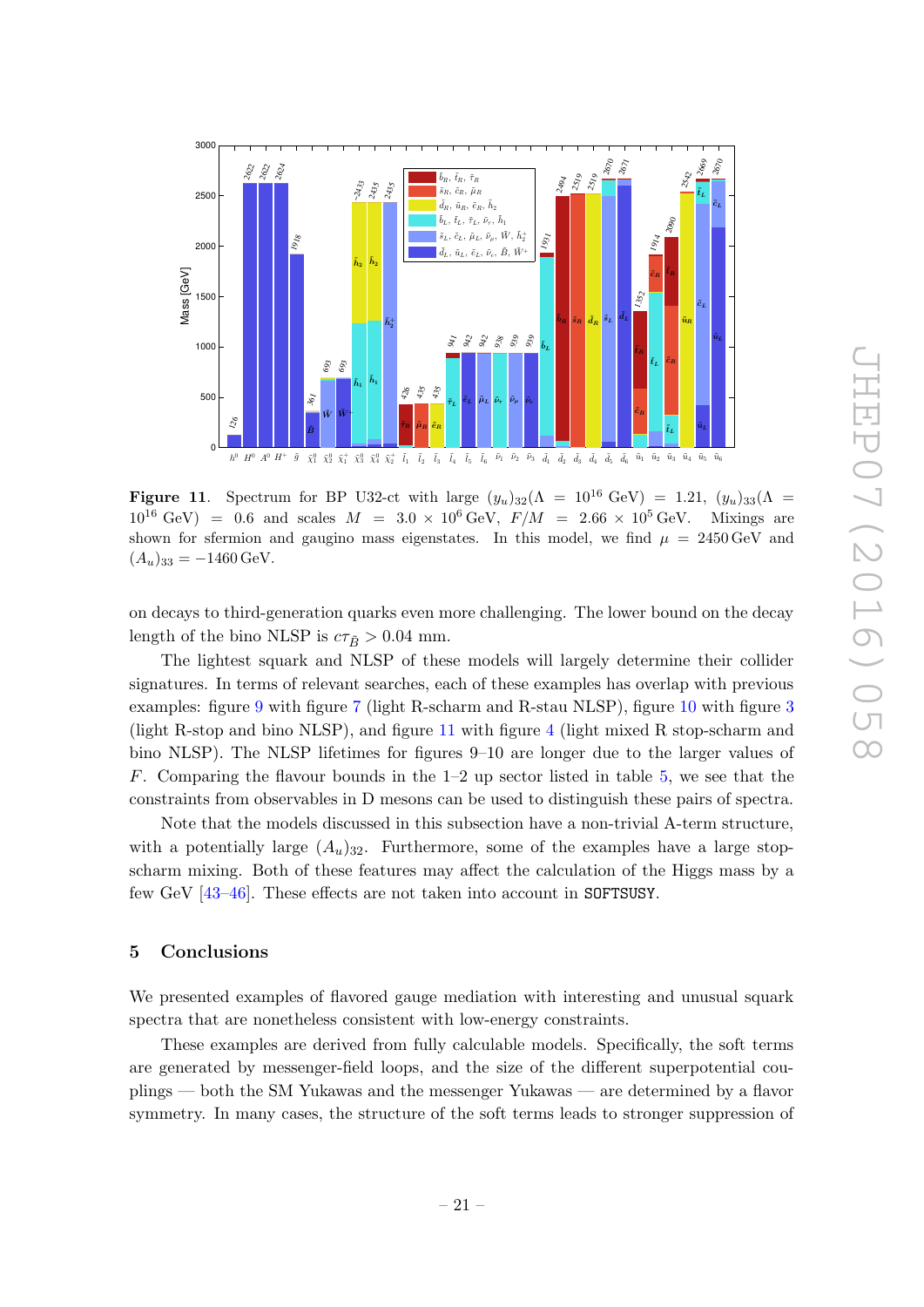low-energy flavor-violating processes, compared to naive estimates which are based on the flavor symmetry alone.

The smallness of observed flavor-violating processes has long been viewed as a major constraint on superpartner flavor. The above discussion suggests that this viewpoint is perhaps too restrictive, and is the consequence of considering general ansatze for supersymmetry and for flavor, rather than concrete models.

## Acknowledgments

We thank Iftah Galon, Mark Goodsell, Sven Heinemeyer, Yossi Nir, Gilad Perez, and Ofri Telem for discussions. Research supported by the Israel Science Foundation (Grant No. 720/15), by the United-States-Israel Binational Science Foundation (BSF) (Grant No. 2014397), and by the ICORE Program of the Israel Planning and Budgeting Committee (Grant No. 1937/12).

## <span id="page-22-0"></span>A FGM superpotential and symmetries

We summarize some details of the construction of the models from  $[1, 24]$  $[1, 24]$  $[1, 24]$ . The form of the superpotential in eq.  $(2.1)$  can be enforced by various choices of symmetries. Clearly, the messengers are taken to have the same R-parity as the Higgs fields. One possibility (which is not necessarily the most economical one) is to introduce a  $U(1)_X$  under which X has charge 1, and  $T_I$ ,  $D_{I\neq 2}$ ,  $\bar{D}_2$  have charge  $-1$ , as well as a messenger parity for the messenger fields with  $I > 2<sup>3</sup>$  $I > 2<sup>3</sup>$  $I > 2<sup>3</sup>$ . This still allows for the superpotential terms  $XD_1H_U$  and  $X\bar{D}_2H_D$ . We return to these below.

To allow only up-type messenger couplings, we take instead  $T_I$  and  $D_I$  to have  $U(1)_X$ charge −1. The only term we can add to the superpotential in eq. [\(2.1\)](#page-4-1) is  $\gamma X D_1 H_U$ , where  $\gamma$  is some coefficient. In the MFV-like models, where the flavor symmetry does not distinguish between  $\bar{D}_1$  and  $H_U$ ,  $\gamma \sim 1$ , and we can redefine the messenger field as the combination of  $H_U$  and  $\bar{D}_1$  that couples to X, thus eliminating the term  $\gamma X D_1 H_U$ .

In the non-MFV models of this paper,  $\gamma$  is given by some power of  $\lambda$ . In addition, the Kähler potential contains mixing terms such as  $\delta \bar{D}^{\dagger}H_U$  with  $\delta \sim \gamma$ . Redefining and rotating the fields to get a canonical Kähler potential and to eliminate the superpotential term  $XD_1H_U$ , one obtains the superpotential in eq. [\(2.1\)](#page-4-1) with  $Y_U \rightarrow Y_U + \gamma y_U$ , and  $y_U \to y_U + \epsilon Y_U$ , where  $\epsilon \sim \gamma$ ,  $\delta$ . Alternatively, one can use the flavor symmetry to eliminate the superpotential mixing term altogether [\[1\]](#page-26-0).

We also assume that the  $\mu$  term is forbidden by an additional PQ symmetry. We will not discuss the origin of the  $\mu$  term, although it is possible to embed this PQ symmetry in the flavor symmetry [\[1\]](#page-26-0), and to generate a small "supersymmetric"  $\mu$  term.<sup>[4](#page-22-2)</sup>

<span id="page-22-1"></span><sup>&</sup>lt;sup>3</sup>Motivated by the fact that full dynamical supersymmetry-breaking models that generate the required vacuum expectation values for X often require an  $X^3$  term [\[3\]](#page-26-2), earlier FGM papers starting with [\[1\]](#page-26-0) considered a  $Z_3$  instead of a U(1).

<span id="page-22-2"></span><sup>&</sup>lt;sup>4</sup>We note that many of our examples require only a small  $B$  term which can be obtained radiatively from the  $\mu$  term.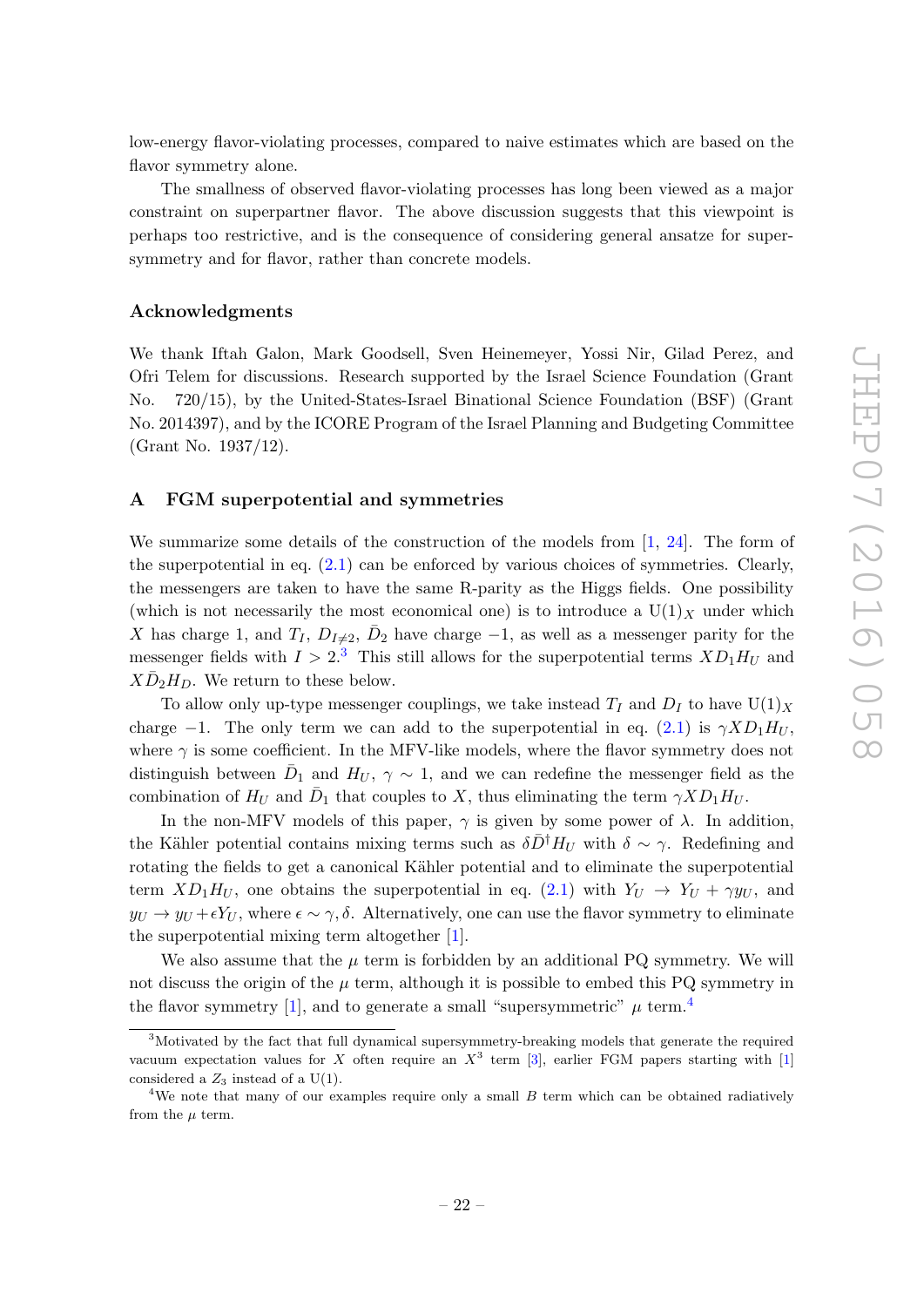#### <span id="page-23-0"></span>B Soft terms

We first specify our conventions for the Yukawas and soft terms. We define the Lagrangian and the superpotential as

$$
\mathcal{L} = \int d^4\theta \, K + \left( \int d^2\theta \, W + \text{h.c.} \right),\tag{B.1}
$$

$$
W = X(T_I \bar{T}_I + D_I \bar{D}_I) + y_{Uij} \bar{D}_1 q_i u_j^c + Y_{Uij} H_U q_i u_j^c + Y_{Dij} H_D q_i d_j^c + Y_{Lij} H_D l_i e_j^c, \quad (B.2)
$$

which yields the SM Yukawa interactions

$$
\mathcal{L} \supset -Y_{Uij}H_U(\psi_q)_i(\psi_{u^c})_j, \qquad (B.3)
$$

etc., and the soft terms

$$
-\mathcal{L} \supset \tilde{m}_{qij}^2 \tilde{q}_i^* \tilde{q}_j + \tilde{m}_{lij}^2 \tilde{l}_i^* \tilde{l}_j + \tilde{m}_{u_R ij}^2 \tilde{u}_i^* \tilde{u}_j + \tilde{m}_{d_R ij}^2 \tilde{d}_i^* \tilde{d}_j + \cdots + A_{uij} H_U \tilde{q}_i \tilde{u}_j^* + \cdots, \quad (B.4)
$$

where  $\tilde{q}$  and  $\psi_q$  ( $\tilde{u}^*$  and  $\psi_{u^c}$ ) are the scalar and fermion components of the superfield q  $(u<sup>c</sup>)$ . In this paper, following [\[16\]](#page-27-5), we use the common notation for the SM Yukawas

$$
Y_u = (Y_U)^*, \t Y_d = (Y_D)^*, \t y_u = (y_U)^*,
$$
 (B.5)

which appears in the Lagrangian as (e.g., section 11 of  $[65]$ ),

$$
\mathcal{L} \supset -Y_{uij}H_U(\overline{\psi_q})_i(\psi_u)_j. \tag{B.6}
$$

The leading order GMSB contributions to the soft masses are [\[2,](#page-26-1) [3,](#page-26-2) [66\]](#page-30-8)

$$
\tilde{M}_i = \frac{g_i^2}{(4\pi)^2} N_5 \frac{F}{M} g(x) , \qquad (B.7)
$$

$$
\tilde{m}_{H_U}^2 = \frac{1}{(4\pi)^4} 2N_5 \left( \frac{3}{4} g_2^4 + \frac{3}{20} g_1^4 \right) \left| \frac{F}{M} \right|^2 ,\tag{B.8}
$$

$$
\tilde{m}_{HD}^2 = \frac{1}{(4\pi)^4} 2N_5 \left( \frac{3}{4} g_2^4 + \frac{3}{20} g_1^4 \right) \left| \frac{F}{M} \right|^2 ,\tag{B.9}
$$

$$
\tilde{m}_q^2 = \frac{1}{(4\pi)^4} 2N_5 \left( \frac{4}{3} g_3^4 + \frac{3}{4} g_2^4 + \frac{1}{60} g_1^4 \right) \left| \frac{F}{M} \right|^2 1_{3 \times 3},\tag{B.10}
$$

$$
\tilde{m}_{u_R}^2 = \frac{1}{(4\pi)^4} 2N_5 \left( \frac{4}{3} g_3^4 + g_1^4 \frac{4}{15} \right) \left| \frac{F}{M} \right|^2 1_{3 \times 3},\tag{B.11}
$$

$$
\tilde{m}_{d_R}^2 = \frac{1}{(4\pi)^4} 2N_5 \left( \frac{4}{3} g_3^4 + \frac{1}{15} g_1^4 \right) \left| \frac{F}{M} \right|^2 1_{3 \times 3},\tag{B.12}
$$

$$
\tilde{m}_l^2 = \frac{1}{(4\pi)^4} 2N_5 \left( \frac{3}{4} g_2^4 + \frac{3}{20} g_1^4 \right) \left| \frac{F}{M} \right|^2 1_{3 \times 3},\tag{B.13}
$$

$$
\tilde{m}_e^2 = \frac{1}{(4\pi)^4} 2N_5 \left(\frac{3}{5}g_1^4\right) \left|\frac{F}{M}\right|^2 1_{3\times 3},\tag{B.14}
$$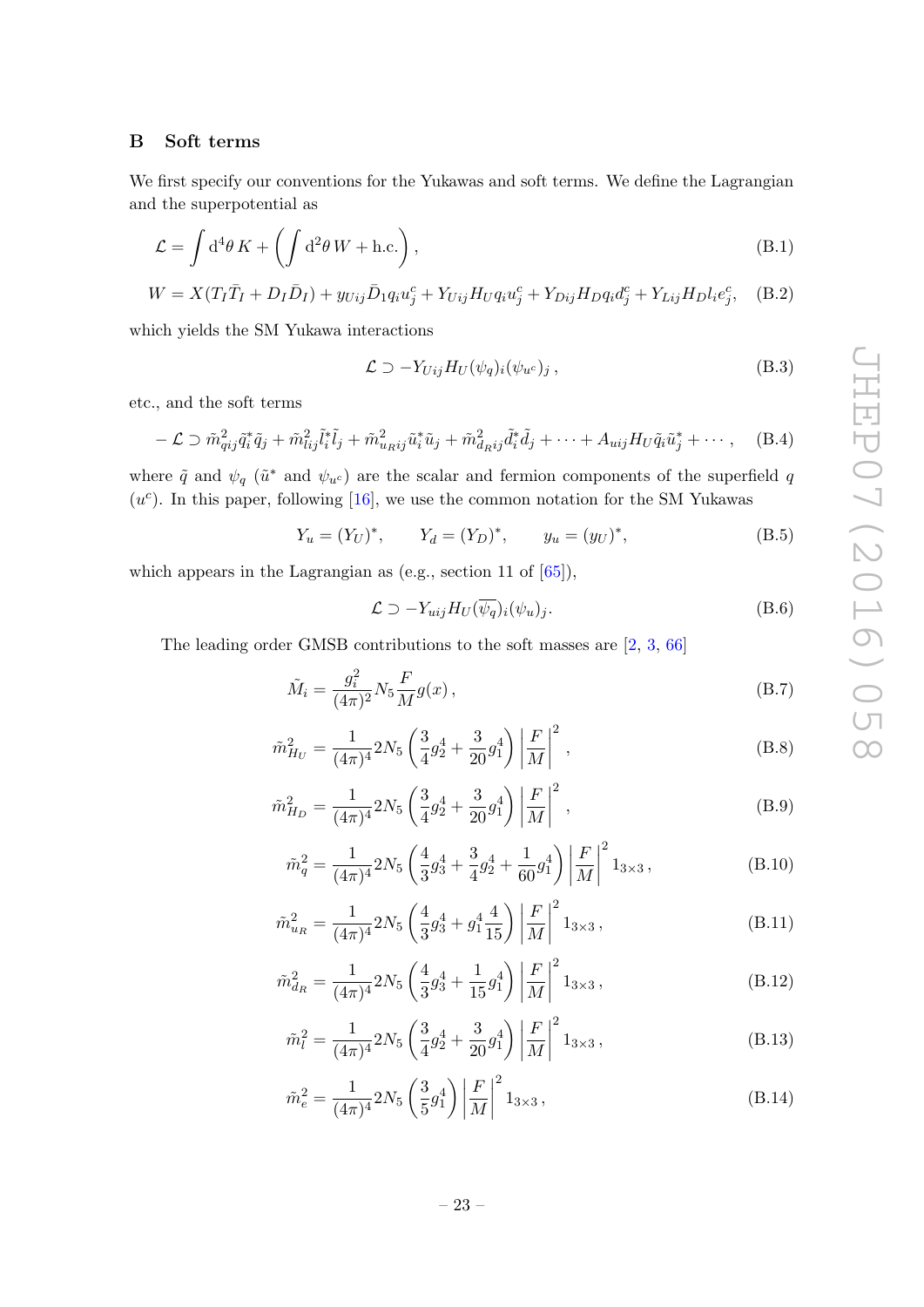at the messenger scale, where  $x = F/M^2$  and [\[67\]](#page-30-9)

<span id="page-24-0"></span>
$$
g(x) = \frac{1}{x^2} \left[ (1+x) \log(1+x) + (1-x) \log(1-x) \right] = 1 + \frac{x^2}{6} + O(x^4). \tag{B.15}
$$

We did not include the corresponding term for sfermion masses  $[68]$  in our numerical calculations. This is for consistency of the two-loop messenger-matter terms that are leading order in  $F/M^2$ .

Due to the messenger-matter interactions these parameters are corrected. The oneand two-loop contributions at the messenger scale are summarized as

$$
\delta \tilde{m}_{H_U}^2 = -\frac{3}{(4\pi)^4} \left[ \text{Tr} \left( Y_u^\dagger y_u y_u^\dagger Y_u \right) + 2 \, \text{Tr} \left( Y_u y_u^\dagger y_u Y_u^\dagger \right) \right] \left| \frac{F}{M} \right|^2, \tag{B.16}
$$

$$
\delta \tilde{m}_{H_D}^2 = -\frac{3}{(4\pi)^4} \operatorname{Tr} \left( Y_d^{\dagger} y_u y_u^{\dagger} Y_d \right) \left| \frac{F}{M} \right|^2, \tag{B.17}
$$

$$
\delta \tilde{m}_q^2 = -\frac{1}{(4\pi)^2} \frac{1}{6} (y_u y_u^\dagger) \frac{F^4}{M^6} h(x) \n+ \frac{1}{(4\pi)^4} \left\{ \left[ 3 \operatorname{Tr} (y_u^\dagger y_u) - \frac{16}{3} g_3^2 - 3g_2^2 - \frac{13}{15} g_1^2 \right] y_u y_u^\dagger + 3 y_u y_u^\dagger y_u y_u^\dagger + 2 y_u Y_u^\dagger Y_u y_u^\dagger \n- 2 Y_u y_u^\dagger y_u Y_u^\dagger + y_u Y_u^\dagger \operatorname{Tr} (3 y_u^\dagger Y_u) + Y_u y_u^\dagger \operatorname{Tr} (3 Y_u^\dagger y_u) \right\} \left| \frac{F}{M} \right|^2, \tag{B.18}
$$

$$
\delta \tilde{m}_{u_R}^2 = -\frac{1}{(4\pi)^2} \frac{1}{3} \left( y_u^{\dagger} y_u \right) \frac{F^4}{M^6} h(x) \tag{B.19}
$$

$$
+\frac{1}{(4\pi)^4} \left\{ 2 \left[ 3 \operatorname{Tr} (y_u^{\dagger} y_u) - \frac{16}{3} g_3^2 - 3 g_2^2 - \frac{13}{15} g_1^2 \right] y_u^{\dagger} y_u + 6 y_u^{\dagger} y_u y_u^{\dagger} y_u + 2 y_u^{\dagger} Y_u Y_u^{\dagger} y_u \right. \\
\left. + 2 y_u^{\dagger} Y_d Y_d^{\dagger} y_u - 2 Y_u^{\dagger} y_u y_u^{\dagger} Y_u + 2 y_u^{\dagger} Y_u \operatorname{Tr} (3 Y_u^{\dagger} y_u) + 2 Y_u^{\dagger} y_u \operatorname{Tr} (3 y_u^{\dagger} Y_u) \right\} \left| \frac{F}{M} \right|^2,
$$
\n
$$
\delta \tilde{m}_{d_R}^2 = -\frac{1}{(4\pi)^4} 2 Y_d^{\dagger} y_u y_u^{\dagger} Y_d \left| \frac{F}{M} \right|^2, \tag{B.20}
$$

$$
m_{d_R} = -\frac{1}{(4\pi)^4} 2I_d y_u y_u I_d \left| \overline{M} \right| , \qquad (D.20)
$$

$$
\delta m_l^2 = \delta m_{e_R}^2 = 0. \tag{B.21}
$$

In the expressions for  $\delta \tilde{m}_q^2$  and  $\delta \tilde{m}_{u_R}^2$ , the first line is the one-loop contribution suppressed by a factor of  $x^2$  over the 2-loop and the GMSB contributions with [\[69\]](#page-30-11)

$$
h(x) = -3\frac{(2-x)\log(1-x) + (2+x)\log(1+x)}{x^4} = 1 + \frac{4x^2}{5} + O(x^4).
$$

In addition, the A-terms receive the one-loop contributions

$$
A_u^* = -\frac{1}{16\pi^2} \left[ \left( y_u y_u^\dagger \right) Y_u + 2Y_u \left( y_u^\dagger y_u \right) \right] \frac{F}{M}, \tag{B.22}
$$

$$
A_d^* = -\frac{1}{16\pi^2} \left[ \left( y_u y_u^\dagger \right) Y_d \right] \frac{F}{M} \,. \tag{B.23}
$$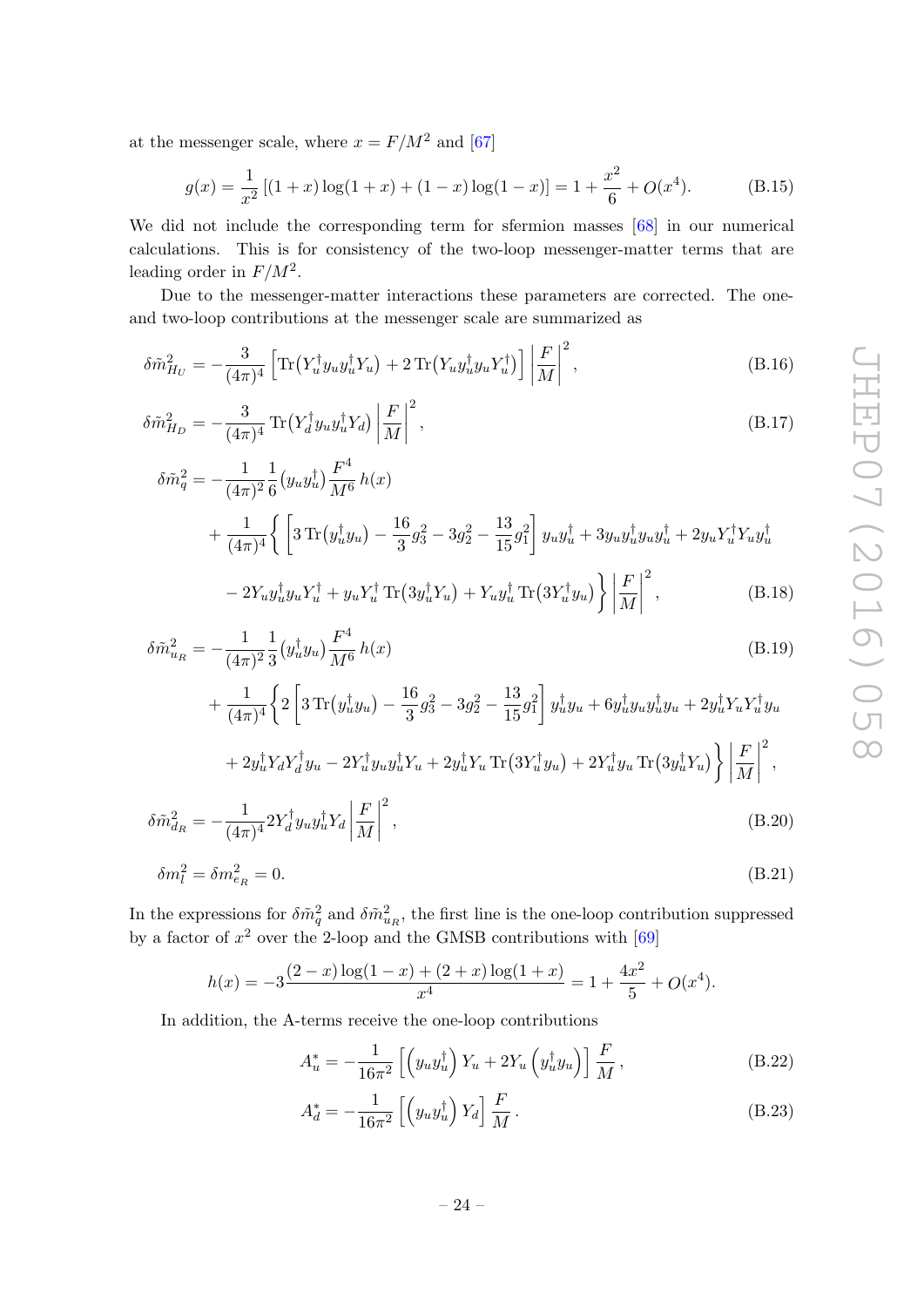| BP                    | SOFTSUSY $m_h$ [GeV] | FeynHiggs $m_h$ [GeV] |  |
|-----------------------|----------------------|-----------------------|--|
| $MFV-t$ (figure 3)    | 124.6                | $123.5 \pm 2.6$       |  |
| $MFV-ct$ (figure 4)   | 125.0                | $121.6 \pm 3.6$       |  |
| (figure 5)<br>U11     | 118.0                | $117.8 \pm 2.6$       |  |
| U22L<br>(figure 6)    | 117.8                | $117.7 \pm 2.6$       |  |
| (figure 7)<br>U22     | 124.6                | $120.2 \pm 5.5$       |  |
| (figure 9)<br>$U32-c$ | 125.0                | $123.3 \pm 3.5$       |  |
| U32-t $(figure 10)$   | 124.9                | $123.3 \pm 3.0$       |  |
| $U32-ct$ (figure 11)  | 125.7                | $120.2 \pm 2.6$       |  |

<span id="page-25-2"></span>Table 4. Comparison of the Higgs mass obtained from SOFTSUSY and FeynHiggs.

#### <span id="page-25-0"></span>C Higgs mass validation

Since the computation of the Higgs mass in some regions of the parameter space involves various subtleties, we also computed it with FeynHiggs  $[38-42]$  $[38-42]$  for our examples. The comparison in table [4](#page-25-2) shows that for the selected points in parameter space, the two codes are in good agreement, with the largest discrepancies for the heavy 7 TeV squarks spectrum of figure [7](#page-16-1) and the mixed  $\tilde{t}$  −  $\tilde{c}$  spectrum of figure [11.](#page-21-1) For spectra in the multi-TeV range, this may be due to the implementation of resummation in FeynHiggs.

#### <span id="page-25-1"></span>D Calculation of flavor-violating parameters

In this work, following [\[24\]](#page-28-0), we have used the formula

<span id="page-25-3"></span>
$$
\left(\delta_{ij}^q\right)_{\rm MM} = \frac{\Delta \tilde{m}_{ji}^2}{\tilde{m}_q^2} \left(K_M^q\right)_{ij} \left(K_M^q\right)_{jj}^* \tag{D.1}
$$

to parameterize the flavor violation in the  $M$ -handed squark sector, where we ignore the LR mixing. Here  $\Delta \tilde{m}_{ji}^2 = m_{\tilde{q}_j}^2 - m_{\tilde{q}_i}^2$  is the squared-mass difference of M-handed squarks,  $\tilde{m}_q^2=\frac{1}{3}$  $\frac{1}{3}\sum_{\alpha=1}^{3}m_{\tilde{q}_{\alpha}}^{2}$  is the average mass, and  $(K_{M}^{q})_{ij}$  is the mixing appearing in the quarksquark-gluino coupling. This formula is obtained from the MIA formula [\[70\]](#page-30-12)

<span id="page-25-4"></span>
$$
\sum_{a} \frac{\Delta \tilde{m}_a^2}{\tilde{m}_q^2} \left( K_M^q \right)_{ia} \left( K_M^q \right)_{ja}^*,\tag{D.2}
$$

where  $\Delta \tilde{m}_a^2 = m_{\tilde{q}_a}^2 - \tilde{m}_q^2$ . In some of our spectra, there are noticeable differences in the values obtained for  $\delta$  using the two formulae: this typically occurs when there are sizable mass splittings between or mixings of the first two generations and the third generation. Thus, as a reference, we show the values of  $(\delta_{12}^u)_{MM}$  in both of the formulae in table [5.](#page-26-4) The other parameters  $(\delta_{12}^d)_{MM}$  and  $(\delta_{23}^d)_{MM}$  are not shown as they are far below the bounds in table [1.](#page-5-0) All the spectra satisfy the bound on  $|(\delta_{12}^u)|_{MM}$  in table [1,](#page-5-0) which is calculated for  $\tilde{m}_q = 1$  TeV and scales approximately linearly with  $\tilde{m}_q$ . When one takes into account this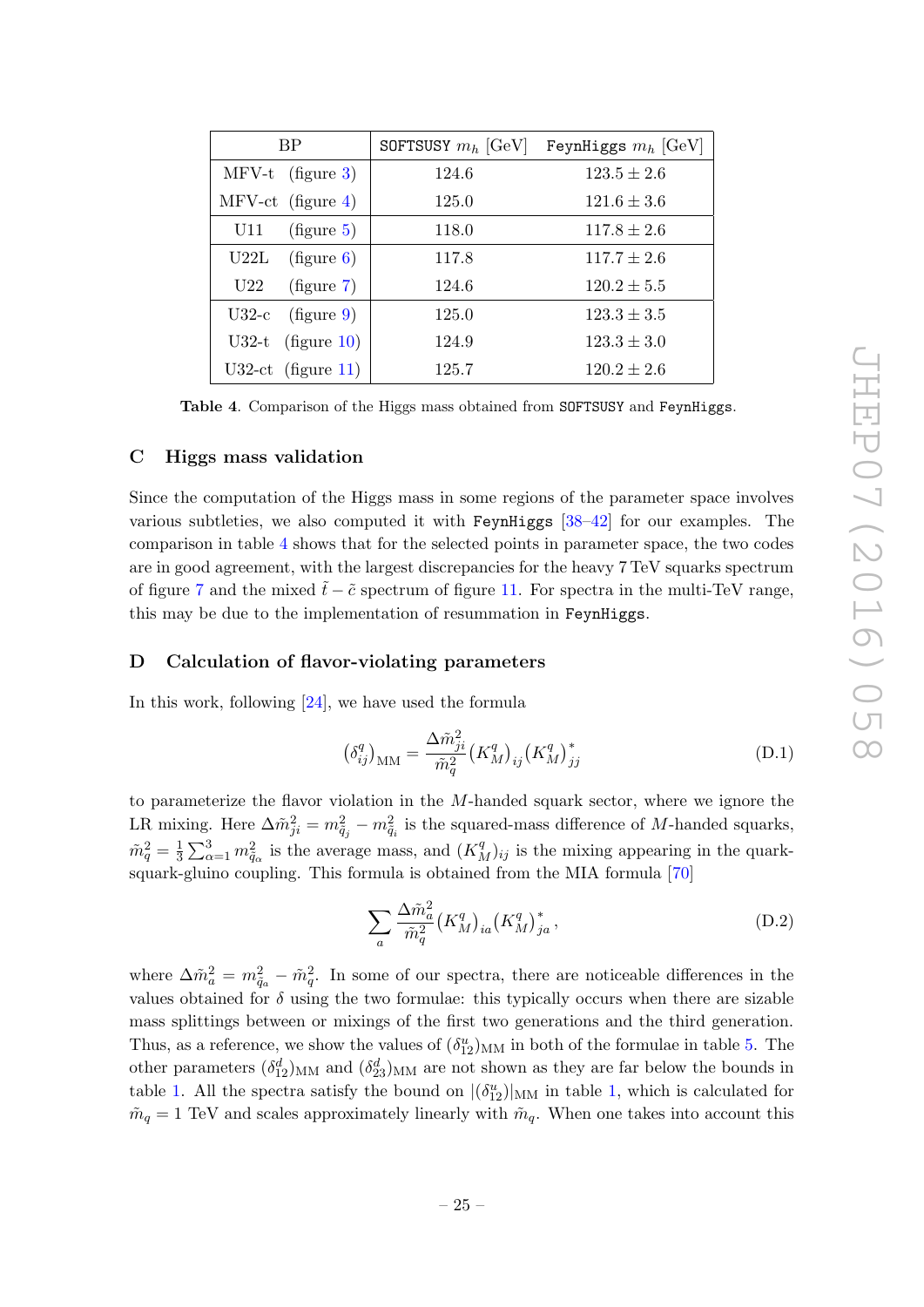| BP                    | formula | $ (\delta_{12}^u)_{LL} $ | $ (\delta_{12}^u)_{RR} $ | $\sqrt{\left (\delta_{12}^u)_{LL}\right  \left (\delta_{12}^u)_{RR}\right }$ |
|-----------------------|---------|--------------------------|--------------------------|------------------------------------------------------------------------------|
| $MFV-t$ (figure 3)    | D.1     | 0.0018                   | 0.0063                   | 0.0033                                                                       |
|                       | D.2     | 0.0010                   | $2.3 \times 10^{-5}$     | $1.6 \times 10^{-4}$                                                         |
| $MFV-ct$ (figure 4)   | D.1     | $3.8 \times 10^{-4}$     | 0.0077                   | 0.0017                                                                       |
|                       | D.2     | $6.0 \times 10^{-4}$     | 0.022?                   | 0.0036                                                                       |
| U11<br>(figure 5)     | D.1     | 0.10                     | 0.0011                   | 0.011                                                                        |
|                       | D.2     | 0.10                     | 0.0011                   | 0.011                                                                        |
| (figure 6)<br>U22L    | D.1     | 0.099                    | 0.0020                   | 0.014                                                                        |
|                       | D.2     | 0.099                    | 0.0020                   | 0.014                                                                        |
| (figure 7)<br>U22     | D.1     | 0.12                     | 0.0023                   | 0.016                                                                        |
|                       | D.2     | 0.12                     | 0.0023                   | 0.016                                                                        |
| (figure 9)<br>$U32-c$ | D.1     | 0.0040                   | 0.0026                   | 0.0032                                                                       |
|                       | D.2     | $2.7 \times 10^{-4}$     | 0.0026                   | $8.4 \times 10^{-4}$                                                         |
| U32-t $(figure 10)$   | D.1     | $1.9 \times 10^{-4}$     | $7.4 \times 10^{-4}$     | $3.7 \times 10^{-4}$                                                         |
|                       | D.2     | $5.7 \times 10^{-5}$     | $7.4 \times 10^{-4}$     | $2.0 \times 10^{-4}$                                                         |
| U32-ct $(figure 11)$  | D.1     | 0.0010                   | 0.0045                   | 0.0022                                                                       |
|                       | D.2     | $2.8 \times 10^{-4}$     | 0.0024                   | $8.1 \times 10^{-4}$                                                         |

<span id="page-26-4"></span>**Table 5.**  $(\delta_{12}^u)_{MM}$  for the example spectra in sections [3](#page-8-0) and [4](#page-12-0) given by the two formulae eq. [\(D.1\)](#page-25-3) and eq. [\(D.2\)](#page-25-4).

scaling, the BPs U11, U22L, and U22 have values of  $\sqrt{((\delta_{12}^u)_{LL}||(\delta_{12}^u)_{RR}}]$  that exceed the bounds by factors of 2–3 assuming  $\mathcal{O}(1)$  phases; therefore, these examples will require mild suppression of their phases [\[47,](#page-29-3) [70\]](#page-30-12).

Open Access. This article is distributed under the terms of the Creative Commons Attribution License [\(CC-BY 4.0\)](http://creativecommons.org/licenses/by/4.0/), which permits any use, distribution and reproduction in any medium, provided the original author(s) and source are credited.

## References

- <span id="page-26-0"></span>[1] Y. Shadmi and P.Z. Szabo, Flavored gauge-mediation, JHEP 06 [\(2012\) 124](http://dx.doi.org/10.1007/JHEP06(2012)124) [[arXiv:1103.0292](http://arxiv.org/abs/1103.0292)] [IN[SPIRE](http://inspirehep.net/search?p=find+EPRINT+arXiv:1103.0292)].
- <span id="page-26-1"></span>[2] M. Dine, A.E. Nelson and Y. Shirman, Low-energy dynamical supersymmetry breaking simplified, Phys. Rev.  $\bf{D}$  51 [\(1995\) 1362](http://dx.doi.org/10.1103/PhysRevD.51.1362) [[hep-ph/9408384](http://arxiv.org/abs/hep-ph/9408384)] [IN[SPIRE](http://inspirehep.net/search?p=find+EPRINT+hep-ph/9408384)].
- <span id="page-26-2"></span>[3] M. Dine, A.E. Nelson, Y. Nir and Y. Shirman, New tools for low-energy dynamical supersymmetry breaking, Phys. Rev. D 53 [\(1996\) 2658](http://dx.doi.org/10.1103/PhysRevD.53.2658) [[hep-ph/9507378](http://arxiv.org/abs/hep-ph/9507378)] [IN[SPIRE](http://inspirehep.net/search?p=find+EPRINT+hep-ph/9507378)].
- <span id="page-26-3"></span>[4] M. Dine, Y. Nir and Y. Shirman, Variations on minimal gauge mediated supersymmetry breaking, *Phys. Rev.* **D 55** [\(1997\) 1501](http://dx.doi.org/10.1103/PhysRevD.55.1501) [[hep-ph/9607397](http://arxiv.org/abs/hep-ph/9607397)] [IN[SPIRE](http://inspirehep.net/search?p=find+EPRINT+hep-ph/9607397)].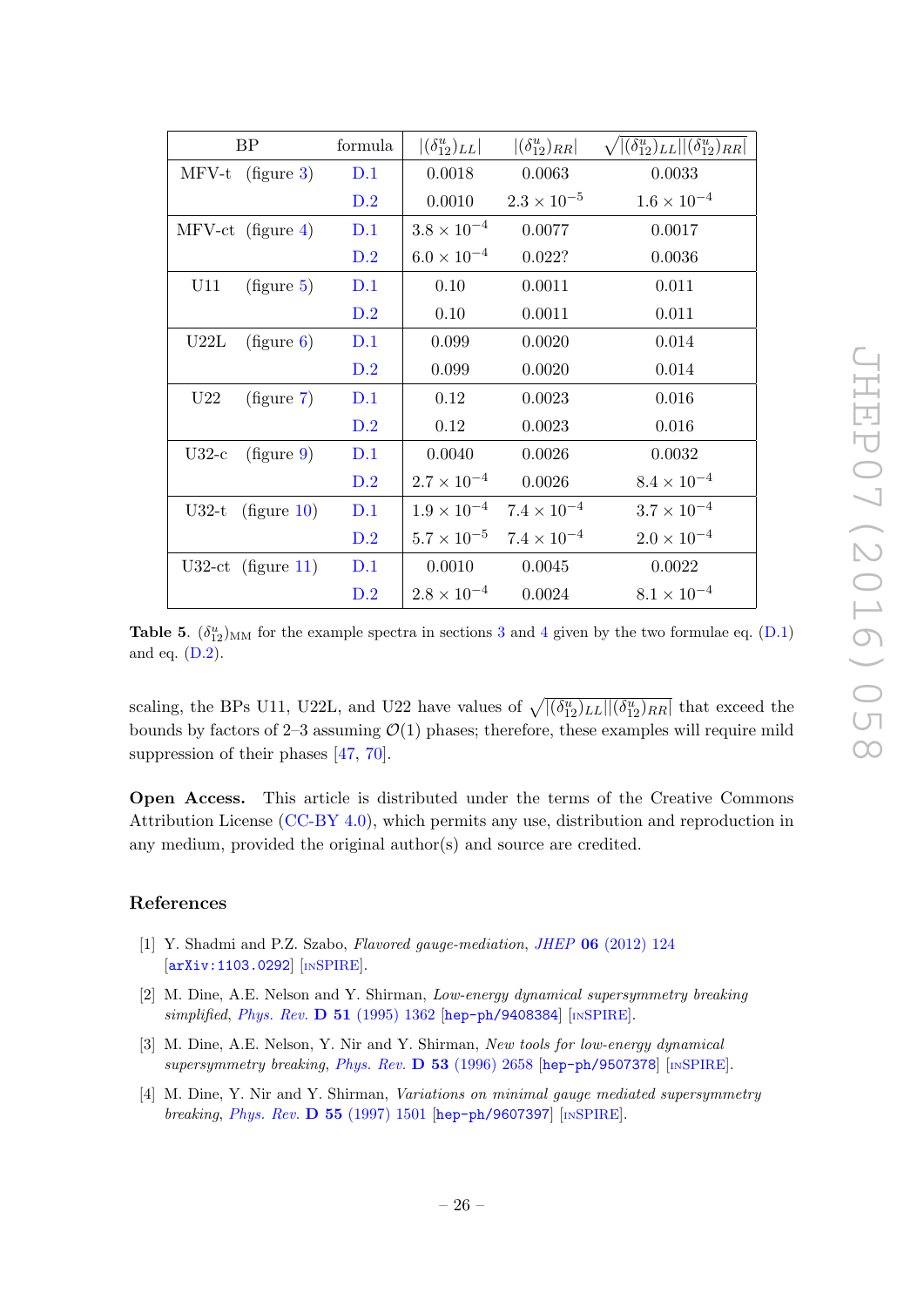- <span id="page-27-6"></span>[5] Z. Chacko and E. Ponton, *Yukawa deflected gauge mediation, Phys. Rev.* **D 66** [\(2002\) 095004](http://dx.doi.org/10.1103/PhysRevD.66.095004) [[hep-ph/0112190](http://arxiv.org/abs/hep-ph/0112190)] [IN[SPIRE](http://inspirehep.net/search?p=find+EPRINT+hep-ph/0112190)].
- [6] F.R. Joaquim and A. Rossi, Gauge and Yukawa mediated supersymmetry breaking in the triplet seesaw scenario, [Phys. Rev. Lett.](http://dx.doi.org/10.1103/PhysRevLett.97.181801)  $97$  (2006) 181801 [[hep-ph/0604083](http://arxiv.org/abs/hep-ph/0604083)] [IN[SPIRE](http://inspirehep.net/search?p=find+EPRINT+hep-ph/0604083)].
- [7] F.R. Joaquim and A. Rossi, Phenomenology of the triplet seesaw mechanism with Gauge and Yukawa mediation of SUSY breaking, [Nucl. Phys.](http://dx.doi.org/10.1016/j.nuclphysb.2006.11.030) **B 765** (2007) 71 [[hep-ph/0607298](http://arxiv.org/abs/hep-ph/0607298)] [IN[SPIRE](http://inspirehep.net/search?p=find+EPRINT+hep-ph/0607298)].
- <span id="page-27-0"></span>[8] A. Brignole, F.R. Joaquim and A. Rossi, Beyond the standard seesaw: neutrino masses from Kähler operators and broken supersymmetry, JHEP  $08$  [\(2010\) 133](http://dx.doi.org/10.1007/JHEP08(2010)133) [[arXiv:1007.1942](http://arxiv.org/abs/1007.1942)] [IN[SPIRE](http://inspirehep.net/search?p=find+EPRINT+arXiv:1007.1942)].
- <span id="page-27-1"></span>[9] J.L. Evans, M. Ibe and T.T. Yanagida, Relatively heavy Higgs boson in more generic gauge mediation, *[Phys. Lett.](http://dx.doi.org/10.1016/j.physletb.2011.10.031)* **B 705** (2011) 342 [[arXiv:1107.3006](http://arxiv.org/abs/1107.3006)] [IN[SPIRE](http://inspirehep.net/search?p=find+EPRINT+arXiv:1107.3006)].
- [10] J.L. Evans, M. Ibe and T.T. Yanagida, Probing extra matter in gauge mediation through the lightest Higgs boson mass,  $arXiv:1108.3437$  [IN[SPIRE](http://inspirehep.net/search?p=find+EPRINT+arXiv:1108.3437)].
- <span id="page-27-7"></span>[11] J.L. Evans, M. Ibe, S. Shirai and T.T. Yanagida, A 125 GeV Higgs boson and muon  $g - 2$  in more generic gauge mediation, Phys. Rev.  $D$  85 [\(2012\) 095004](http://dx.doi.org/10.1103/PhysRevD.85.095004) [[arXiv:1201.2611](http://arxiv.org/abs/1201.2611)] [IN[SPIRE](http://inspirehep.net/search?p=find+EPRINT+arXiv:1201.2611)].
- [12] Z. Kang, T. Li, T. Liu, C. Tong and J.M. Yang, A heavy SM-like Higgs and a light stop from Yukawa-deflected gauge mediation, Phys. Rev.  $D$  86 [\(2012\) 095020](http://dx.doi.org/10.1103/PhysRevD.86.095020) [[arXiv:1203.2336](http://arxiv.org/abs/1203.2336)] [IN[SPIRE](http://inspirehep.net/search?p=find+EPRINT+arXiv:1203.2336)].
- [13] J.L. Evans, M. Ibe and T.T. Yanagida, The lightest Higgs boson mass in the MSSM with strongly interacting spectators, Phys. Rev. D  $86$  [\(2012\) 015017](http://dx.doi.org/10.1103/PhysRevD.86.015017) [[arXiv:1204.6085](http://arxiv.org/abs/1204.6085)] [IN[SPIRE](http://inspirehep.net/search?p=find+EPRINT+arXiv:1204.6085)].
- [14] N. Craig, S. Knapen, D. Shih and Y. Zhao, A complete model of low-scale gauge mediation, JHEP 03 [\(2013\) 154](http://dx.doi.org/10.1007/JHEP03(2013)154) [[arXiv:1206.4086](http://arxiv.org/abs/1206.4086)] [IN[SPIRE](http://inspirehep.net/search?p=find+EPRINT+arXiv:1206.4086)].
- [15] A. Albaid and K.S. Babu, Higgs boson of mass 125 GeV in GMSB models with messenger-matter mixing, Phys. Rev. D 88 [\(2013\) 055007](http://dx.doi.org/10.1103/PhysRevD.88.055007) [[arXiv:1207.1014](http://arxiv.org/abs/1207.1014)] [IN[SPIRE](http://inspirehep.net/search?p=find+EPRINT+arXiv:1207.1014)].
- <span id="page-27-5"></span>[16] M. Abdullah, I. Galon, Y. Shadmi and Y. Shirman, Flavored gauge mediation, a heavy Higgs and supersymmetric alignment, JHEP  $06$  [\(2013\) 057](http://dx.doi.org/10.1007/JHEP06(2013)057) [[arXiv:1209.4904](http://arxiv.org/abs/1209.4904)] [IN[SPIRE](http://inspirehep.net/search?p=find+EPRINT+arXiv:1209.4904)].
- [17] P. Byakti and T.S. Ray, *Burgeoning the Higgs mass to* 125 GeV through messenger-matter interactions in GMSB models, JHEP  $05$  [\(2013\) 055](http://dx.doi.org/10.1007/JHEP05(2013)055) [[arXiv:1301.7605](http://arxiv.org/abs/1301.7605)] [IN[SPIRE](http://inspirehep.net/search?p=find+EPRINT+arXiv:1301.7605)].
- [18] N. Craig, S. Knapen and D. Shih, General messenger Higgs mediation, JHEP 08 [\(2013\) 118](http://dx.doi.org/10.1007/JHEP08(2013)118) [[arXiv:1302.2642](http://arxiv.org/abs/1302.2642)] [IN[SPIRE](http://inspirehep.net/search?p=find+EPRINT+arXiv:1302.2642)].
- [19] J.A. Evans and D. Shih, Surveying extended GMSB models with  $m_h = 125 \text{ GeV}$ , [JHEP](http://dx.doi.org/10.1007/JHEP08(2013)093) 08 [\(2013\) 093](http://dx.doi.org/10.1007/JHEP08(2013)093) [[arXiv:1303.0228](http://arxiv.org/abs/1303.0228)] [IN[SPIRE](http://inspirehep.net/search?p=find+EPRINT+arXiv:1303.0228)].
- [20] T. Jelinski and J. Gluza, Analytical two-loop soft mass terms of sfermions in extended GMSB models, [Phys. Lett.](http://dx.doi.org/10.1016/j.physletb.2015.11.003) B 751 (2015) 541 [[arXiv:1505.07443](http://arxiv.org/abs/1505.07443)] [IN[SPIRE](http://inspirehep.net/search?p=find+EPRINT+arXiv:1505.07443)].
- <span id="page-27-2"></span>[21] A. Basirnia, D. Egana-Ugrinovic, S. Knapen and D. Shih, 125 GeV Higgs from tree-level A-terms, JHEP 06 [\(2015\) 144](http://dx.doi.org/10.1007/JHEP06(2015)144) [[arXiv:1501.00997](http://arxiv.org/abs/1501.00997)] [IN[SPIRE](http://inspirehep.net/search?p=find+EPRINT+arXiv:1501.00997)].
- <span id="page-27-3"></span>[22] L. Calibbi, P. Paradisi and R. Ziegler, Gauge mediation beyond minimal flavor violation, JHEP 06 [\(2013\) 052](http://dx.doi.org/10.1007/JHEP06(2013)052) [[arXiv:1304.1453](http://arxiv.org/abs/1304.1453)] [IN[SPIRE](http://inspirehep.net/search?p=find+EPRINT+arXiv:1304.1453)].
- <span id="page-27-4"></span>[23] L. Calibbi, P. Paradisi and R. Ziegler, Lepton flavor violation in flavored gauge mediation, [Eur. Phys. J.](http://dx.doi.org/10.1140/epjc/s10052-014-3211-x) C 74 (2014) 3211 [[arXiv:1408.0754](http://arxiv.org/abs/1408.0754)] [IN[SPIRE](http://inspirehep.net/search?p=find+EPRINT+arXiv:1408.0754)].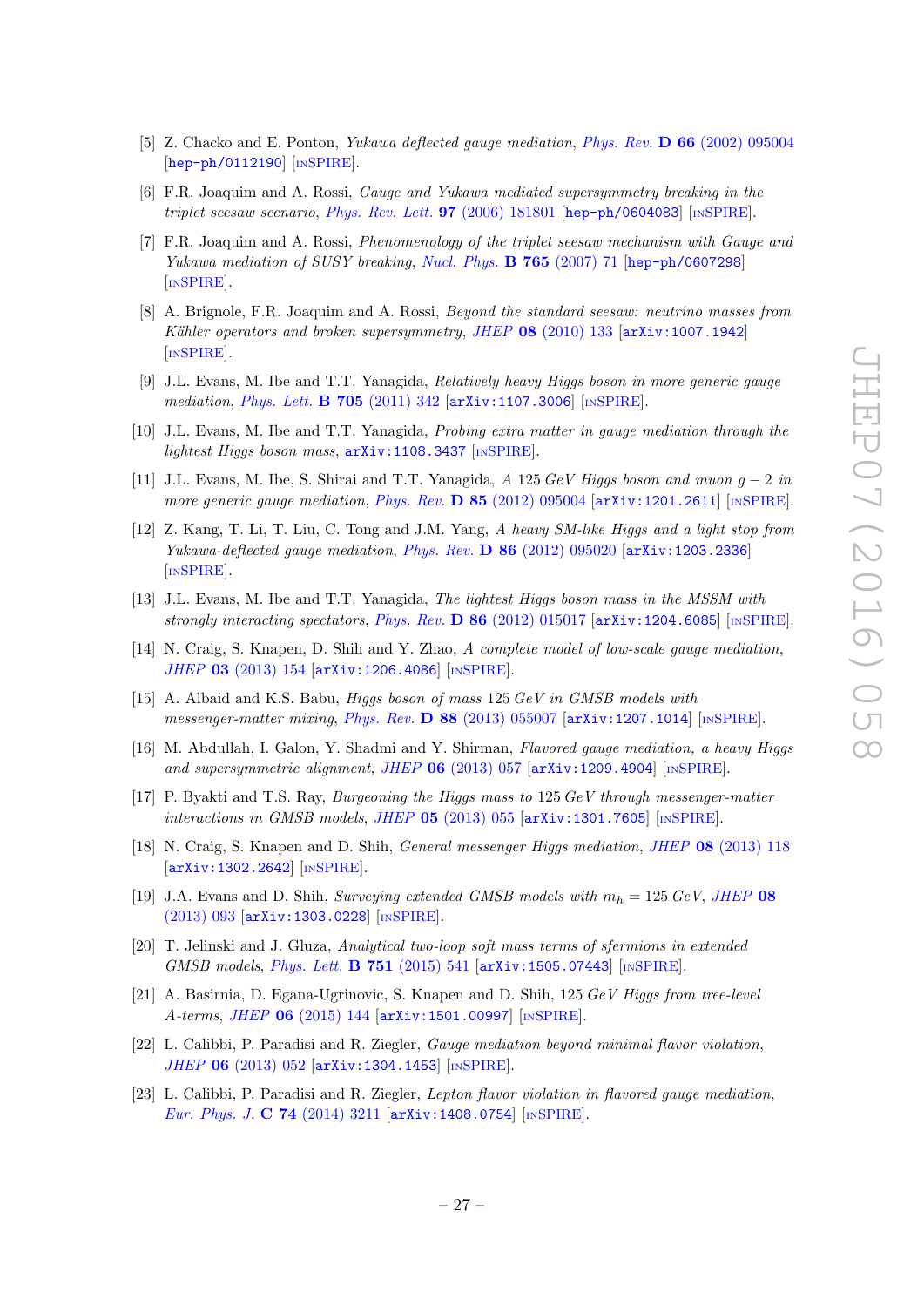- <span id="page-28-0"></span>[24] I. Galon, G. Perez and Y. Shadmi, Non-degenerate squarks from flavored gauge mediation, JHEP 09 [\(2013\) 117](http://dx.doi.org/10.1007/JHEP09(2013)117) [[arXiv:1306.6631](http://arxiv.org/abs/1306.6631)] [IN[SPIRE](http://inspirehep.net/search?p=find+EPRINT+arXiv:1306.6631)].
- <span id="page-28-1"></span>[25] R. Mahbubani, M. Papucci, G. Perez, J.T. Ruderman and A. Weiler, Light nondegenerate squarks at the LHC, [Phys. Rev. Lett.](http://dx.doi.org/10.1103/PhysRevLett.110.151804)  $110$  (2013) 151804  $\left[$ [arXiv:1212.3328](http://arxiv.org/abs/1212.3328) $\right]$  [IN[SPIRE](http://inspirehep.net/search?p=find+EPRINT+arXiv:1212.3328)].
- <span id="page-28-12"></span>[26] M. Blanke, G.F. Giudice, P. Paradisi, G. Perez and J. Zupan, Flavoured naturalness, [JHEP](http://dx.doi.org/10.1007/JHEP06(2013)022) 06 [\(2013\) 022](http://dx.doi.org/10.1007/JHEP06(2013)022) [[arXiv:1302.7232](http://arxiv.org/abs/1302.7232)] [IN[SPIRE](http://inspirehep.net/search?p=find+EPRINT+arXiv:1302.7232)].
- <span id="page-28-2"></span>[27] M. Blanke, B. Fuks, I. Galon and G. Perez, Gluino Meets Flavored Naturalness, [JHEP](http://dx.doi.org/10.1007/JHEP04(2016)044) 04 [\(2016\) 044](http://dx.doi.org/10.1007/JHEP04(2016)044) [[arXiv:1512.03813](http://arxiv.org/abs/1512.03813)] [IN[SPIRE](http://inspirehep.net/search?p=find+EPRINT+arXiv:1512.03813)].
- <span id="page-28-3"></span>[28] F. Brümmer, M. McGarrie and A. Weiler, *Light third-generation squarks from flavour gauge* messengers, JHEP 04 [\(2014\) 078](http://dx.doi.org/10.1007/JHEP04(2014)078) [[arXiv:1312.0935](http://arxiv.org/abs/1312.0935)] [IN[SPIRE](http://inspirehep.net/search?p=find+EPRINT+arXiv:1312.0935)].
- [29] T. Jelinski and J. Pawełczyk, Masses and FCNC in flavoured GMSB scheme, [arXiv:1406.4001](http://arxiv.org/abs/1406.4001) [IN[SPIRE](http://inspirehep.net/search?p=find+EPRINT+arXiv:1406.4001)].
- [30] S. Abel and M. McGarrie, Natural supersymmetry and dynamical flavour with meta-stable vacua, JHEP 07 [\(2014\) 145](http://dx.doi.org/10.1007/JHEP07(2014)145) [[arXiv:1404.1318](http://arxiv.org/abs/1404.1318)] [IN[SPIRE](http://inspirehep.net/search?p=find+EPRINT+arXiv:1404.1318)].
- <span id="page-28-4"></span>[31] J.A. Evans, D. Shih and A. Thalapillil, Chiral flavor violation from extended gauge mediation, JHEP 07 [\(2015\) 040](http://dx.doi.org/10.1007/JHEP07(2015)040) [[arXiv:1504.00930](http://arxiv.org/abs/1504.00930)] [IN[SPIRE](http://inspirehep.net/search?p=find+EPRINT+arXiv:1504.00930)].
- <span id="page-28-5"></span>[32] M. Backović, A. Mariotti and M. Spannowsky, Signs of tops from highly mixed stops, [JHEP](http://dx.doi.org/10.1007/JHEP06(2015)122) 06 [\(2015\) 122](http://dx.doi.org/10.1007/JHEP06(2015)122) [[arXiv:1504.00927](http://arxiv.org/abs/1504.00927)] [IN[SPIRE](http://inspirehep.net/search?p=find+EPRINT+arXiv:1504.00927)].
- <span id="page-28-6"></span>[33] J.L. Feng, C.G. Lester, Y. Nir and Y. Shadmi, The standard model and supersymmetric flavor puzzles at the Large Hadron Collider, Phys. Rev. **D 77** [\(2008\) 076002](http://dx.doi.org/10.1103/PhysRevD.77.076002) [[arXiv:0712.0674](http://arxiv.org/abs/0712.0674)] [IN[SPIRE](http://inspirehep.net/search?p=find+EPRINT+arXiv:0712.0674)].
- <span id="page-28-7"></span>[34] Y. Nir and N. Seiberg, Should squarks be degenerate?, [Phys. Lett.](http://dx.doi.org/10.1016/0370-2693(93)90942-B) **B 309** (1993) 337 [[hep-ph/9304307](http://arxiv.org/abs/hep-ph/9304307)] [IN[SPIRE](http://inspirehep.net/search?p=find+EPRINT+hep-ph/9304307)].
- <span id="page-28-8"></span>[35] D. Ghosh, P. Paradisi, G. Perez and G. Spada, CP violation tests of alignment models at LHCII, JHEP 02 [\(2016\) 178](http://dx.doi.org/10.1007/JHEP02(2016)178) [[arXiv:1512.03962](http://arxiv.org/abs/1512.03962)] [IN[SPIRE](http://inspirehep.net/search?p=find+EPRINT+arXiv:1512.03962)].
- <span id="page-28-9"></span>[36] J.A. Evans and J. Shelton, Long-lived staus and displaced leptons at the LHC, [JHEP](http://dx.doi.org/10.1007/JHEP04(2016)056) 04 [\(2016\) 056](http://dx.doi.org/10.1007/JHEP04(2016)056) [[arXiv:1601.01326](http://arxiv.org/abs/1601.01326)] [IN[SPIRE](http://inspirehep.net/search?p=find+EPRINT+arXiv:1601.01326)].
- <span id="page-28-10"></span>[37] B.C. Allanach, SOFTSUSY: a program for calculating supersymmetric spectra, [Comput.](http://dx.doi.org/10.1016/S0010-4655(01)00460-X) [Phys. Commun.](http://dx.doi.org/10.1016/S0010-4655(01)00460-X) **143** (2002) 305 [[hep-ph/0104145](http://arxiv.org/abs/hep-ph/0104145)] [IN[SPIRE](http://inspirehep.net/search?p=find+EPRINT+hep-ph/0104145)].
- <span id="page-28-11"></span>[38] S. Heinemeyer, W. Hollik and G. Weiglein, FeynHiggs: a program for the calculation of the masses of the neutral CP even Higgs bosons in the MSSM, [Comput. Phys. Commun.](http://dx.doi.org/10.1016/S0010-4655(99)00364-1) 124 [\(2000\) 76](http://dx.doi.org/10.1016/S0010-4655(99)00364-1) [[hep-ph/9812320](http://arxiv.org/abs/hep-ph/9812320)] [IN[SPIRE](http://inspirehep.net/search?p=find+EPRINT+hep-ph/9812320)].
- [39] S. Heinemeyer, W. Hollik and G. Weiglein, The masses of the neutral CP-even Higgs bosons in the MSSM: accurate analysis at the two loop level, [Eur. Phys. J.](http://dx.doi.org/10.1007/s100529900006)  $\bf{C}$  9 (1999) 343 [[hep-ph/9812472](http://arxiv.org/abs/hep-ph/9812472)] [IN[SPIRE](http://inspirehep.net/search?p=find+EPRINT+hep-ph/9812472)].
- [40] G. Degrassi, S. Heinemeyer, W. Hollik, P. Slavich and G. Weiglein, Towards high precision predictions for the MSSM Higgs sector, [Eur. Phys. J.](http://dx.doi.org/10.1140/epjc/s2003-01152-2) C 28 (2003) 133 [[hep-ph/0212020](http://arxiv.org/abs/hep-ph/0212020)] [IN[SPIRE](http://inspirehep.net/search?p=find+EPRINT+hep-ph/0212020)].
- [41] M. Frank, T. Hahn, S. Heinemeyer, W. Hollik, H. Rzehak and G. Weiglein, The Higgs boson masses and mixings of the complex MSSM in the Feynman-diagrammatic approach, [JHEP](http://dx.doi.org/10.1088/1126-6708/2007/02/047) 02 [\(2007\) 047](http://dx.doi.org/10.1088/1126-6708/2007/02/047) [[hep-ph/0611326](http://arxiv.org/abs/hep-ph/0611326)] [IN[SPIRE](http://inspirehep.net/search?p=find+EPRINT+hep-ph/0611326)].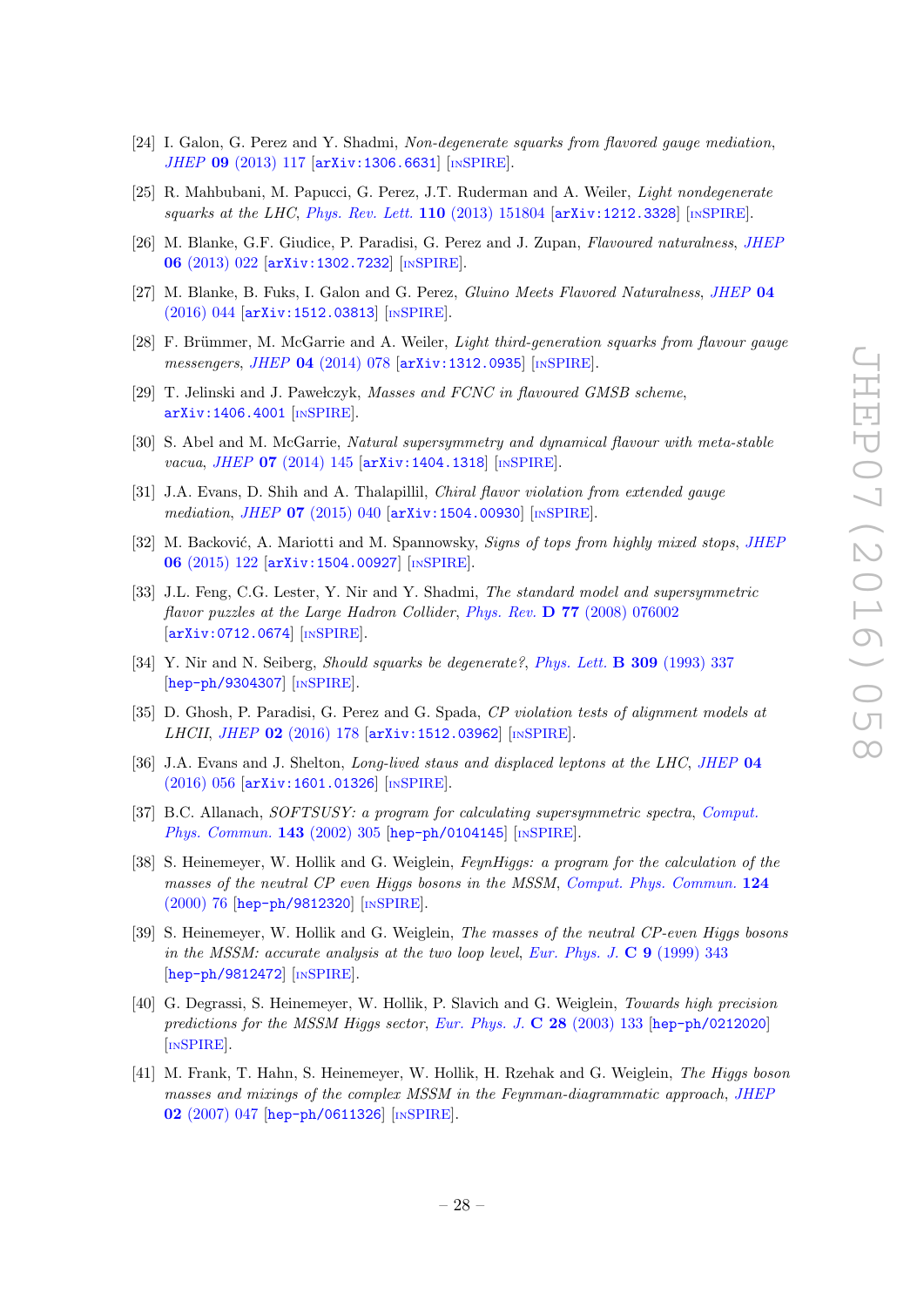- <span id="page-29-0"></span>[42] T. Hahn, S. Heinemeyer, W. Hollik, H. Rzehak and G. Weiglein, High-precision predictions for the light CP-even Higgs boson mass of the minimal supersymmetric standard model, [Phys. Rev. Lett.](http://dx.doi.org/10.1103/PhysRevLett.112.141801) 112 (2014) 141801 [[arXiv:1312.4937](http://arxiv.org/abs/1312.4937)] [IN[SPIRE](http://inspirehep.net/search?p=find+EPRINT+arXiv:1312.4937)].
- <span id="page-29-1"></span>[43] J. Cao, G. Eilam, K.-i. Hikasa and J.M. Yang, Experimental constraints on stop-scharm flavor mixing and implications in top-quark FCNC processes, Phys. Rev. **D** 74 [\(2006\) 031701](http://dx.doi.org/10.1103/PhysRevD.74.031701) [[hep-ph/0604163](http://arxiv.org/abs/hep-ph/0604163)] [IN[SPIRE](http://inspirehep.net/search?p=find+EPRINT+hep-ph/0604163)].
- [44] K. Kowalska, *Phenomenology of SUSY with general flavour violation, JHEP* 09 [\(2014\) 139](http://dx.doi.org/10.1007/JHEP09(2014)139) [[arXiv:1406.0710](http://arxiv.org/abs/1406.0710)] [IN[SPIRE](http://inspirehep.net/search?p=find+EPRINT+arXiv:1406.0710)].
- [45] A. Brignole, The supersymmetric Higgs boson with flavoured A-terms, [Nucl. Phys.](http://dx.doi.org/10.1016/j.nuclphysb.2015.07.025) B 898 [\(2015\) 644](http://dx.doi.org/10.1016/j.nuclphysb.2015.07.025) [[arXiv:1504.03273](http://arxiv.org/abs/1504.03273)] [IN[SPIRE](http://inspirehep.net/search?p=find+EPRINT+arXiv:1504.03273)].
- <span id="page-29-2"></span>[46] M.D. Goodsell, K. Nickel and F. Staub, The Higgs mass in the MSSM at two-loop order beyond minimal flavour violation, [Phys. Lett.](http://dx.doi.org/10.1016/j.physletb.2016.04.034) B 758 (2016) 18 [[arXiv:1511.01904](http://arxiv.org/abs/1511.01904)] [IN[SPIRE](http://inspirehep.net/search?p=find+EPRINT+arXiv:1511.01904)].
- <span id="page-29-3"></span>[47] G. Isidori, Y. Nir and G. Perez, Flavor physics constraints for physics beyond the standard model, [Ann. Rev. Nucl. Part. Sci.](http://dx.doi.org/10.1146/annurev.nucl.012809.104534) 60 (2010) 355 [[arXiv:1002.0900](http://arxiv.org/abs/1002.0900)] [IN[SPIRE](http://inspirehep.net/search?p=find+EPRINT+arXiv:1002.0900)].
- <span id="page-29-4"></span>[48] G. Raz, The mass insertion approximation without squark degeneracy, [Phys. Rev.](http://dx.doi.org/10.1103/PhysRevD.66.037701) D 66 [\(2002\) 037701](http://dx.doi.org/10.1103/PhysRevD.66.037701) [[hep-ph/0205310](http://arxiv.org/abs/hep-ph/0205310)] [IN[SPIRE](http://inspirehep.net/search?p=find+EPRINT+hep-ph/0205310)].
- <span id="page-29-5"></span>[49] L. Calibbi, I. Galon, A. Masiero, P. Paradisi and Y. Shadmi, Charged slepton flavor post the 8 TeV LHC: a simplified model analysis of low-energy constraints and LHC SUSY searches, JHEP 10 [\(2015\) 043](http://dx.doi.org/10.1007/JHEP10(2015)043) [[arXiv:1502.07753](http://arxiv.org/abs/1502.07753)] [IN[SPIRE](http://inspirehep.net/search?p=find+EPRINT+arXiv:1502.07753)].
- <span id="page-29-6"></span>[50] ATLAS collaboration, Search for supersymmetry at the high luminosity LHC with the ATLAS experiment, [ATL-PHYS-PUB-2014-010](http://cds.cern.ch/record/1735031) (2014).
- <span id="page-29-7"></span>[51] CMS Collaboration, Supersymmetry discovery potential in future LHC and HL-LHC running with the CMS detector, [CMS-PAS-SUS-14-012](http://cds.cern.ch/record/1981344) (2014).
- <span id="page-29-8"></span>[52] ATLAS collaboration, ATLAS Run 1 searches for direct pair production of third-generation squarks at the Large Hadron Collider, [Eur. Phys. J.](http://dx.doi.org/10.1140/epjc/s10052-015-3726-9) C 75 (2015) 510 [[arXiv:1506.08616](http://arxiv.org/abs/1506.08616)] [IN[SPIRE](http://inspirehep.net/search?p=find+EPRINT+arXiv:1506.08616)].
- <span id="page-29-9"></span>[53] CMS collaboration, Search for direct pair production of scalar top quarks in the single- and  $\sigma$  different channels in proton-proton collisions at  $\sqrt{s} = 8$  TeV, submitted to JHEP, [arXiv:1602.03169](http://arxiv.org/abs/1602.03169) [IN[SPIRE](http://inspirehep.net/search?p=find+EPRINT+arXiv:1602.03169)].
- <span id="page-29-10"></span>[54] ATLAS collaboration, Search for new phenomena in final states with large jet multiplicities and missing transverse momentum with ATLAS using  $\sqrt{s} = 13 \text{ TeV}$  proton-proton collisions, [Phys. Lett.](http://dx.doi.org/10.1016/j.physletb.2016.04.005) **B 757** (2016) 334 [[arXiv:1602.06194](http://arxiv.org/abs/1602.06194)] [IN[SPIRE](http://inspirehep.net/search?p=find+EPRINT+arXiv:1602.06194)].
- <span id="page-29-11"></span>[55] CMS collaboration, Search for supersymmetry in the multijet and missing transverse momentum final state in pp collisions at 13 TeV, [Phys. Lett.](http://dx.doi.org/10.1016/j.physletb.2016.05.002) **B 758** (2016) 152 [[arXiv:1602.06581](http://arxiv.org/abs/1602.06581)] [IN[SPIRE](http://inspirehep.net/search?p=find+EPRINT+arXiv:1602.06581)].
- <span id="page-29-12"></span>[56] ATLAS collaboration, Search for photonic signatures of gauge-mediated supersymmetry in 8 TeV pp collisions with the ATLAS detector, Phys. Rev. D 92 [\(2015\) 072001](http://dx.doi.org/10.1103/PhysRevD.92.072001) [[arXiv:1507.05493](http://arxiv.org/abs/1507.05493)] [IN[SPIRE](http://inspirehep.net/search?p=find+EPRINT+arXiv:1507.05493)].
- <span id="page-29-13"></span>[57] CMS collaboration, Search for supersymmetry in electroweak production with photons and large missing transverse energy in pp collisions at  $\sqrt{s} = 8$  TeV, [Phys. Lett.](http://dx.doi.org/10.1016/j.physletb.2016.05.088) **B 759** (2016) 479 [[arXiv:1602.08772](http://arxiv.org/abs/1602.08772)] [IN[SPIRE](http://inspirehep.net/search?p=find+EPRINT+arXiv:1602.08772)].